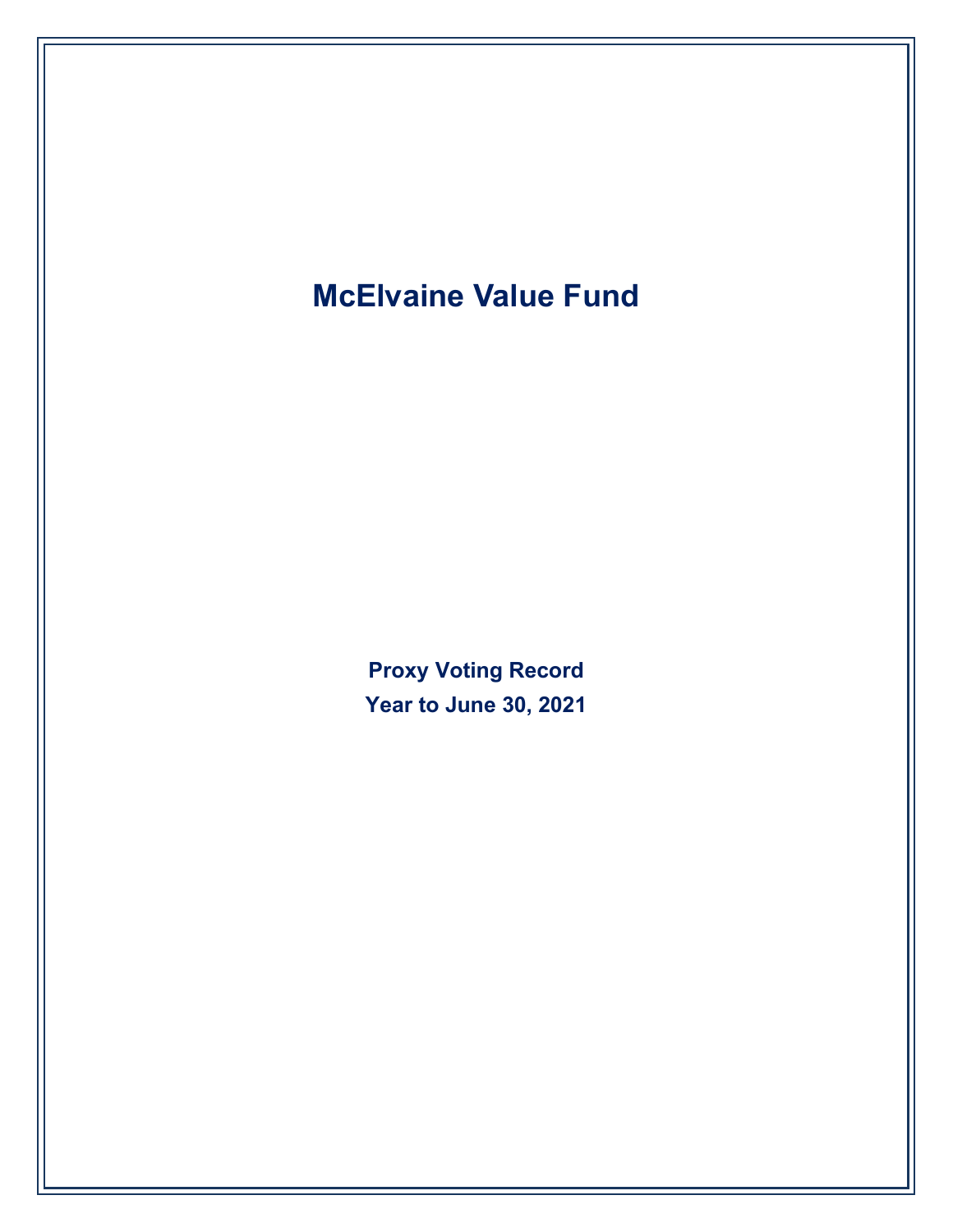#### **Meeting Date Range: 01-Jul-2020 To 30-Jun-2021**

#### **All Accounts**

|                                   | ABIOMED, INC.        |                                                                                                 |               |                             |                     |               |              |         |                       |  |
|-----------------------------------|----------------------|-------------------------------------------------------------------------------------------------|---------------|-----------------------------|---------------------|---------------|--------------|---------|-----------------------|--|
| Security:                         |                      | 003654100                                                                                       |               |                             |                     | Meeting Type: |              |         |                       |  |
| Ticker:<br>ABMD                   |                      |                                                                                                 | Meeting Date: |                             | 12-Aug-2020         |               |              |         |                       |  |
| <b>ISIN</b><br>US0036541003       |                      |                                                                                                 |               |                             | Vote Deadline Date: | 11-Aug-2020   |              |         |                       |  |
| Agenda<br>935242761<br>Management |                      |                                                                                                 |               | <b>Total Ballot Shares:</b> | 225                 |               |              |         |                       |  |
| Last Vote Date:                   |                      | 02-Jul-2020                                                                                     |               |                             |                     |               |              |         |                       |  |
|                                   |                      |                                                                                                 |               |                             |                     |               |              |         |                       |  |
| Item                              | Proposal             |                                                                                                 |               | Recommendation              | Default Vote        | For           | Against      | Abstain | <b>Take No Action</b> |  |
| $\overline{1}$                    | <b>DIRECTOR</b>      |                                                                                                 |               | For                         | None                |               |              |         |                       |  |
|                                   | Dorothy E. Puhy      |                                                                                                 |               |                             |                     | 225           | $\mathbf{0}$ | 0       | 0                     |  |
|                                   | Paul G. Thomas<br>2  |                                                                                                 |               |                             |                     | 225           | 0            | 0       | 0                     |  |
|                                   | C.D. Van Gorder<br>3 |                                                                                                 |               |                             |                     | 225           | $\Omega$     | 0       | 0                     |  |
| $\overline{2}$                    |                      | Approval, by non-binding advisory vote, of the<br>compensation of our named executive officers. |               | For                         | None                | 225           | 0            | 0       | 0                     |  |

Ratify the appointment of Deloitte & Touche LLP as our independent registered public accounting firm for the fiscal year ending March 31, 2021.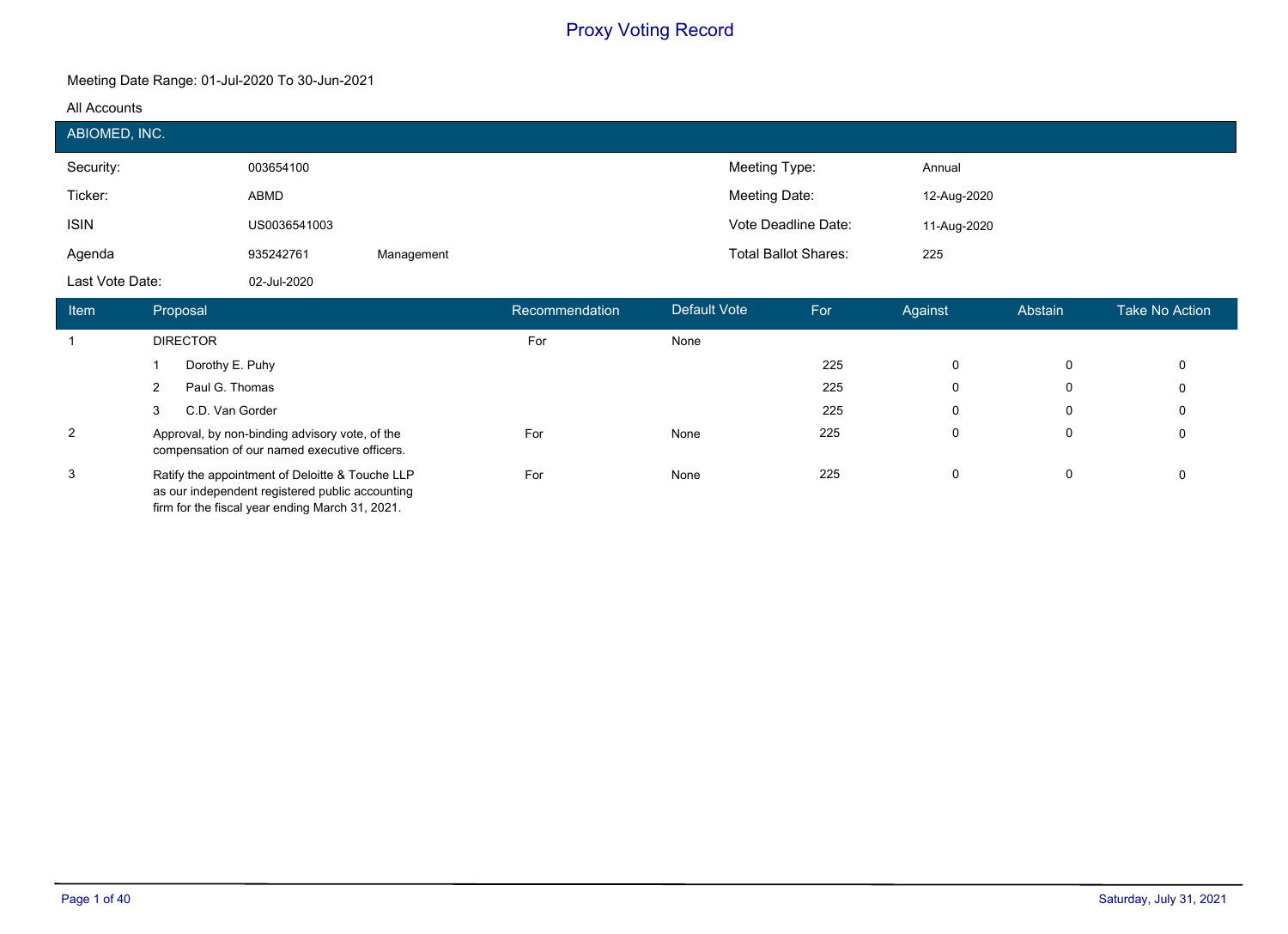| AERCAP HOLDINGS N.V. |              |            |                             |             |  |  |  |
|----------------------|--------------|------------|-----------------------------|-------------|--|--|--|
| Security:            | N00985106    |            | Meeting Type:               | Annual      |  |  |  |
| Ticker:              | <b>AER</b>   |            | Meeting Date:               | 12-May-2021 |  |  |  |
| <b>ISIN</b>          | NL0000687663 |            | Vote Deadline Date:         | 05-May-2021 |  |  |  |
| Agenda               | 935386690    | Management | <b>Total Ballot Shares:</b> | 1500        |  |  |  |
| Last Vote Date:      | 07-Apr-2021  |            |                             |             |  |  |  |

| Item           | Proposal                                                                                                                                                                                                                     | Recommendation | <b>Default Vote</b> | For  | Against     | Abstain      | <b>Take No Action</b> |
|----------------|------------------------------------------------------------------------------------------------------------------------------------------------------------------------------------------------------------------------------|----------------|---------------------|------|-------------|--------------|-----------------------|
| $\mathbf{1}$   | Adoption of the annual accounts for the 2020<br>financial year.                                                                                                                                                              | For            | None                | 1500 | $\mathbf 0$ | $\mathbf 0$  | $\Omega$              |
| $\overline{c}$ | Release of liability of the directors with respect to<br>their management during the 2020 financial year.                                                                                                                    | For            | None                | 1500 | 0           | 0            | $\Omega$              |
| 3              | Approval pursuant to Article 2:107a Dutch Civil<br>Code and article 16.7 of the Company's articles of<br>association in relation to the anticipated<br>acquisition of the GECAS Business.                                    | For            | None                | 1500 | 0           | 0            | $\Omega$              |
| $\overline{4}$ | Conditional re-appointment of the Company's<br>Chief Executive Officer, Mr. Aengus Kelly, as<br>executive director for a period of four years in<br>relation to the anticipated acquisition of the<br><b>GECAS Business.</b> | For            | None                | 1500 | $\mathbf 0$ | 0            | $\Omega$              |
| 5              | Conditional re-appointment of Mr. Paul Dacier as<br>non-executive director for a period of four years in<br>relation to the anticipated acquisition of the<br><b>GECAS Business.</b>                                         | For            | None                | 1500 | $\mathbf 0$ | $\mathbf 0$  | $\Omega$              |
| 6              | Re-appointment of Mr. Michael Walsh as non-<br>executive director for a period of four years.                                                                                                                                | For            | None                | 1500 | 0           | $\mathbf 0$  | $\Omega$              |
| $\overline{7}$ | Re-appointment of Mr. James Lawrence as non-<br>executive director for a period of four years.                                                                                                                               | For            | None                | 1500 | $\mathbf 0$ | $\mathbf{0}$ | $\Omega$              |
| 8              | Conditional appointment of Ms. Jennifer VanBelle<br>as non- executive director for a period of four<br>years in relation to the anticipated acquisition of<br>the GECAS Business.                                            | For            | None                | 1500 | $\mathbf 0$ | $\Omega$     | $\Omega$              |
| 9              | Approval of increase in number of ordinary shares<br>in the Company's capital available for issuance<br>under the Company's equity incentive plan.                                                                           | For            | None                | 1500 | $\mathbf 0$ | $\mathbf{0}$ | $\Omega$              |
| 10             | Appointment of Mr. Peter L. Juhas as the person<br>referred to in article 16, paragraph 8 of the<br>Company's articles of association.                                                                                       | For            | None                | 1500 | $\mathbf 0$ | 0            | $\mathbf{0}$          |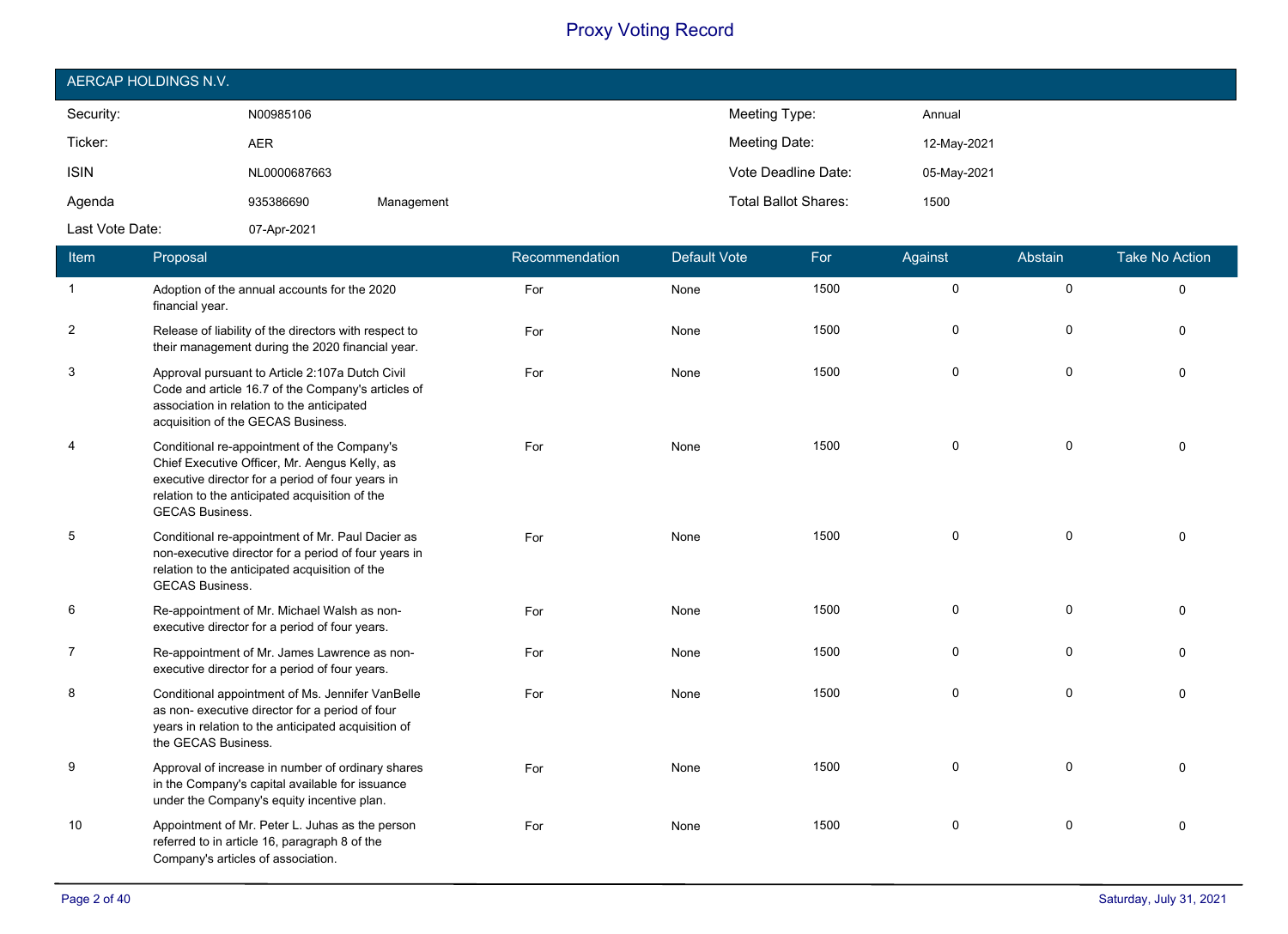| Item | Proposal                                                                                                                                                                                                                                                                                                                                                                                                                | Recommendation | <b>Default Vote</b> | For  | Against     | Abstain   | <b>Take No Action</b> |
|------|-------------------------------------------------------------------------------------------------------------------------------------------------------------------------------------------------------------------------------------------------------------------------------------------------------------------------------------------------------------------------------------------------------------------------|----------------|---------------------|------|-------------|-----------|-----------------------|
| 11   | Appointment of PricewaterhouseCoopers<br>Accountants N.V. for the audit of the Company's<br>annual accounts for the 2021 financial year.                                                                                                                                                                                                                                                                                | For            | None                | 1500 | 0           | $\pmb{0}$ | $\mathbf 0$           |
| 12   | Authorization of the Board of Directors to issue<br>shares and to grant rights to subscribe for shares.                                                                                                                                                                                                                                                                                                                 | For            | None                | 1500 | $\mathbf 0$ | 0         | $\mathbf 0$           |
| 13   | Authorization of the Board of Directors to limit or<br>exclude pre-emptive rights in relation to agenda<br>item $12(a)$ .                                                                                                                                                                                                                                                                                               | For            | None                | 1500 | 0           | $\pmb{0}$ | $\mathbf 0$           |
| 14   | Authorization of the Board of Directors to issue<br>additional shares and to grant additional rights to<br>subscribe for shares.                                                                                                                                                                                                                                                                                        | For            | None                | 1500 | $\mathbf 0$ | 0         | $\Omega$              |
| 15   | Authorization of the Board of Directors to limit or<br>exclude pre-emptive rights in relation to agenda<br>item $12(c)$ .                                                                                                                                                                                                                                                                                               | For            | None                | 1500 | 0           | 0         | $\mathbf{0}$          |
| 16   | Conditional authorization of the Board of Directors<br>to issue additional shares and to grant additional<br>rights to subscribe for shares in relation to the<br>anticipated acquisition of the GECAS Business.                                                                                                                                                                                                        | For            | None                | 1500 | $\mathbf 0$ | 0         | $\Omega$              |
| 17   | Conditional authorization of the Board of Directors<br>to limit or exclude pre-emptive rights in relation to<br>agenda item 12(e) in relation to the anticipated<br>acquisition of the GECAS Business.                                                                                                                                                                                                                  | For            | None                | 1500 | $\mathbf 0$ | $\pmb{0}$ | $\mathbf 0$           |
| 18   | Authorization of the Board of Directors to<br>repurchase shares.                                                                                                                                                                                                                                                                                                                                                        | For            | None                | 1500 | 0           | 0         | $\mathbf 0$           |
| 19   | Conditional authorization of the Board of Directors<br>to repurchase additional shares.                                                                                                                                                                                                                                                                                                                                 | For            | None                | 1500 | 0           | $\pmb{0}$ | $\mathbf 0$           |
| 20   | Reduction of capital through cancellation of<br>shares.                                                                                                                                                                                                                                                                                                                                                                 | For            | None                | 1500 | $\mathbf 0$ | 0         | $\Omega$              |
| 21   | Conditional amendment to the Company's articles<br>of association, to increase the authorized share<br>capital to EUR 4,500,000 and to permit the interim<br>filling of vacancies on the Board of Directors, and<br>the designation of each of the Company's<br>directors and each (candidate) civil law notary and<br>lawyer at NautaDutilh to implement the<br>amendment to the Company's articles of<br>association. | For            | None                | 1500 | $\mathbf 0$ | 0         | $\Omega$              |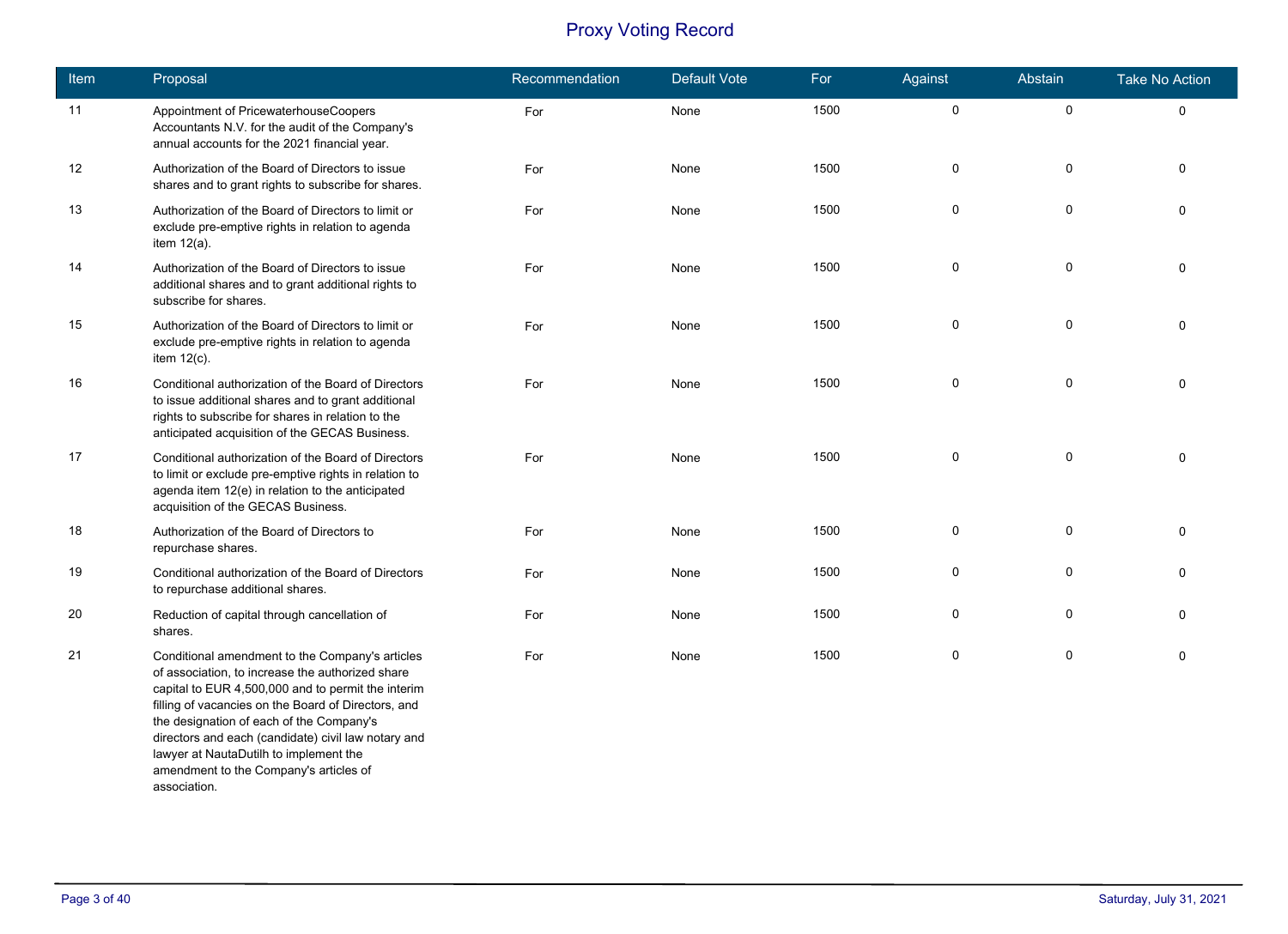| AERCAP HOLDINGS N.V. |              |            |                             |             |  |  |  |
|----------------------|--------------|------------|-----------------------------|-------------|--|--|--|
| Security:            | N00985106    |            | Meeting Type:               | Annual      |  |  |  |
| Ticker:              | <b>AER</b>   |            | Meeting Date:               | 12-May-2021 |  |  |  |
| <b>ISIN</b>          | NL0000687663 |            | Vote Deadline Date:         | 05-May-2021 |  |  |  |
| Agenda               | 935406149    | Management | <b>Total Ballot Shares:</b> | 1500        |  |  |  |
| Last Vote Date:      | 23-Apr-2021  |            |                             |             |  |  |  |

| Item           | Proposal                                                                                                                                                                                                                     | Recommendation | <b>Default Vote</b> | For  | Against             | Abstain      | <b>Take No Action</b> |
|----------------|------------------------------------------------------------------------------------------------------------------------------------------------------------------------------------------------------------------------------|----------------|---------------------|------|---------------------|--------------|-----------------------|
| 1              | Adoption of the annual accounts for the 2020<br>financial year.                                                                                                                                                              | For            | None                | 1500 | $\mathsf{O}\xspace$ | $\mathsf{O}$ | $\Omega$              |
| 2              | Release of liability of the directors with respect to<br>their management during the 2020 financial year.                                                                                                                    | For            | None                | 1500 | 0                   | 0            | $\Omega$              |
| 3              | Approval pursuant to Article 2:107a Dutch Civil<br>Code and article 16.7 of the Company's articles of<br>association in relation to the anticipated<br>acquisition of the GECAS Business.                                    | For            | None                | 1500 | 0                   | $\mathsf{O}$ | $\Omega$              |
| $\overline{4}$ | Conditional re-appointment of the Company's<br>Chief Executive Officer, Mr. Aengus Kelly, as<br>executive director for a period of four years in<br>relation to the anticipated acquisition of the<br><b>GECAS Business.</b> | For            | None                | 1500 | 0                   | $\mathbf 0$  | $\Omega$              |
| 5              | Conditional re-appointment of Mr. Paul Dacier as<br>non-executive director for a period of four years in<br>relation to the anticipated acquisition of the<br><b>GECAS Business.</b>                                         | For            | None                | 1500 | $\mathbf 0$         | $\mathbf 0$  | $\Omega$              |
| 6              | Re-appointment of Mr. Michael Walsh as non-<br>executive director for a period of four years.                                                                                                                                | For            | None                | 1500 | 0                   | $\mathbf 0$  | $\Omega$              |
| $\overline{7}$ | Re-appointment of Mr. James Lawrence as non-<br>executive director for a period of four years.                                                                                                                               | For            | None                | 1500 | $\mathbf 0$         | $\mathbf 0$  | $\Omega$              |
| 8              | Conditional appointment of Ms. Jennifer VanBelle<br>as non- executive director for a period of four<br>years in relation to the anticipated acquisition of<br>the GECAS Business.                                            | For            | None                | 1500 | $\mathbf 0$         | $\mathbf 0$  | $\Omega$              |
| 9              | Approval of increase in number of ordinary shares<br>in the Company's capital available for issuance<br>under the Company's equity incentive plan.                                                                           | For            | None                | 1500 | $\mathbf 0$         | $\mathbf 0$  | $\Omega$              |
| 10             | Appointment of Mr. Peter L. Juhas as the person<br>referred to in article 16, paragraph 8 of the<br>Company's articles of association.                                                                                       | For            | None                | 1500 | $\mathbf 0$         | 0            | $\Omega$              |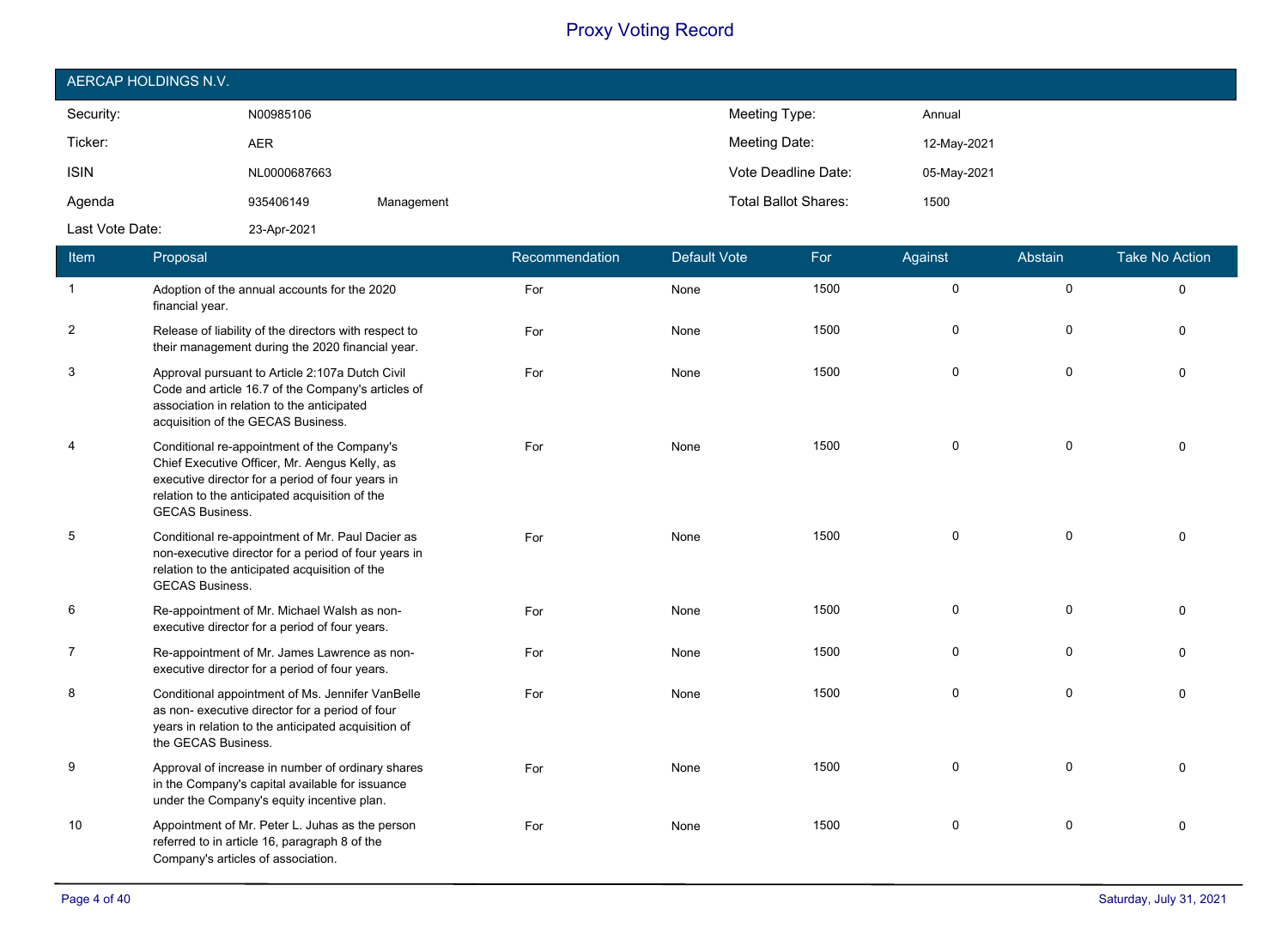| <b>Item</b> | Proposal                                                                                                                                                                                                                                                                                                                                                                                                                | Recommendation | <b>Default Vote</b> | For  | Against     | Abstain     | <b>Take No Action</b> |
|-------------|-------------------------------------------------------------------------------------------------------------------------------------------------------------------------------------------------------------------------------------------------------------------------------------------------------------------------------------------------------------------------------------------------------------------------|----------------|---------------------|------|-------------|-------------|-----------------------|
| 11          | Appointment of PricewaterhouseCoopers<br>Accountants N.V. for the audit of the Company's<br>annual accounts for the 2021 financial year.                                                                                                                                                                                                                                                                                | For            | None                | 1500 | $\pmb{0}$   | $\pmb{0}$   | $\mathbf 0$           |
| 12          | Authorization of the Board of Directors to issue<br>shares and to grant rights to subscribe for shares.                                                                                                                                                                                                                                                                                                                 | For            | None                | 1500 | 0           | 0           | 0                     |
| 13          | Authorization of the Board of Directors to limit or<br>exclude pre-emptive rights in relation to agenda<br>item $12(a)$ .                                                                                                                                                                                                                                                                                               | For            | None                | 1500 | $\pmb{0}$   | $\pmb{0}$   | $\Omega$              |
| 14          | Authorization of the Board of Directors to issue<br>additional shares and to grant additional rights to<br>subscribe for shares.                                                                                                                                                                                                                                                                                        | For            | None                | 1500 | $\mathbf 0$ | $\mathbf 0$ | $\Omega$              |
| 15          | Authorization of the Board of Directors to limit or<br>exclude pre-emptive rights in relation to agenda<br>item $12(c)$ .                                                                                                                                                                                                                                                                                               | For            | None                | 1500 | 0           | 0           | $\Omega$              |
| 16          | Conditional authorization of the Board of Directors<br>to issue additional shares and to grant additional<br>rights to subscribe for shares in relation to the<br>anticipated acquisition of the GECAS Business.                                                                                                                                                                                                        | For            | None                | 1500 | $\Omega$    | 0           | $\Omega$              |
| 17          | Conditional authorization of the Board of Directors<br>to limit or exclude pre-emptive rights in relation to<br>agenda item 12(e) in relation to the anticipated<br>acquisition of the GECAS Business.                                                                                                                                                                                                                  | For            | None                | 1500 | 0           | $\pmb{0}$   | $\Omega$              |
| 18          | Authorization of the Board of Directors to<br>repurchase shares.                                                                                                                                                                                                                                                                                                                                                        | For            | None                | 1500 | $\mathbf 0$ | $\pmb{0}$   | $\Omega$              |
| 19          | Conditional authorization of the Board of Directors<br>to repurchase additional shares.                                                                                                                                                                                                                                                                                                                                 | For            | None                | 1500 | $\mathbf 0$ | 0           | $\Omega$              |
| 20          | Reduction of capital through cancellation of<br>shares.                                                                                                                                                                                                                                                                                                                                                                 | For            | None                | 1500 | 0           | 0           | $\Omega$              |
| 21          | Conditional amendment to the Company's articles<br>of association, to increase the authorized share<br>capital to EUR 4,500,000 and to permit the interim<br>filling of vacancies on the Board of Directors, and<br>the designation of each of the Company's<br>directors and each (candidate) civil law notary and<br>lawyer at NautaDutilh to implement the<br>amendment to the Company's articles of<br>association. | For            | None                | 1500 | $\mathbf 0$ | $\pmb{0}$   | $\Omega$              |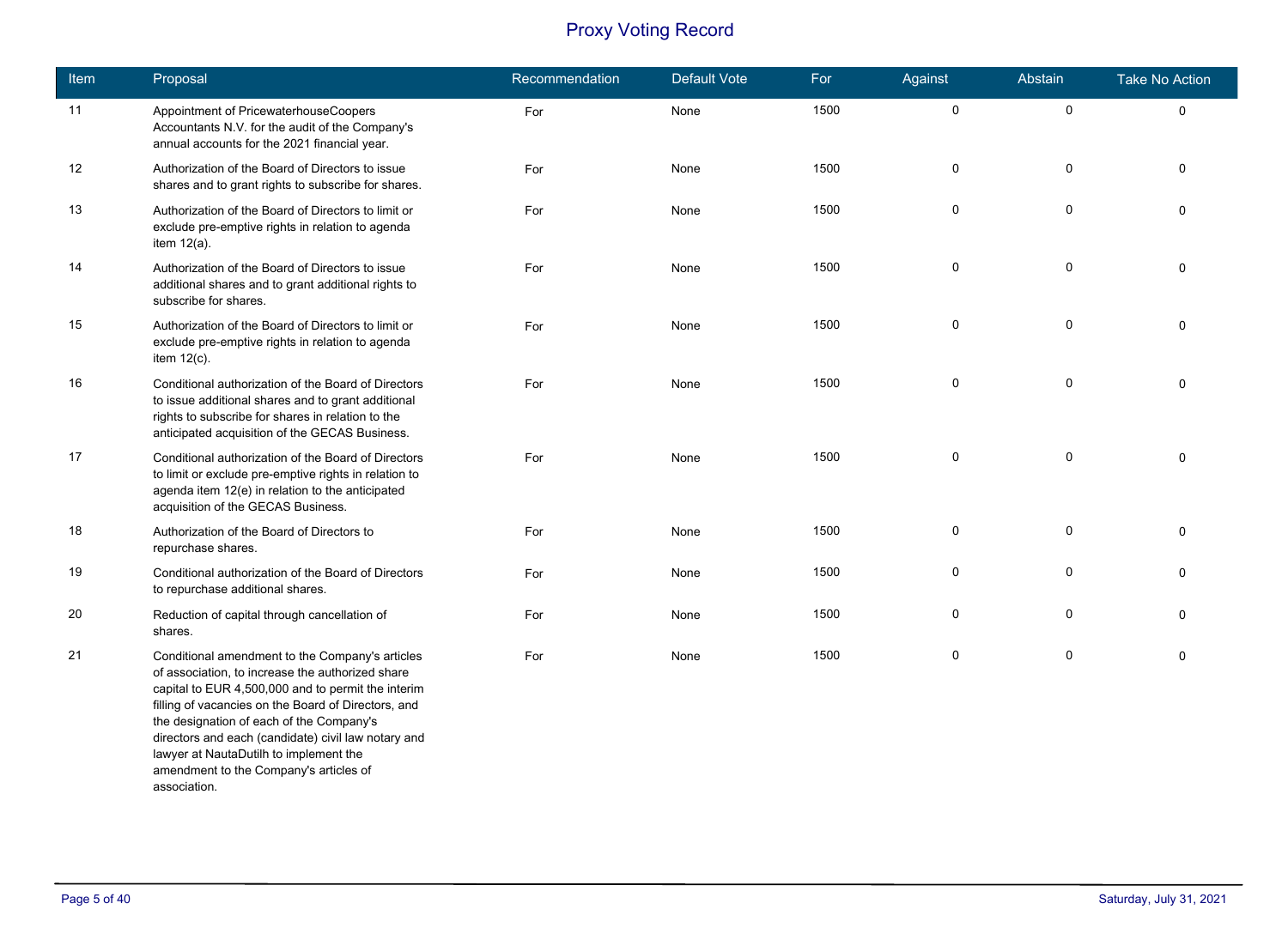| AIMIA INC.      |              |            |                             |             |
|-----------------|--------------|------------|-----------------------------|-------------|
| Security:       | 00900Q103    |            | Meeting Type:               | Annual      |
| Ticker:         | <b>AIMFF</b> |            | Meeting Date:               | 14-May-2021 |
| <b>ISIN</b>     | CA00900Q1037 |            | Vote Deadline Date:         | 11-May-2021 |
| Agenda          | 935413663    | Management | <b>Total Ballot Shares:</b> | 150000      |
| Last Vote Date: | 01-May-2021  |            |                             |             |

| Item | Proposal                                                                                                                                                                                                                      | Recommendation | Default Vote | For    | Against  | Abstain | <b>Take No Action</b> |
|------|-------------------------------------------------------------------------------------------------------------------------------------------------------------------------------------------------------------------------------|----------------|--------------|--------|----------|---------|-----------------------|
|      | <b>DIRECTOR</b>                                                                                                                                                                                                               | For            | None         |        |          |         |                       |
|      | Karen Basian                                                                                                                                                                                                                  |                |              | 150000 | 0        | 0       | 0                     |
|      | Sandra Hanington<br>2                                                                                                                                                                                                         |                |              | 150000 | $\Omega$ | 0       |                       |
|      | Michael Lehmann<br>3                                                                                                                                                                                                          |                |              | 150000 | 0        | 0       |                       |
|      | Jon Eric Mattson<br>4                                                                                                                                                                                                         |                |              | 150000 | 0        | 0       |                       |
|      | Christopher Mittleman<br>5                                                                                                                                                                                                    |                |              | 150000 | $\Omega$ | 0       |                       |
|      | 6<br>Philip Mittleman                                                                                                                                                                                                         |                |              | 150000 | 0        | 0       |                       |
|      | David Rosenkrantz                                                                                                                                                                                                             |                |              | 150000 | 0        | 0       |                       |
|      | Jordan G. Teramo<br>8                                                                                                                                                                                                         |                |              | 150000 | $\Omega$ | 0       |                       |
| 2    | Appointment of PricewaterhouseCoopers LLP as<br>Auditors                                                                                                                                                                      | For            | None         | 150000 | 0        | 0       | 0                     |
| 3    | To consider and, if deemed advisable, to adopt,<br>on an advisory basis, the Corporation's approach<br>to executive compensation as provided in the<br>Corporation's Management Information Circular<br>dated March 24, 2021. | For            | None         | 150000 | 0        | 0       | $\Omega$              |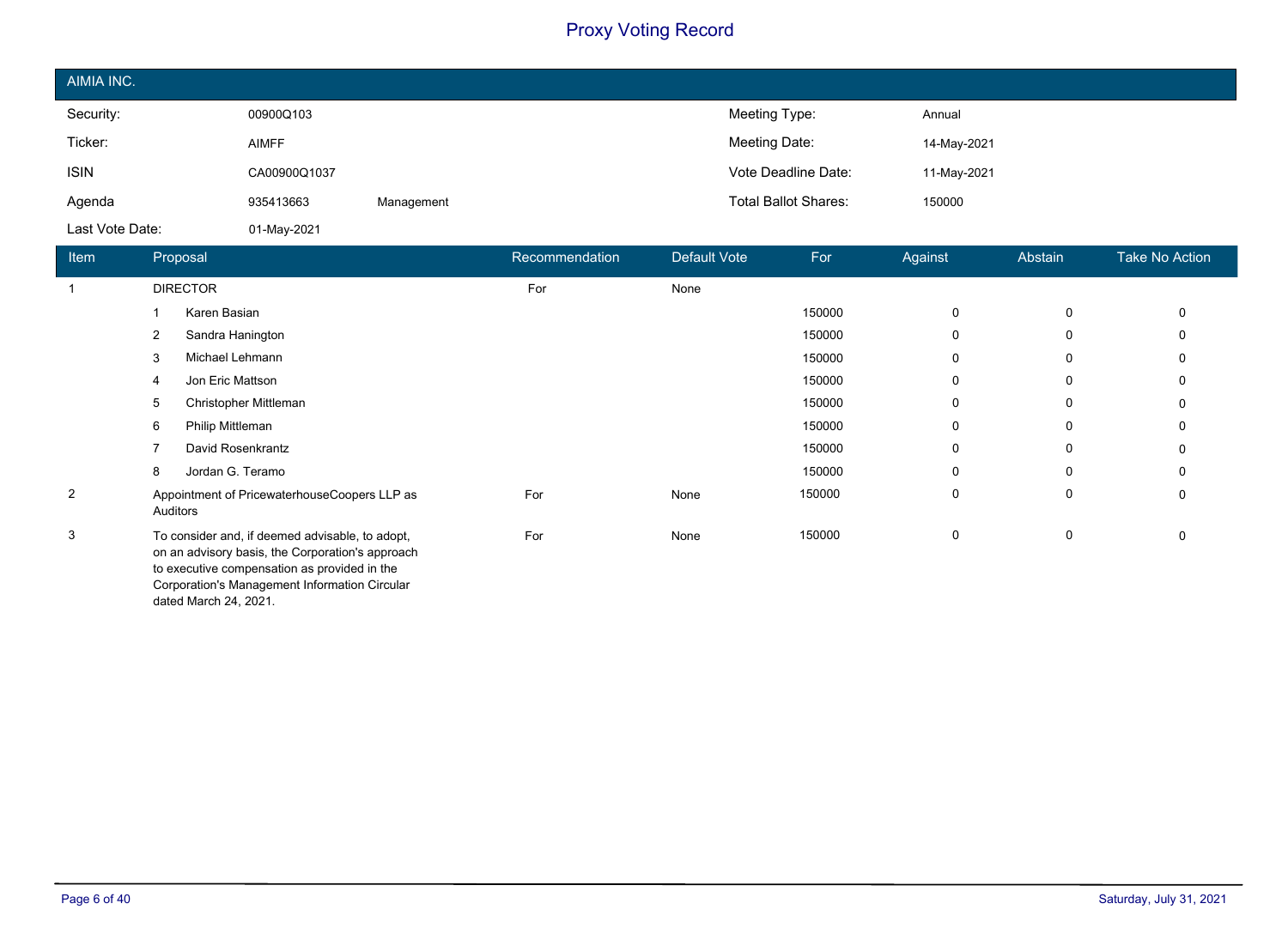| AMAZON.COM, INC. |              |            |                             |             |  |  |  |
|------------------|--------------|------------|-----------------------------|-------------|--|--|--|
| Security:        | 023135106    |            | Meeting Type:               | Annual      |  |  |  |
| Ticker:          | AMZN         |            | Meeting Date:               | 26-May-2021 |  |  |  |
| <b>ISIN</b>      | US0231351067 |            | Vote Deadline Date:         | 25-May-2021 |  |  |  |
| Agenda           | 935397592    | Management | <b>Total Ballot Shares:</b> | 20          |  |  |  |
| Last Vote Date:  | 23-Apr-2021  |            |                             |             |  |  |  |

| Item           | Proposal                                                                            | Recommendation | <b>Default Vote</b> | For         | Against     | Abstain     | <b>Take No Action</b> |
|----------------|-------------------------------------------------------------------------------------|----------------|---------------------|-------------|-------------|-------------|-----------------------|
| $\mathbf{1}$   | Election of Director: Jeffrey P. Bezos                                              | For            | None                | 20          | $\mathbf 0$ | $\mathbf 0$ | $\Omega$              |
| $\overline{2}$ | Election of Director: Keith B. Alexander                                            | For            | None                | 20          | 0           | $\Omega$    | $\Omega$              |
| 3              | Election of Director: Jamie S. Gorelick                                             | For            | None                | 20          | 0           | 0           | $\Omega$              |
| 4              | Election of Director: Daniel P. Huttenlocher                                        | For            | None                | 20          | 0           | $\mathbf 0$ | $\Omega$              |
| 5              | Election of Director: Judith A. McGrath                                             | For            | None                | 20          | 0           | $\mathbf 0$ | $\Omega$              |
| 6              | Election of Director: Indra K. Nooyi                                                | For            | None                | 20          | $\Omega$    | $\Omega$    | $\Omega$              |
| 7              | Election of Director: Jonathan J. Rubinstein                                        | For            | None                | 20          | 0           | 0           | $\Omega$              |
| 8              | Election of Director: Thomas O. Ryder                                               | For            | None                | 20          | 0           | 0           | $\Omega$              |
| 9              | Election of Director: Patricia Q. Stonesifer                                        | For            | None                | 20          | $\mathbf 0$ | $\mathbf 0$ | $\Omega$              |
| 10             | Election of Director: Wendell P. Weeks                                              | For            | None                | 20          | 0           | 0           | $\Omega$              |
| 11             | RATIFICATION OF THE APPOINTMENT OF<br>ERNST & YOUNG LLP AS INDEPENDENT<br>AUDITORS. | For            | None                | 20          | $\mathbf 0$ | $\mathbf 0$ | $\Omega$              |
| 12             | ADVISORY VOTE TO APPROVE EXECUTIVE<br>COMPENSATION.                                 | For            | None                | 20          | $\mathbf 0$ | $\mathbf 0$ | $\Omega$              |
| 13             | SHAREHOLDER PROPOSAL REQUESTING A<br>REPORT ON CUSTOMER DUE DILIGENCE.              | Against        | None                | $\mathbf 0$ | 20          | $\mathbf 0$ | $\Omega$              |
| 14             | SHAREHOLDER PROPOSAL REQUESTING A<br>MANDATORY INDEPENDENT BOARD CHAIR<br>POLICY.   | Against        | None                | 0           | 20          | $\mathbf 0$ | $\Omega$              |
| 15             | SHAREHOLDER PROPOSAL REQUESTING<br>ADDITIONAL REPORTING ON<br>GENDER/RACIAL PAY.    | Against        | None                | 0           | 20          | 0           | $\Omega$              |
| 16             | SHAREHOLDER PROPOSAL REQUESTING A<br>REPORT ON PROMOTION DATA.                      | Against        | None                | $\mathbf 0$ | 20          | $\Omega$    | $\Omega$              |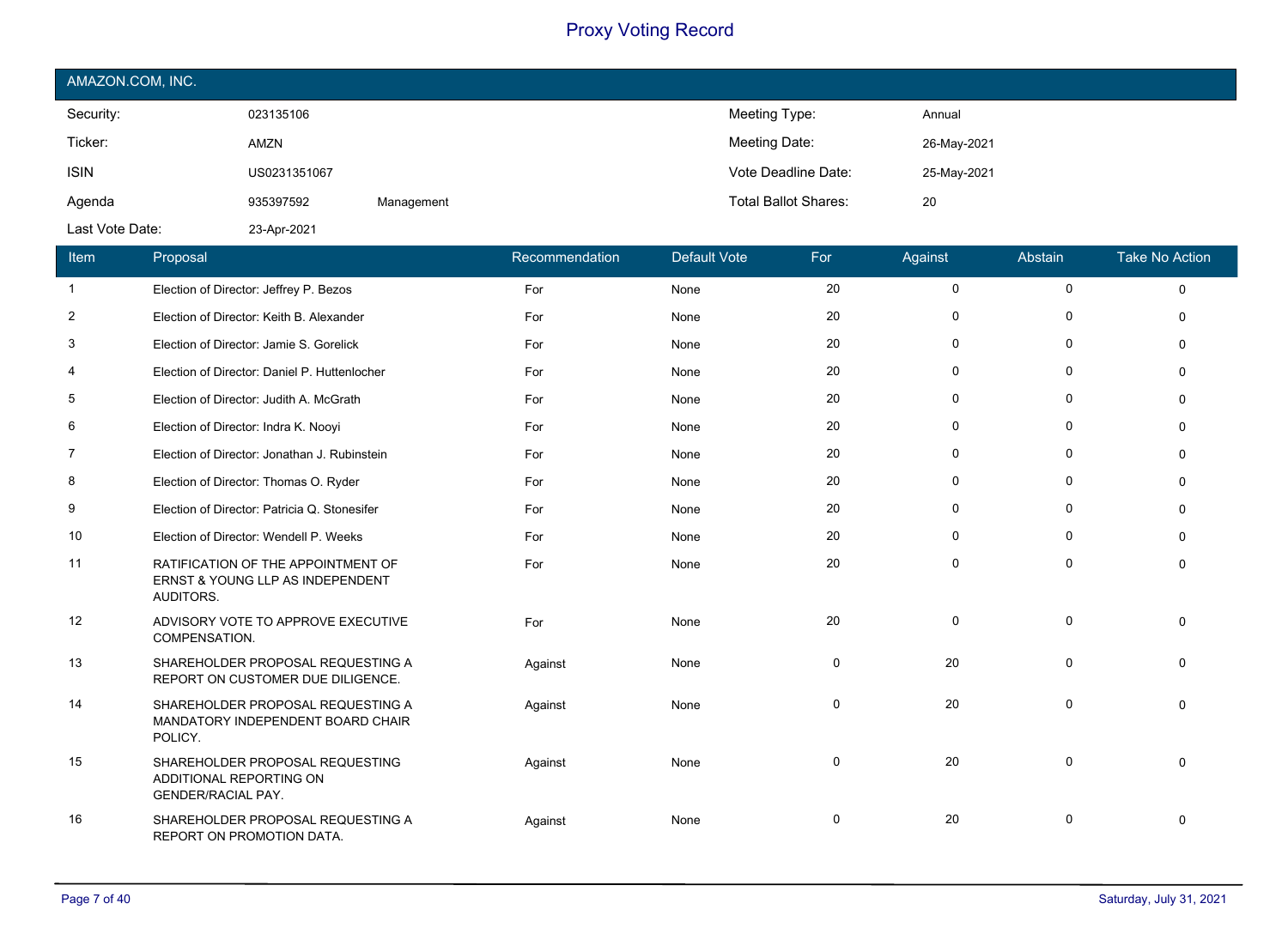| <b>Item</b> | Proposal                                                                                                                | Recommendation | Default Vote | For         | Against | Abstain     | <b>Take No Action</b> |
|-------------|-------------------------------------------------------------------------------------------------------------------------|----------------|--------------|-------------|---------|-------------|-----------------------|
| 17          | SHAREHOLDER PROPOSAL REQUESTING A<br><b>REPORT ON PACKAGING MATERIALS.</b>                                              | Against        | None         | $\mathbf 0$ | 20      | $\mathbf 0$ | 0                     |
| 18          | SHAREHOLDER PROPOSAL REQUESTING A<br>DIVERSITY AND EQUITY AUDIT REPORT.                                                 | Against        | None         | $\mathbf 0$ | 20      | $\mathbf 0$ | 0                     |
| 19          | SHAREHOLDER PROPOSAL REQUESTING AN<br>ALTERNATIVE DIRECTOR CANDIDATE<br>POLICY.                                         | Against        | None         | $\mathbf 0$ | 20      | $\mathbf 0$ | $\mathbf 0$           |
| 20          | SHAREHOLDER PROPOSAL REQUESTING A<br>REPORT ON COMPETITION STRATEGY AND<br>RISK.                                        | Against        | None         | $\Omega$    | 20      | $\mathbf 0$ | $\Omega$              |
| 21          | SHAREHOLDER PROPOSAL REQUESTING AN<br>ADDITIONAL REDUCTION IN THRESHOLD<br>FOR CALLING SPECIAL SHAREHOLDER<br>MEETINGS. | Against        | None         | 0           | 20      | $\mathbf 0$ | $\Omega$              |
| 22          | SHAREHOLDER PROPOSAL REQUESTING<br>ADDITIONAL REPORTING ON LOBBYING.                                                    | Against        | None         | 0           | 20      | 0           | 0                     |
| 23          | SHAREHOLDER PROPOSAL REQUESTING A<br>REPORT ON CUSTOMER USE OF CERTAIN<br>TECHNOLOGIES.                                 | Against        | None         | $\Omega$    | 20      | 0           | $\mathbf 0$           |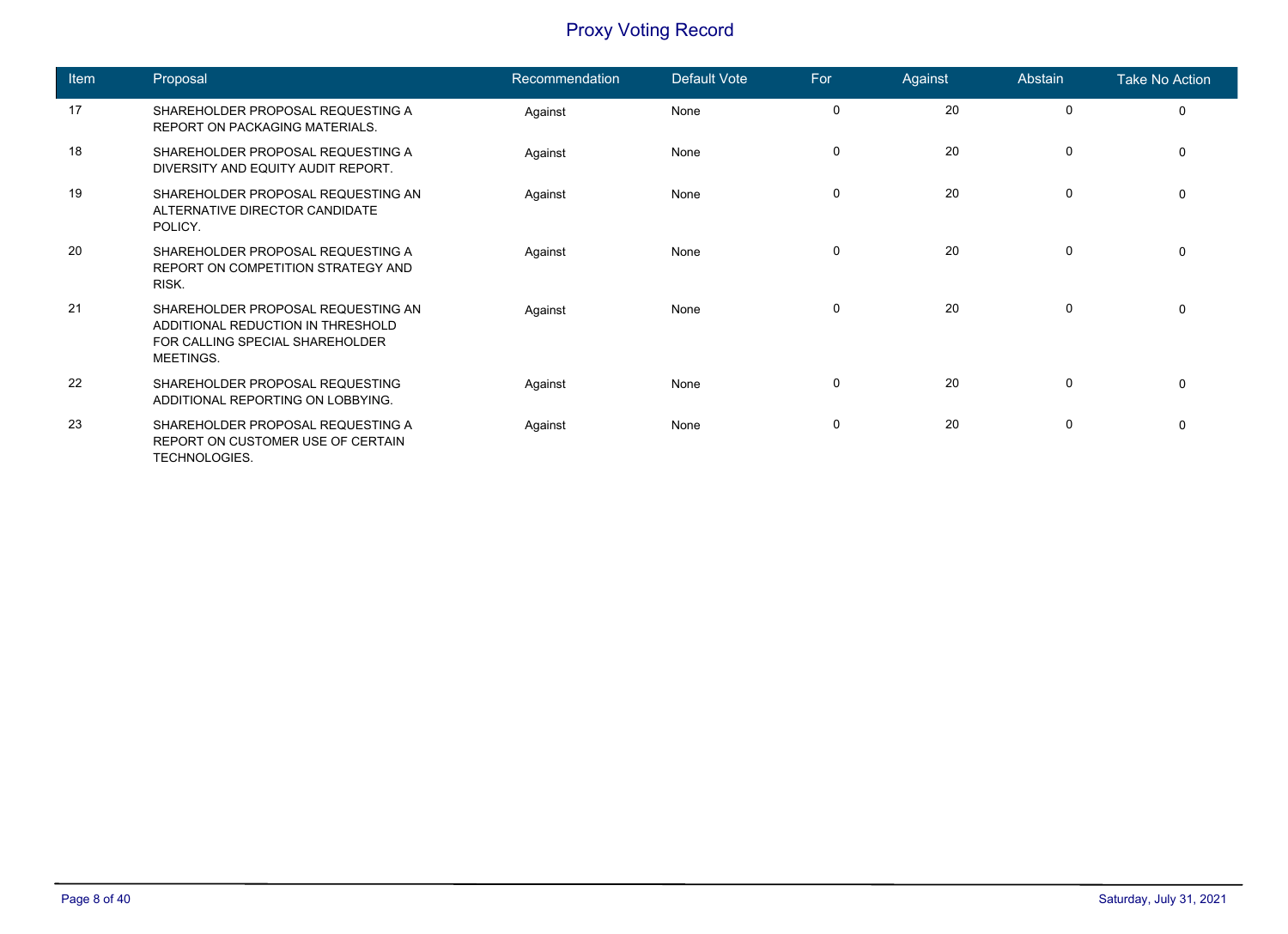| <b>BERKSHIRE HATHAWAY INC.</b> |              |            |                             |             |  |  |
|--------------------------------|--------------|------------|-----------------------------|-------------|--|--|
| Security:                      | 084670702    |            | Meeting Type:               | Annual      |  |  |
| Ticker:                        | <b>BRKB</b>  |            | Meeting Date:               | 01-May-2021 |  |  |
| <b>ISIN</b>                    | US0846707026 |            | Vote Deadline Date:         | 30-Apr-2021 |  |  |
| Agenda                         | 935351128    | Management | <b>Total Ballot Shares:</b> | 800         |  |  |
| Last Vote Date:                | 06-Apr-2021  |            |                             |             |  |  |

| Item           | Proposal                                                                                    | Recommendation | Default Vote | For | Against      | Abstain | Take No Action |
|----------------|---------------------------------------------------------------------------------------------|----------------|--------------|-----|--------------|---------|----------------|
| -1             | <b>DIRECTOR</b>                                                                             | For            | None         |     |              |         |                |
|                | Warren E. Buffett                                                                           |                |              | 800 | 0            | 0       |                |
|                | Charles T. Munger<br>2                                                                      |                |              | 800 | $\mathbf{0}$ | 0       |                |
|                | Gregory E. Abel<br>3                                                                        |                |              | 800 | 0            | 0       |                |
|                | Howard G. Buffett<br>4                                                                      |                |              | 800 | 0            | 0       |                |
|                | Stephen B. Burke<br>5                                                                       |                |              | 800 | 0            | 0       | 0              |
|                | Kenneth I. Chenault<br>6                                                                    |                |              | 800 | 0            | 0       |                |
|                | Susan L. Decker                                                                             |                |              | 800 | $\mathbf{0}$ | 0       |                |
|                | David S. Gottesman<br>8                                                                     |                |              | 800 | 0            | 0       |                |
|                | Charlotte Guyman<br>9                                                                       |                |              | 800 | 0            | 0       |                |
|                | Ajit Jain<br>10                                                                             |                |              | 800 | $\mathbf{0}$ | 0       | 0              |
|                | Thomas S. Murphy<br>11                                                                      |                |              | 800 | 0            | 0       |                |
|                | Ronald L. Olson<br>12                                                                       |                |              | 800 | $\mathbf{0}$ | 0       | ŋ              |
|                | Walter Scott, Jr.<br>13                                                                     |                |              | 800 | $\mathbf{0}$ | 0       |                |
|                | Meryl B. Witmer<br>14                                                                       |                |              | 800 | 0            | 0       |                |
| $\overline{2}$ | Shareholder proposal regarding the reporting of<br>climate-related risks and opportunities. | Against        | None         | 0   | 800          | 0       | 0              |
| 3              | Shareholder proposal regarding diversity and<br>inclusion reporting.                        | Against        | None         | 0   | 800          | 0       | 0              |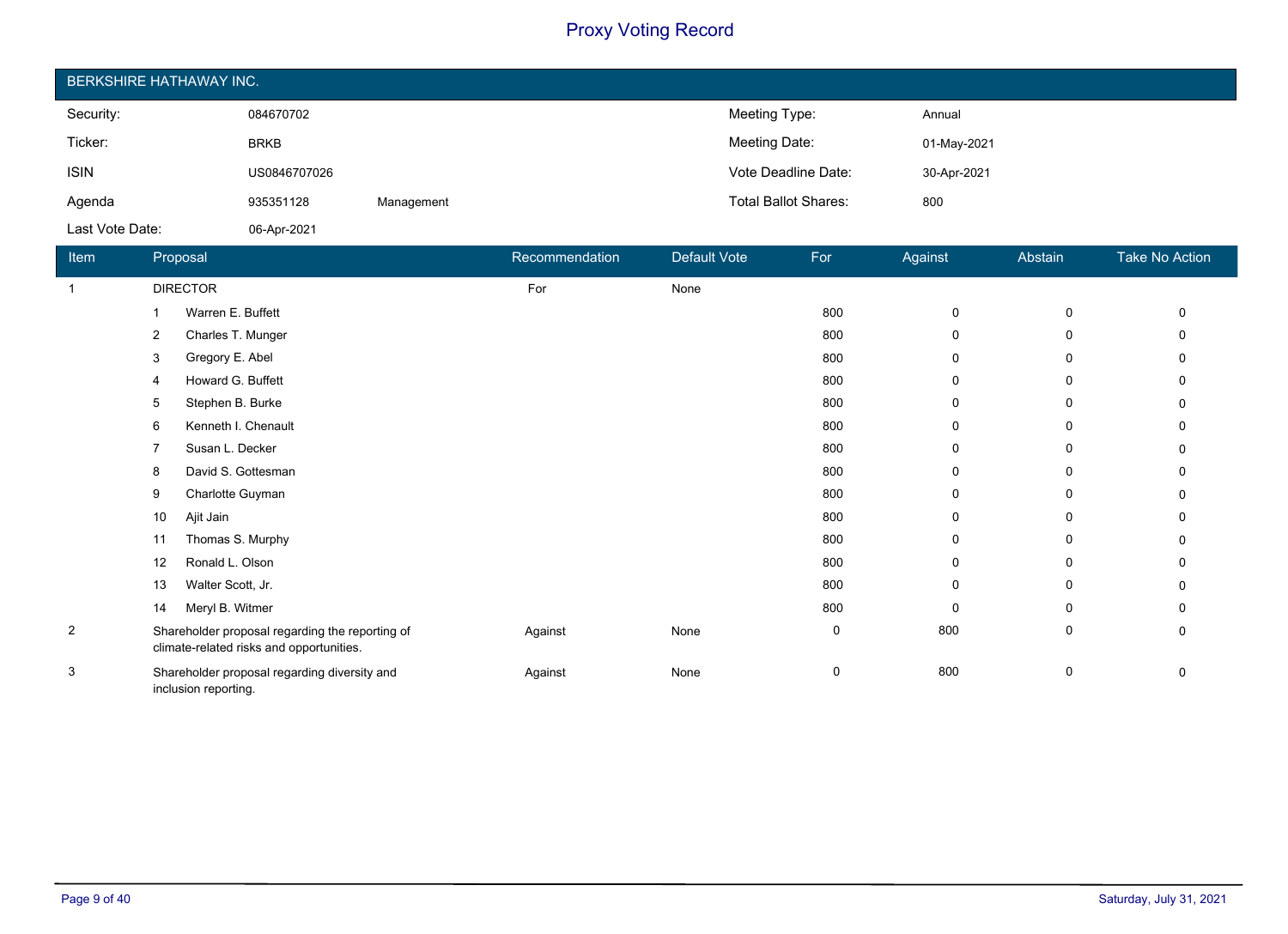| CK HUTCHISON HOLDINGS LTD |              |            |                             |                                      |  |  |
|---------------------------|--------------|------------|-----------------------------|--------------------------------------|--|--|
| Security:                 | G21765105    |            | Meeting Type:               | <b>ExtraOrdinary General Meeting</b> |  |  |
| Ticker:                   |              |            | Meeting Date:               | 18-Dec-2020                          |  |  |
| <b>ISIN</b>               | KYG217651051 |            | Vote Deadline Date:         | 11-Dec-2020                          |  |  |
| Agenda                    | 713431815    | Management | <b>Total Ballot Shares:</b> | 150000                               |  |  |
| Last Vote Date:           | 02-Dec-2020  |            |                             |                                      |  |  |

| Item           | Proposal                                                                                                                                                                                                                                                                                                                                                                                                                                                                                                      | Recommendation | <b>Default Vote</b> | For    | Against    | Abstain | <b>Take No Action</b> |
|----------------|---------------------------------------------------------------------------------------------------------------------------------------------------------------------------------------------------------------------------------------------------------------------------------------------------------------------------------------------------------------------------------------------------------------------------------------------------------------------------------------------------------------|----------------|---------------------|--------|------------|---------|-----------------------|
| $\mathbf{1}$   | PLEASE NOTE THAT THE COMPANY NOTICE AND<br>PROXY FORM ARE AVAILABLE BY CLICKING ON THE<br><b>URL LINKS:</b><br>https://www1.hkexnews.hk/listedco/listconews/sehk/2020/12<br>01/2020120101803.pdf AND<br>https://www1.hkexnews.hk/listedco/listconews/sehk/2020/12<br>01/2020120101827.pdf                                                                                                                                                                                                                     | None           | None                |        | Non Voting |         |                       |
| $\overline{2}$ | PLEASE NOTE THAT SHAREHOLDERS ARE ALLOWED<br>TO VOTE 'IN FAVOR' OR 'AGAINST' FOR ALL<br>RESOLUTIONS, ABSTAIN IS NOT A VOTING OPTION ON<br>THIS MEETING                                                                                                                                                                                                                                                                                                                                                        | None           | None                |        | Non Voting |         |                       |
| 3              | TO APPROVE THE SECOND TRANCHE<br>TRANSACTIONS CONTEMPLATED UNDER<br>THE SHARE PURCHASE AGREEMENTS<br>DATED 12 NOVEMBER 2020 ENTERED INTO<br>BETWEEN, AMONG OTHERS, CK HUTCHISON<br>NETWORKS EUROPE INVESTMENTS S.A.R.L.<br>AND CELLNEX TELECOM, S.A. AND ALL<br>ACTIONS TAKEN OR TO BE TAKEN BY THE<br><b>COMPANY AND/OR ITS SUBSIDIARIES</b><br>PURSUANT TO OR INCIDENTAL TO THE<br>SECOND TRANCHE TRANSACTIONS, AS<br>MORE PARTICULARLY SET OUT IN THE<br>NOTICE OF EXTRAORDINARY GENERAL<br><b>MEETING</b> | For            | None                | 150000 | 0          | 0       | $\Omega$              |
| 4              | TO RE-ELECT MR WONG KWAI LAM AS<br><b>DIRECTOR</b>                                                                                                                                                                                                                                                                                                                                                                                                                                                            | For            | None                | 150000 | 0          | 0       | $\Omega$              |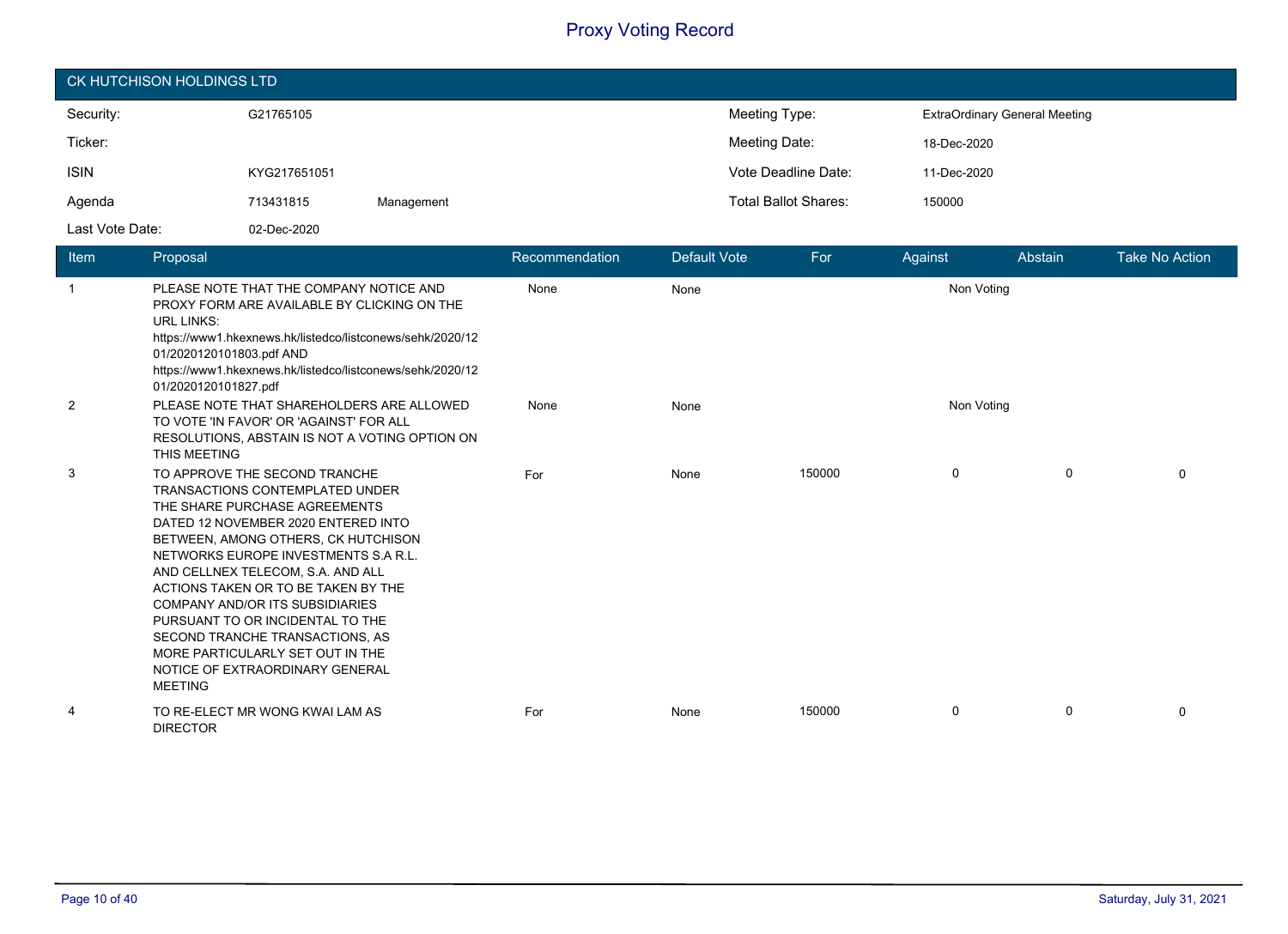| CK HUTCHISON HOLDINGS LTD |              |            |                             |                               |  |  |
|---------------------------|--------------|------------|-----------------------------|-------------------------------|--|--|
| Security:                 | G21765105    |            | Meeting Type:               | <b>Annual General Meeting</b> |  |  |
| Ticker:                   |              |            | Meeting Date:               | 13-May-2021                   |  |  |
| <b>ISIN</b>               | KYG217651051 |            | Vote Deadline Date:         | 06-May-2021                   |  |  |
| Agenda                    | 713870891    | Management | <b>Total Ballot Shares:</b> | 150000                        |  |  |
| Last Vote Date:           | 16-Apr-2021  |            |                             |                               |  |  |

| <b>Item</b>    | Proposal                                                                                                                                                                                                                                                                                  | Recommendation | <b>Default Vote</b> | For    | Against     | Abstain     | <b>Take No Action</b> |
|----------------|-------------------------------------------------------------------------------------------------------------------------------------------------------------------------------------------------------------------------------------------------------------------------------------------|----------------|---------------------|--------|-------------|-------------|-----------------------|
| $\overline{1}$ | PLEASE NOTE THAT THE COMPANY NOTICE AND<br>PROXY FORM ARE AVAILABLE BY CLICKING ON THE<br><b>URL LINKS:</b><br>https://www1.hkexnews.hk/listedco/listconews/sehk/2021/04<br>12/2021041200611.pdf AND<br>https://www1.hkexnews.hk/listedco/listconews/sehk/2021/04<br>12/2021041200595.pdf | None           | None                |        | Non Voting  |             |                       |
| $\overline{2}$ | PLEASE NOTE THAT SHAREHOLDERS ARE ALLOWED<br>TO VOTE 'IN FAVOR' OR 'AGAINST' FOR ALL<br>RESOLUTIONS, ABSTAIN IS NOT A VOTING OPTION ON<br>THIS MEETING                                                                                                                                    | None           | None                |        | Non Voting  |             |                       |
| 3              | TO CONSIDER AND ADOPT THE AUDITED<br>FINANCIAL STATEMENTS, THE REPORTS OF<br>THE DIRECTORS AND THE INDEPENDENT<br>AUDITOR FOR THE YEAR ENDED 31<br>DECEMBER 2020                                                                                                                          | For            | None                | 150000 | 0           | $\mathbf 0$ | $\Omega$              |
| 4              | TO DECLARE A FINAL DIVIDEND                                                                                                                                                                                                                                                               | For            | None                | 150000 | 0           | $\mathbf 0$ | $\Omega$              |
| 5              | TO RE-ELECT MR IP TAK CHUEN, EDMOND<br>AS DIRECTOR                                                                                                                                                                                                                                        | For            | None                | 150000 | $\mathbf 0$ | $\mathbf 0$ | $\Omega$              |
| 6              | TO RE-ELECT MR LAI KAI MING, DOMINIC AS<br><b>DIRECTOR</b>                                                                                                                                                                                                                                | For            | None                | 150000 | 0           | $\mathbf 0$ | 0                     |
| $\overline{7}$ | TO RE-ELECT MR LEE YEH KWONG.<br><b>CHARLES AS DIRECTOR</b>                                                                                                                                                                                                                               | For            | None                | 150000 | $\mathbf 0$ | $\mathbf 0$ | $\Omega$              |
| 8              | TO RE-ELECT MR GEORGE COLIN MAGNUS<br><b>AS DIRECTOR</b>                                                                                                                                                                                                                                  | For            | None                | 150000 | $\mathbf 0$ | $\mathbf 0$ | $\Omega$              |
| 9              | TO RE-ELECT MR PAUL JOSEPH TIGHE AS<br><b>DIRECTOR</b>                                                                                                                                                                                                                                    | For            | None                | 150000 | 0           | 0           | 0                     |
| 10             | TO RE-ELECT DR WONG YICK-MING,<br><b>ROSANNA AS DIRECTOR</b>                                                                                                                                                                                                                              | For            | None                | 150000 | $\mathbf 0$ | $\mathbf 0$ | 0                     |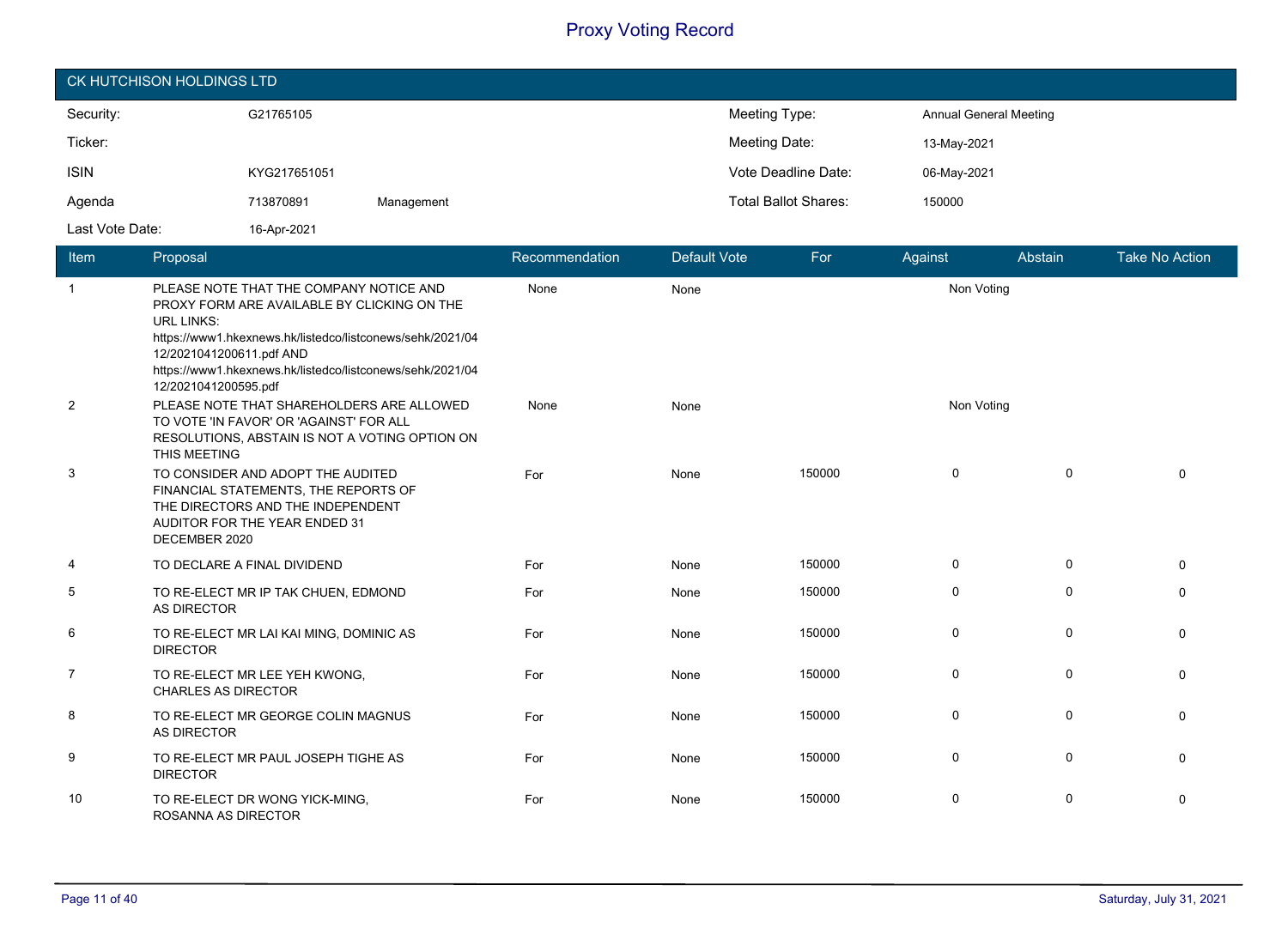| <b>Item</b>       | Proposal                                                                                                          | Recommendation | Default Vote | For    | Against | Abstain | Take No Action |
|-------------------|-------------------------------------------------------------------------------------------------------------------|----------------|--------------|--------|---------|---------|----------------|
| 11                | TO APPOINT AUDITOR AND AUTHORISE THE<br>DIRECTORS TO FIX THE AUDITOR'S<br><b>REMUNERATION</b>                     | For            | None         | 150000 | 0       | 0       | 0              |
| $12 \overline{ }$ | TO GRANT A GENERAL MANDATE TO THE<br>DIRECTORS TO ISSUE, ALLOT AND DISPOSE<br>OF ADDITIONAL SHARES OF THE COMPANY | For            | None         | 150000 | 0       | 0       | 0              |
| 13                | TO GRANT A GENERAL MANDATE TO THE<br>DIRECTORS TO REPURCHASE SHARES OF<br>THE COMPANY                             | For            | None         | 150000 | 0       | 0       | 0              |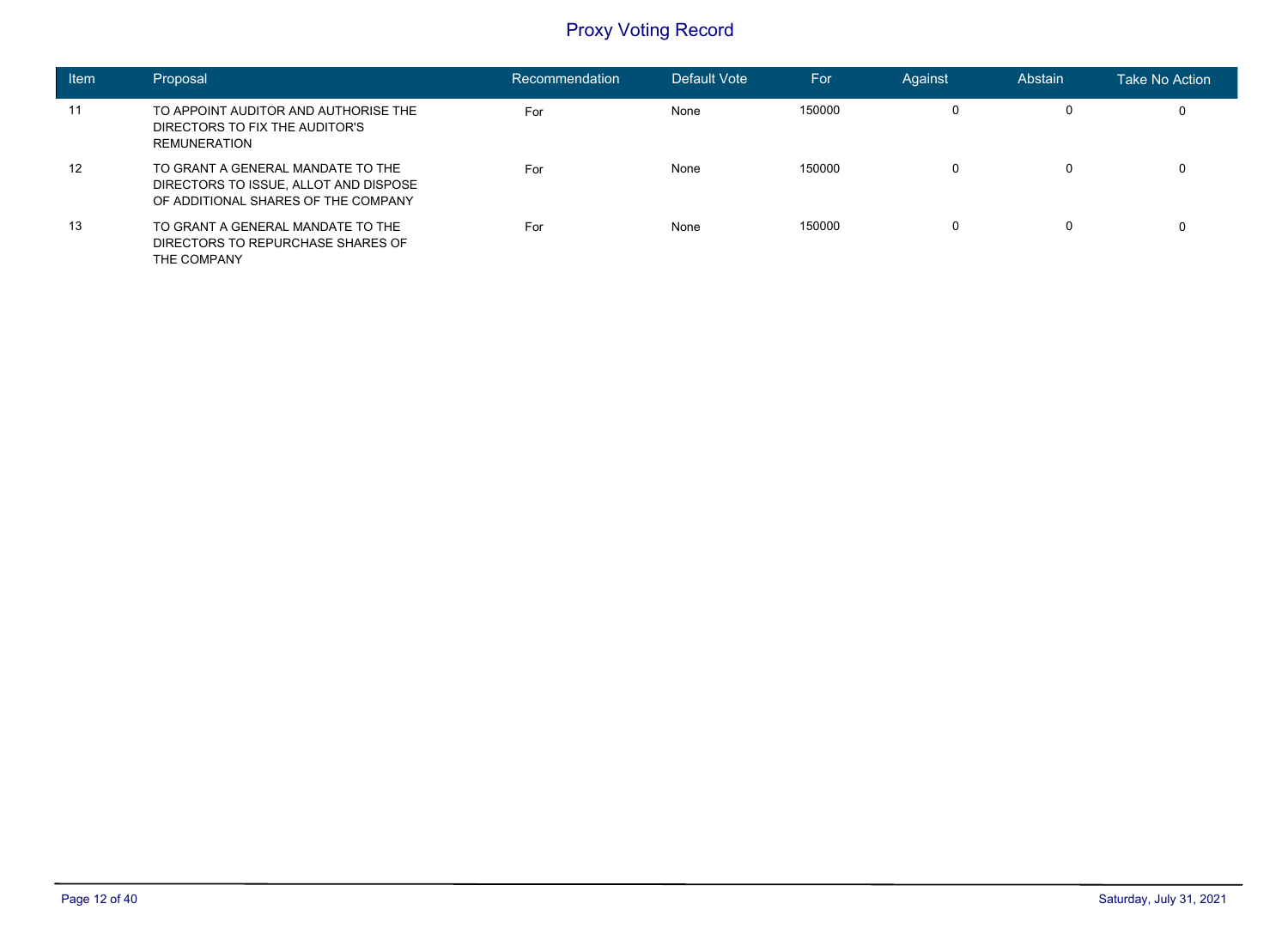| DEANS KNIGHT INCOME CORPORATION |              |            |                             |             |  |  |
|---------------------------------|--------------|------------|-----------------------------|-------------|--|--|
| Security:                       | 24242T104    |            | Meeting Type:               | Annual      |  |  |
| Ticker:                         |              |            | Meeting Date:               | 03-Dec-2020 |  |  |
| <b>ISIN</b>                     | CA24242T1049 |            | Vote Deadline Date:         | 30-Nov-2020 |  |  |
| Agenda                          | 935295154    | Management | <b>Total Ballot Shares:</b> | 44800       |  |  |
| Last Vote Date:                 | 10-Nov-2020  |            |                             |             |  |  |

| Item | Proposal                                                                                                                                       | Recommendation | Default Vote | For   | Against  | Abstain | Take No Action |
|------|------------------------------------------------------------------------------------------------------------------------------------------------|----------------|--------------|-------|----------|---------|----------------|
|      | To set the number of Directors at three (3).                                                                                                   | For            | None         | 44800 | $\Omega$ | 0       | $\mathbf 0$    |
| 2    | <b>DIRECTOR</b>                                                                                                                                | For            | None         |       |          |         |                |
|      | Wayne Deans                                                                                                                                    |                |              | 44800 | $\Omega$ | 0       | 0              |
|      | Stephen Conway                                                                                                                                 |                |              | 44800 | 0        | 0       | 0              |
|      | Dillon Cameron                                                                                                                                 |                |              | 44800 | $\Omega$ | 0       | 0              |
| 3    | Appointment of PricewaterhouseCoopers LLP as<br>Auditors of the Corporation for the ensuing year<br>and authorizing the Directors to fix their | For            | None         | 44800 | $\Omega$ | 0       | $\mathbf 0$    |

remuneration.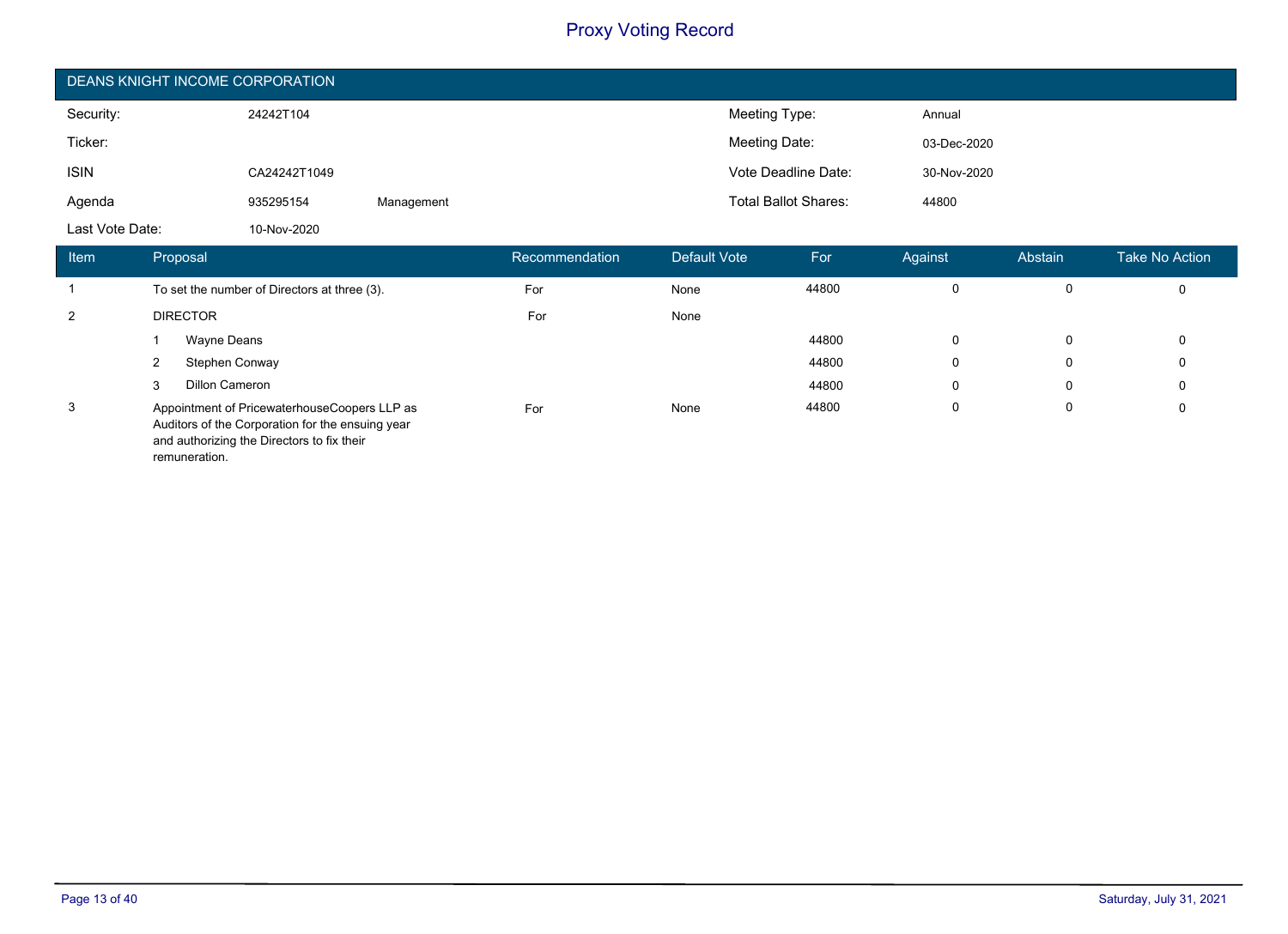| DOREL INDUSTRIES INC. |              |            |                             |             |  |  |
|-----------------------|--------------|------------|-----------------------------|-------------|--|--|
| Security:             | 25822C205    |            | Meeting Type:               | Special     |  |  |
| Ticker:               | <b>DIIBF</b> |            | Meeting Date:               | 16-Feb-2021 |  |  |
| <b>ISIN</b>           | CA25822C2058 |            | Vote Deadline Date:         | 11-Feb-2021 |  |  |
| Agenda                | 935326086    | Management | <b>Total Ballot Shares:</b> | 150000      |  |  |
| Last Vote Date:       | 05-Feb-2021  |            |                             |             |  |  |

| <b>Item</b> | Proposal                                                                                                                                                                                                                                                                                                                                                                                                                                                          | Recommendation | Default Vote | For | Against | Abstain | <b>Take No Action</b> |
|-------------|-------------------------------------------------------------------------------------------------------------------------------------------------------------------------------------------------------------------------------------------------------------------------------------------------------------------------------------------------------------------------------------------------------------------------------------------------------------------|----------------|--------------|-----|---------|---------|-----------------------|
|             | To pass, with or without variation, a special<br>resolution, the full text of which is set out in<br>Appendix B of the management information<br>circular of Dorel Industries Inc. dated December<br>3, 2020 (the "Circular"), approving a statutory plan<br>of arrangement under Chapter XVI - Division II of<br>the Business Corporations Act (Québec) involving<br>Dorel Industries Inc. and 9428-4502 Québec inc.,<br>the whole as described in the Circular. | For            | None         | 0   | 150000  |         |                       |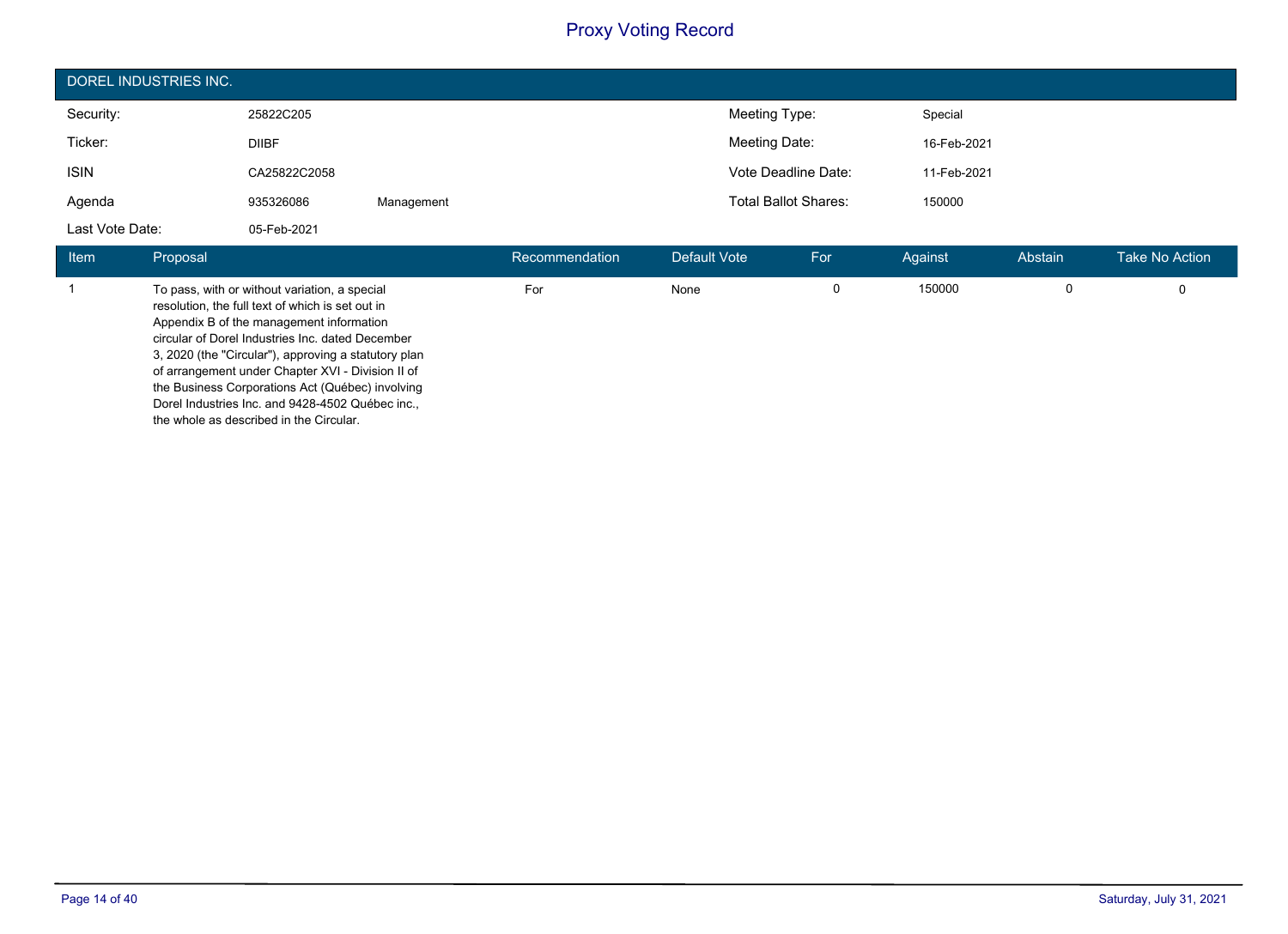| <b>EMPIRE INDUSTRIES LTD.</b> |              |            |                             |                            |  |  |
|-------------------------------|--------------|------------|-----------------------------|----------------------------|--|--|
| Security:                     | 291747103    |            | Meeting Type:               | Annual and Special Meeting |  |  |
| Ticker:                       | <b>ERILF</b> |            | Meeting Date:               | 25-Nov-2020                |  |  |
| <b>ISIN</b>                   | CA2917471039 |            | Vote Deadline Date:         | 20-Nov-2020                |  |  |
| Agenda                        | 935291776    | Management | <b>Total Ballot Shares:</b> | 2000000                    |  |  |
| Last Vote Date:               | 04-Nov-2020  |            |                             |                            |  |  |

| Item | Proposal                                                                                                                                     | Recommendation | Default Vote | For     | Against     | Abstain  | <b>Take No Action</b> |
|------|----------------------------------------------------------------------------------------------------------------------------------------------|----------------|--------------|---------|-------------|----------|-----------------------|
|      | Fixing the Number of Directors at five (5)                                                                                                   | For            | None         | 2000000 | 0           | 0        | $\mathbf 0$           |
| 2    | <b>DIRECTOR</b>                                                                                                                              | For            | None         |         |             |          |                       |
|      | <b>Guy Nelson</b>                                                                                                                            |                |              | 2000000 | $\mathbf 0$ | $\Omega$ | $\Omega$              |
|      | <b>Robert Marshall</b><br>2                                                                                                                  |                |              | 2000000 | 0           | 0        | $\Omega$              |
|      | <b>Terence Quinn</b><br>3                                                                                                                    |                |              | 2000000 | 0           | 0        | 0                     |
|      | James Chui<br>4                                                                                                                              |                |              | 2000000 | 0           | 0        | 0                     |
|      | 5<br><b>Guy Dietrich</b>                                                                                                                     |                |              | 2000000 | 0           | 0        | 0                     |
| 3    | Appointment of Grant Thornton LLP as Auditors<br>for the 2020 year and to authorize the Board of<br>Directors to fix their remuneration      | For            | None         | 2000000 | 0           | 0        | 0                     |
| 4    | Approve the Stock Option Plan of the Corporation                                                                                             | For            | None         | 2000000 | 0           | 0        | 0                     |
| 5    | Approve a special resolution to change the name<br>of the Corporation from "Empire Industries Ltd." to<br>"Dynamic Technologies Group Inc.". | For            | None         | 2000000 | 0           | 0        | 0                     |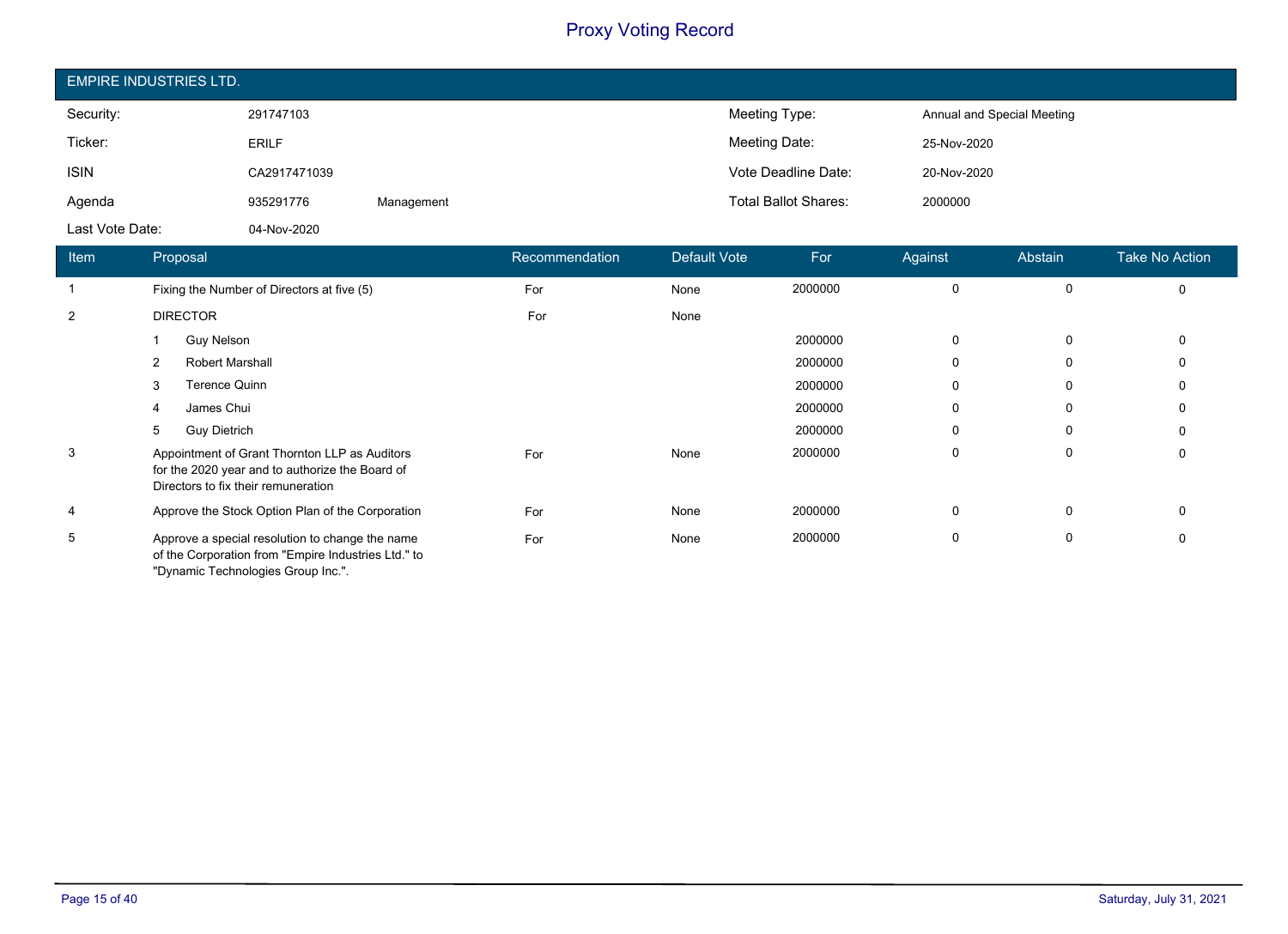| <b>ENBRIDGE INC.</b> |              |            |                             |             |  |  |
|----------------------|--------------|------------|-----------------------------|-------------|--|--|
| Security:            | 29250N105    |            | Meeting Type:               | Annual      |  |  |
| Ticker:              | <b>ENB</b>   |            | Meeting Date:               | 05-May-2021 |  |  |
| <b>ISIN</b>          | CA29250N1050 |            | Vote Deadline Date:         | 30-Apr-2021 |  |  |
| Agenda               | 935360583    | Management | <b>Total Ballot Shares:</b> | 5500        |  |  |
| Last Vote Date:      | 31-Mar-2021  |            |                             |             |  |  |

| Item         | Proposal                                                                                                                                                   | Recommendation | Default Vote | For  | Against      | <b>Abstain</b> | Take No Action |
|--------------|------------------------------------------------------------------------------------------------------------------------------------------------------------|----------------|--------------|------|--------------|----------------|----------------|
| $\mathbf{1}$ | <b>DIRECTOR</b>                                                                                                                                            | For            | None         |      |              |                |                |
|              | Pamela L. Carter                                                                                                                                           |                |              | 5500 | 0            | 0              | 0              |
|              | Marcel R. Coutu<br>2                                                                                                                                       |                |              | 5500 | $\Omega$     | 0              |                |
|              | Susan M. Cunningham<br>3                                                                                                                                   |                |              | 5500 | $\mathbf{0}$ | 0              |                |
|              | Gregory L. Ebel<br>4                                                                                                                                       |                |              | 5500 | 0            | 0              |                |
|              | J. Herb England<br>5                                                                                                                                       |                |              | 5500 | $\Omega$     | 0              |                |
|              | Gregory J. Goff<br>6                                                                                                                                       |                |              | 5500 | $\Omega$     | 0              | 0              |
|              | V. Maureen K. Darkes                                                                                                                                       |                |              | 5500 | 0            | 0              |                |
|              | Teresa S. Madden<br>8                                                                                                                                      |                |              | 5500 | $\Omega$     | 0              | 0              |
|              | Al Monaco<br>9                                                                                                                                             |                |              | 5500 | $\Omega$     | 0              |                |
|              | Stephen S. Poloz<br>10                                                                                                                                     |                |              | 5500 | $\Omega$     | 0              |                |
|              | Dan C. Tutcher<br>11                                                                                                                                       |                |              | 5500 | 0            | 0              | 0              |
| 2            | Appoint the auditors Appoint<br>PricewaterhouseCoopers LLP as auditors of<br>Enbridge and authorize the directors to set their<br>remuneration             | For            | None         | 5500 | $\mathbf 0$  | 0              | 0              |
| 3            | Advisory vote on executive compensation Accept<br>Enbridge's approach to executive compensation,<br>as disclosed in the Management Information<br>Circular | For            | None         | 5500 | $\mathbf 0$  | 0              | 0              |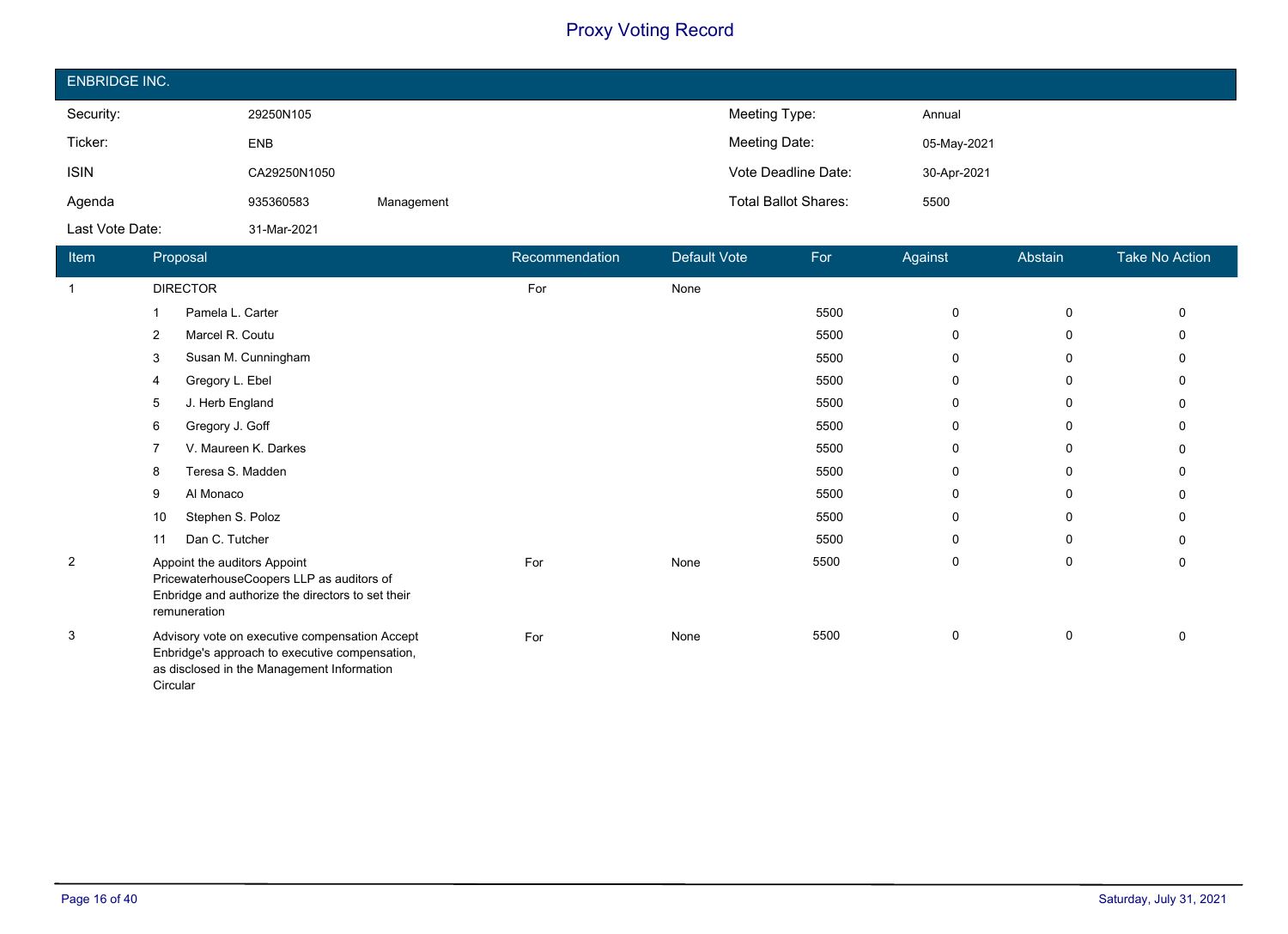| EXCO RESOURCES, INC. |              |            |                             |             |  |  |
|----------------------|--------------|------------|-----------------------------|-------------|--|--|
| Security:            | 269279600    |            | Meeting Type:               | Annual      |  |  |
| Ticker:              | <b>EXCE</b>  |            | Meeting Date:               | 02-Dec-2020 |  |  |
| <b>ISIN</b>          | US2692796004 |            | Vote Deadline Date:         | 01-Dec-2020 |  |  |
| Agenda               | 935302959    | Management | <b>Total Ballot Shares:</b> | 212835      |  |  |
| Last Vote Date:      | 18-Nov-2020  |            |                             |             |  |  |

| <b>Item</b>  | Proposal                                                                                                               | Recommendation | Default Vote | For    | Against  | Abstain     | <b>Take No Action</b> |
|--------------|------------------------------------------------------------------------------------------------------------------------|----------------|--------------|--------|----------|-------------|-----------------------|
| $\mathbf{1}$ | Election of Director to the Board of Directors of<br>EXCO Resources, Inc., for a one-year term:<br>Eugene Davis        | For            | None         | 212835 | 0        | $\Omega$    | $\Omega$              |
| 2            | Election of Director to the Board of Directors of<br>EXCO Resources, Inc., for a one-year term: Peter<br>Furlan        | For            | None         | 212835 | $\Omega$ | $\Omega$    |                       |
| 3            | Election of Director to the Board of Directors of<br>EXCO Resources, Inc., for a one-year term:<br>Wendy L. Teramoto   | For            | None         | 212835 | $\Omega$ | $\mathbf 0$ |                       |
| 4            | Election of Director to the Board of Directors of<br>EXCO Resources, Inc., for a one-year term:<br>William L. Transier | For            | None         | 212835 | $\Omega$ | $\Omega$    |                       |
| 5            | Election of Director to the Board of Directors of<br>EXCO Resources, Inc., for a one-year term: C.<br>John Wilder      | For            | None         | 212835 | $\Omega$ | 0           | $\Omega$              |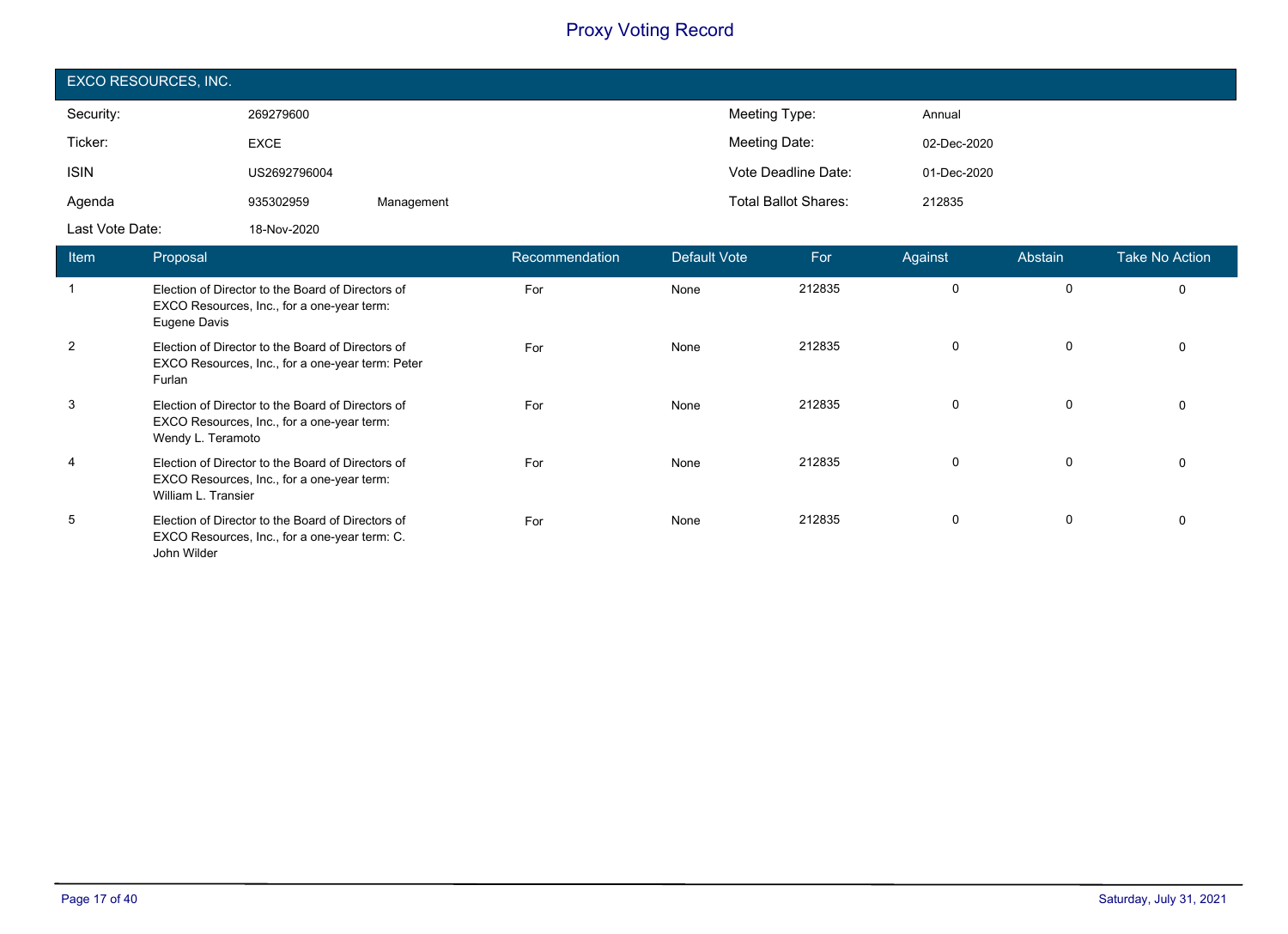| EXCO RESOURCES, INC. |              |            |                             |             |  |  |
|----------------------|--------------|------------|-----------------------------|-------------|--|--|
| Security:            | 269279600    |            | Meeting Type:               | Annual      |  |  |
| Ticker:              | <b>EXCE</b>  |            | Meeting Date:               | 24-Jun-2021 |  |  |
| <b>ISIN</b>          | US2692796004 |            | Vote Deadline Date:         | 23-Jun-2021 |  |  |
| Agenda               | 935451942    | Management | <b>Total Ballot Shares:</b> | 212835      |  |  |
| Last Vote Date:      | 04-Jun-2021  |            |                             |             |  |  |

| Item           | Proposal                                                         | Recommendation | Default Vote | For    | Against  | Abstain  | Take No Action |
|----------------|------------------------------------------------------------------|----------------|--------------|--------|----------|----------|----------------|
|                | Election of Director for a one-year term: Eugene<br>Davis        | For            | None         | 212835 | $\Omega$ | 0        |                |
| $\overline{2}$ | Election of Director for a one-year term: Peter<br>Furlan        | For            | None         | 212835 | 0        | 0        | $\Omega$       |
| 3              | Election of Director for a one-year term: Wendy L.<br>Teramoto   | For            | None         | 212835 | $\Omega$ | $\Omega$ | $\Omega$       |
| $\overline{4}$ | Election of Director for a one-year term: William L.<br>Transier | For            | None         | 212835 | $\Omega$ | $\Omega$ | $\Omega$       |
| 5              | Election of Director for a one-year term: C. John<br>Wilder      | For            | None         | 212835 | 0        | 0        | $\Omega$       |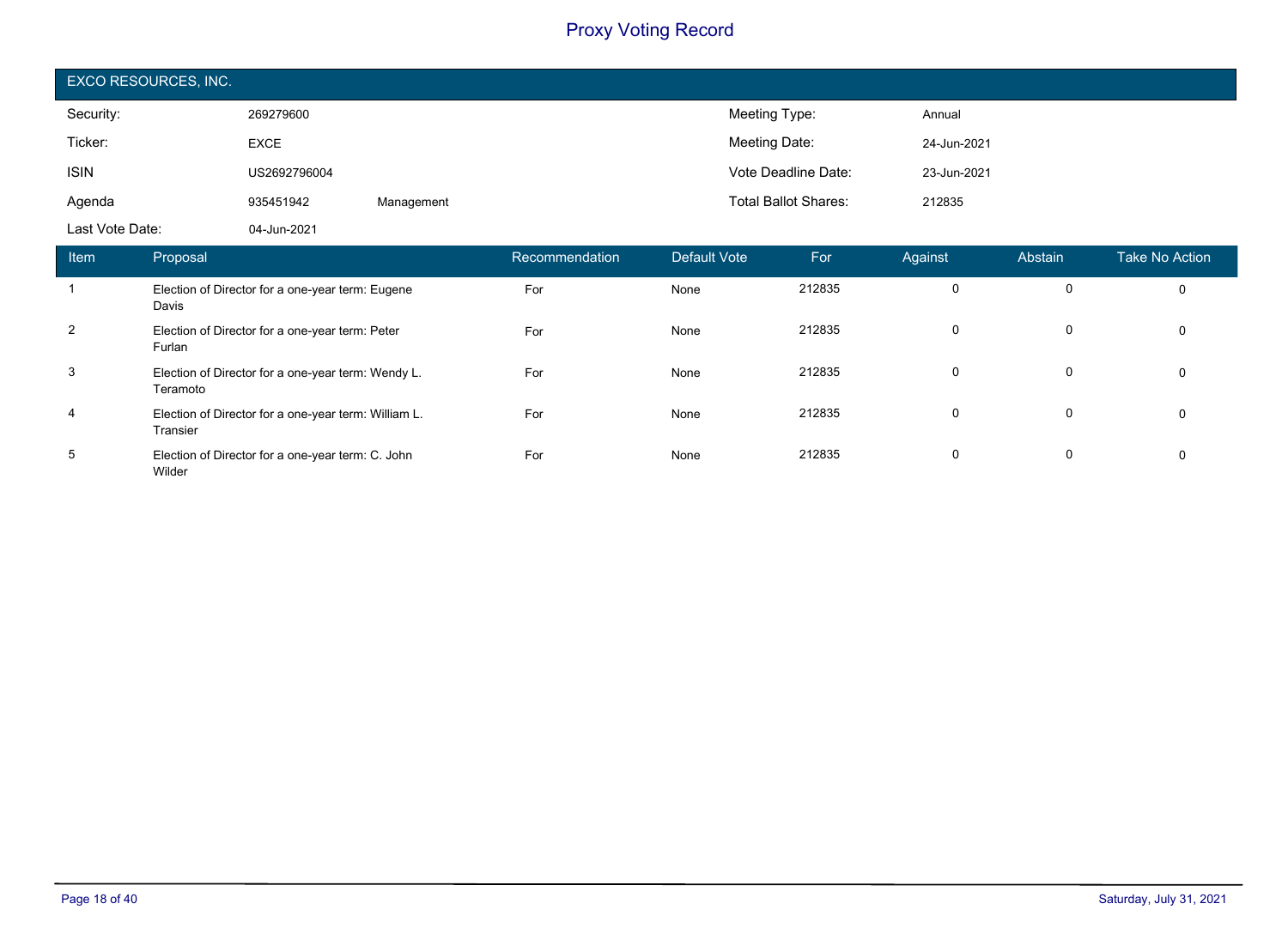| <b>FAIRFAX FINANCIAL HOLDINGS LIMITED</b> |              |            |                             |             |  |  |
|-------------------------------------------|--------------|------------|-----------------------------|-------------|--|--|
| Security:                                 | 303901102    |            | Meeting Type:               | Annual      |  |  |
| Ticker:                                   | <b>FRFHF</b> |            | Meeting Date:               | 15-Apr-2021 |  |  |
| <b>ISIN</b>                               | CA3039011026 |            | Vote Deadline Date:         | 12-Apr-2021 |  |  |
| Agenda                                    | 935348955    | Management | <b>Total Ballot Shares:</b> | 500         |  |  |
| Last Vote Date:                           | 31-Mar-2021  |            |                             |             |  |  |

| Item         | Proposal                                                                    | Recommendation | <b>Default Vote</b> | For | Against     | Abstain | <b>Take No Action</b> |
|--------------|-----------------------------------------------------------------------------|----------------|---------------------|-----|-------------|---------|-----------------------|
| $\mathbf{1}$ | <b>DIRECTOR</b>                                                             | For            | None                |     |             |         |                       |
|              | Anthony F. Griffiths                                                        |                |                     | 500 | $\mathbf 0$ | 0       |                       |
|              | Robert J. Gunn<br>2                                                         |                |                     | 500 | 0           | 0       |                       |
|              | David L. Johnston<br>3                                                      |                |                     | 500 | $\mathbf 0$ | 0       |                       |
|              | Karen L. Jurjevich<br>4                                                     |                |                     | 500 | 0           | 0       |                       |
|              | R. William McFarland<br>5                                                   |                |                     | 500 | 0           | 0       |                       |
|              | Christine N. McLean<br>6                                                    |                |                     | 500 | $\mathbf 0$ | 0       |                       |
|              | Timothy R. Price                                                            |                |                     | 500 | 0           | 0       |                       |
|              | Brandon W. Sweitzer<br>8                                                    |                |                     | 500 | 0           | 0       |                       |
|              | Lauren C. Templeton<br>9                                                    |                |                     | 500 | $\mathbf 0$ | 0       |                       |
|              | Benjamin P. Watsa<br>10                                                     |                |                     | 500 | 0           | 0       |                       |
|              | V. Prem Watsa<br>11                                                         |                |                     | 500 | 0           | 0       |                       |
|              | William C. Weldon<br>$12 \overline{ }$                                      |                |                     | 500 | 0           | 0       |                       |
| 2            | Appointment of PricewaterhouseCoopers LLP as<br>Auditor of the Corporation. | For            | None                | 500 | 0           | 0       |                       |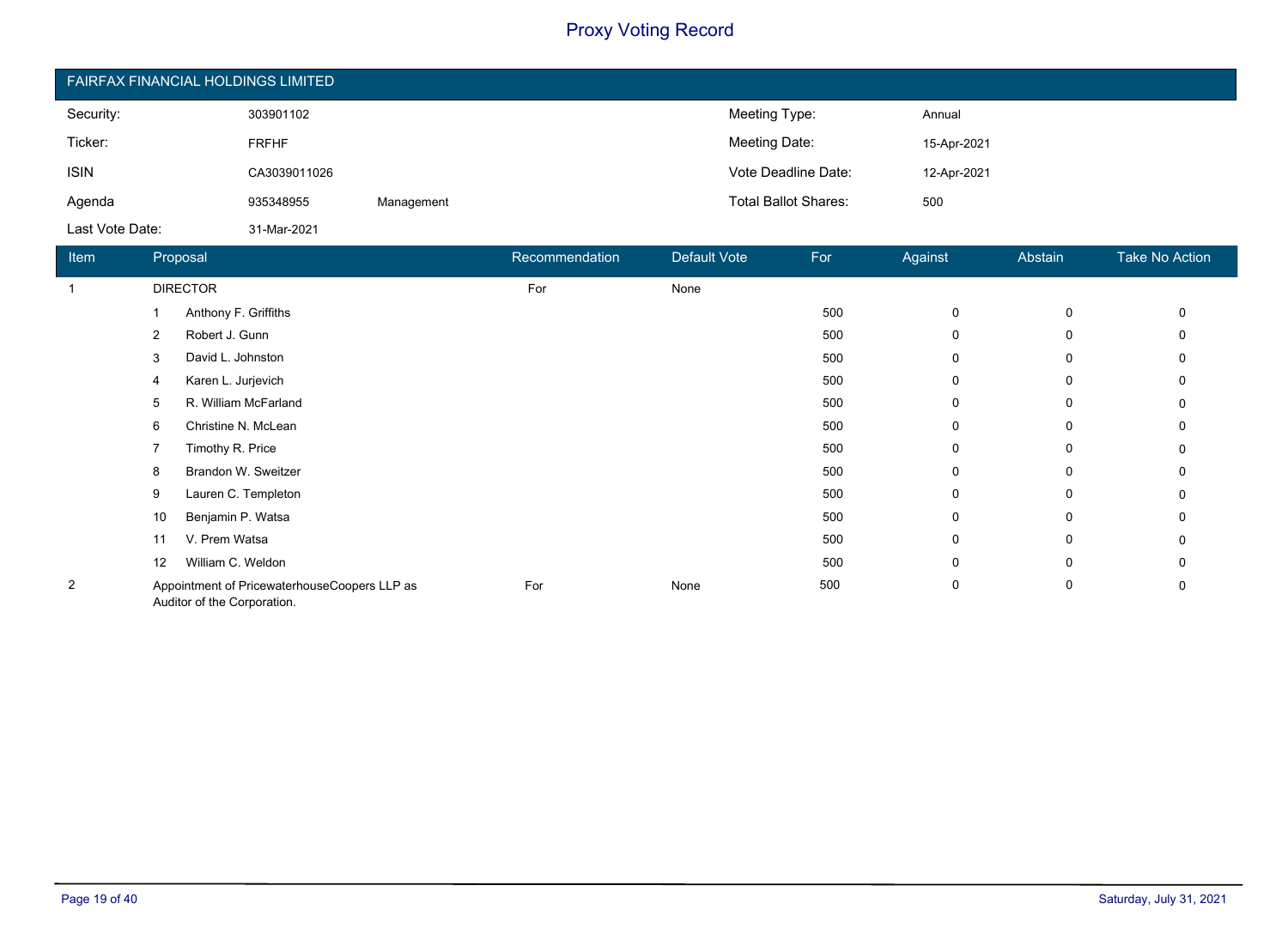| FAIRFAX INDIA HOLDINGS CORPORATION |              |            |                             |             |  |  |
|------------------------------------|--------------|------------|-----------------------------|-------------|--|--|
| Security:                          | 303897102    |            | Meeting Type:               | Annual      |  |  |
| Ticker:                            | <b>FFXDF</b> |            | Meeting Date:               | 15-Apr-2021 |  |  |
| <b>ISIN</b>                        | CA3038971022 |            | Vote Deadline Date:         | 12-Apr-2021 |  |  |
| Agenda                             | 935350164    | Management | <b>Total Ballot Shares:</b> | 9000        |  |  |
| Last Vote Date:                    | 31-Mar-2021  |            |                             |             |  |  |

| Item | Proposal                                                                    | Recommendation | <b>Default Vote</b> | For  | Against      | Abstain | Take No Action |
|------|-----------------------------------------------------------------------------|----------------|---------------------|------|--------------|---------|----------------|
|      | <b>DIRECTOR</b>                                                             | For            | None                |      |              |         |                |
|      | Anthony F. Griffiths                                                        |                |                     | 9000 | $\mathbf 0$  | 0       | 0              |
|      | Christopher D. Hodgson<br>2                                                 |                |                     | 9000 | $\mathbf{0}$ | 0       |                |
|      | Alan D. Horn<br>3                                                           |                |                     | 9000 | 0            | 0       |                |
|      | Sumit Maheshwari<br>4                                                       |                |                     | 9000 | $\mathbf{0}$ | 0       |                |
|      | Deepak Parekh<br>5                                                          |                |                     | 9000 | 0            | 0       |                |
|      | Satish Rai<br>6                                                             |                |                     | 9000 | 0            | 0       |                |
|      | Chandran Ratnaswami                                                         |                |                     | 9000 | $\Omega$     | 0       |                |
|      | G. Soundarajan<br>8                                                         |                |                     | 9000 | 0            | 0       |                |
|      | Lauren C. Templeton<br>9                                                    |                |                     | 9000 | $\Omega$     | 0       |                |
|      | Benjamin P. Watsa<br>10                                                     |                |                     | 9000 | 0            | 0       |                |
|      | V. Prem Watsa<br>11                                                         |                |                     | 9000 | $\Omega$     | 0       |                |
| 2    | Appointment of PricewaterhouseCoopers LLP as<br>Auditor of the Corporation. | For            | None                | 9000 | 0            | 0       | 0              |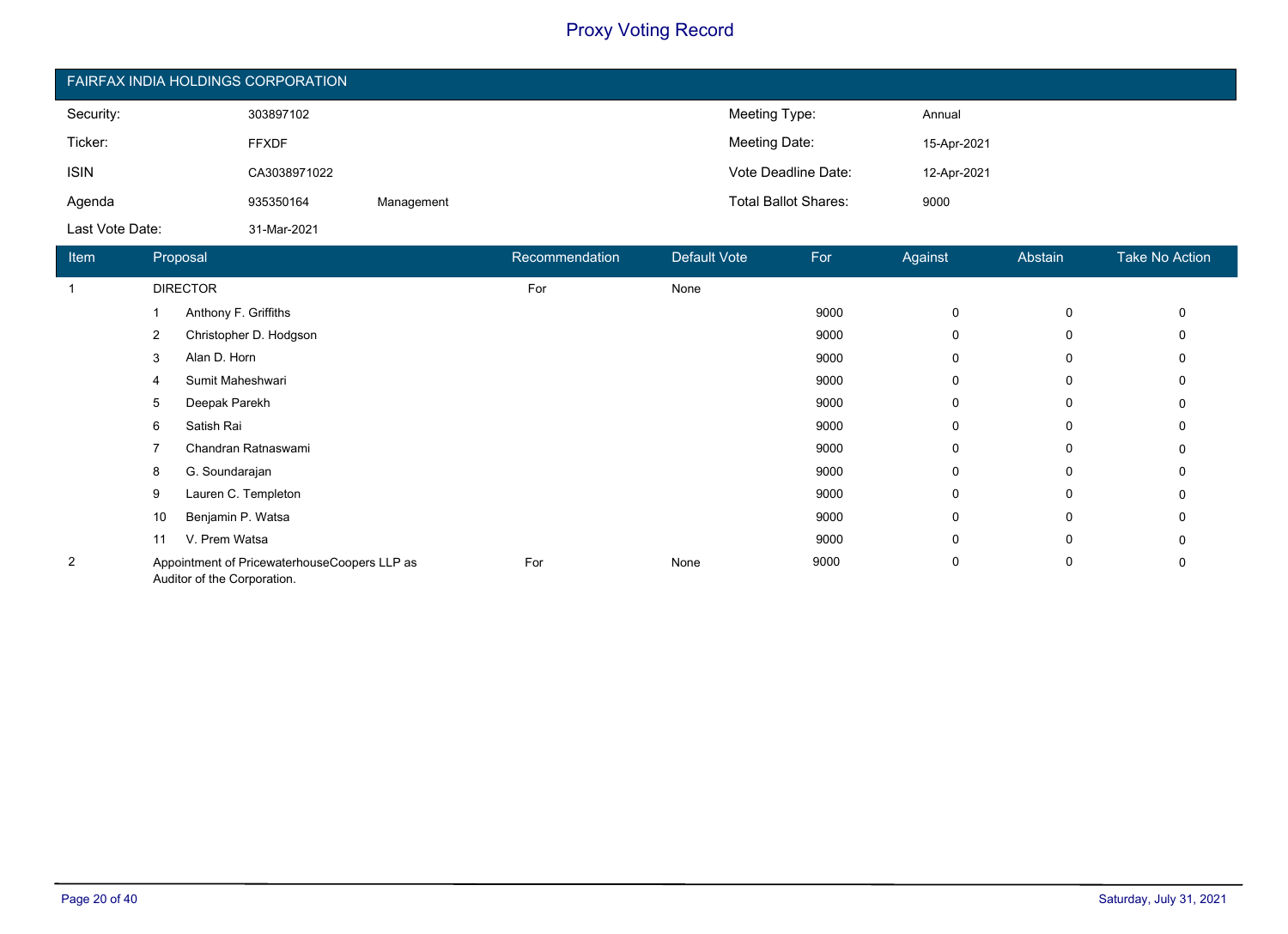| <b>GLACIER MEDIA INC.</b> |              |            |                             |             |  |  |
|---------------------------|--------------|------------|-----------------------------|-------------|--|--|
| Security:                 | 376394102    |            | Meeting Type:               | Annual      |  |  |
| Ticker:                   | <b>GLMFF</b> |            | Meeting Date:               | 18-Dec-2020 |  |  |
| <b>ISIN</b>               | CA3763941026 |            | Vote Deadline Date:         | 15-Dec-2020 |  |  |
| Agenda                    | 935309054    | Management | <b>Total Ballot Shares:</b> | 3897500     |  |  |
| Last Vote Date:           | 29-Nov-2020  |            |                             |             |  |  |

| Item           | Proposal                                                                                                                                                                                                                        | Recommendation | Default Vote | For     | Against      | Abstain | <b>Take No Action</b> |
|----------------|---------------------------------------------------------------------------------------------------------------------------------------------------------------------------------------------------------------------------------|----------------|--------------|---------|--------------|---------|-----------------------|
|                | <b>DIRECTOR</b>                                                                                                                                                                                                                 | For            | None         |         |              |         |                       |
|                | Sam Grippo                                                                                                                                                                                                                      |                |              | 3897500 | 0            | 0       | 0                     |
|                | Jonathon J.L. Kennedy<br>2                                                                                                                                                                                                      |                |              | 3897500 | 0            | 0       |                       |
|                | Bruce W. Aunger<br>3                                                                                                                                                                                                            |                |              | 3897500 | 0            | 0       |                       |
|                | Geoffrey L. Scott<br>4                                                                                                                                                                                                          |                |              | 3897500 | $\Omega$     | 0       |                       |
|                | S. Christopher Heming<br>5                                                                                                                                                                                                      |                |              | 3897500 | 0            | 0       |                       |
|                | Hugh McKinnon<br>6                                                                                                                                                                                                              |                |              | 3897500 | $\Omega$     | 0       |                       |
| $\overline{2}$ | Appointment of PricewaterhouseCoopers LLP as<br>Auditors of the Corporation for the ensuing year<br>and authorizing the Directors to fix their<br>remuneration.                                                                 | For            | None         | 3897500 | $\Omega$     | 0       | 0                     |
| 3              | To consider, and if deemed appropriate, approve<br>the non-binding advisory resolution to accept the<br>Corporation's approach to executive<br>compensation, all as more particularly described<br>in the information circular. | For            | None         | 3897500 | $\mathbf{0}$ | 0       |                       |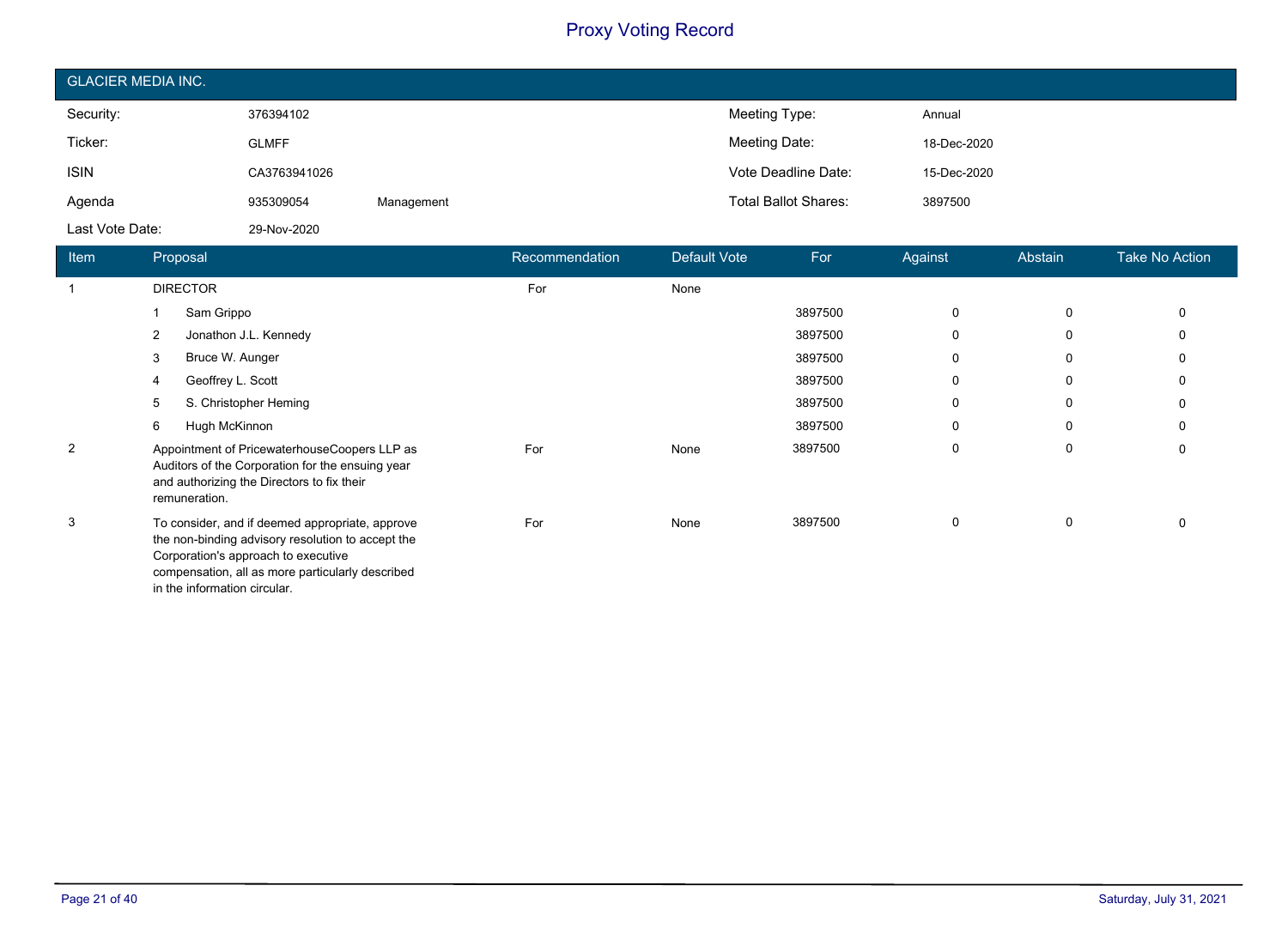| <b>GLACIER MEDIA INC.</b> |              |            |                             |             |  |  |
|---------------------------|--------------|------------|-----------------------------|-------------|--|--|
| Security:                 | 376394102    |            | Meeting Type:               | Annual      |  |  |
| Ticker:                   | <b>GLMFF</b> |            | Meeting Date:               | 24-Jun-2021 |  |  |
| <b>ISIN</b>               | CA3763941026 |            | Vote Deadline Date:         | 21-Jun-2021 |  |  |
| Agenda                    | 935451168    | Management | <b>Total Ballot Shares:</b> | 3700000     |  |  |
| Last Vote Date:           | 04-Jun-2021  |            |                             |             |  |  |

| Item           | Proposal                                                                                                                                                                                                                        | Recommendation | Default Vote | For     | Against  | <b>Abstain</b> | <b>Take No Action</b> |
|----------------|---------------------------------------------------------------------------------------------------------------------------------------------------------------------------------------------------------------------------------|----------------|--------------|---------|----------|----------------|-----------------------|
| -1             | <b>DIRECTOR</b>                                                                                                                                                                                                                 | For            | None         |         |          |                |                       |
|                | Sam Grippo                                                                                                                                                                                                                      |                |              | 3700000 | 0        | 0              |                       |
|                | Jonathon J.L. Kennedy<br>2                                                                                                                                                                                                      |                |              | 3700000 | $\Omega$ | 0              |                       |
|                | 3<br>Bruce W. Aunger                                                                                                                                                                                                            |                |              | 3700000 | 0        | 0              |                       |
|                | Geoffrey L. Scott                                                                                                                                                                                                               |                |              | 3700000 | $\Omega$ | 0              |                       |
|                | S. Christopher Heming<br>5                                                                                                                                                                                                      |                |              | 3700000 | $\Omega$ | 0              |                       |
|                | 6<br>Hugh McKinnon                                                                                                                                                                                                              |                |              | 3700000 | $\Omega$ | 0              |                       |
| $\overline{2}$ | Appointment of PricewaterhouseCoopers LLP as<br>Auditors of the Corporation for the ensuing year<br>and authorizing the Directors to fix their<br>remuneration.                                                                 | For            | None         | 3700000 | $\Omega$ | 0              |                       |
| 3              | To consider, and if deemed appropriate, approve<br>the non-binding advisory resolution to accept the<br>Corporation's approach to executive<br>compensation, all as more particularly described<br>in the information circular. | For            | None         | 3700000 | $\Omega$ | 0              |                       |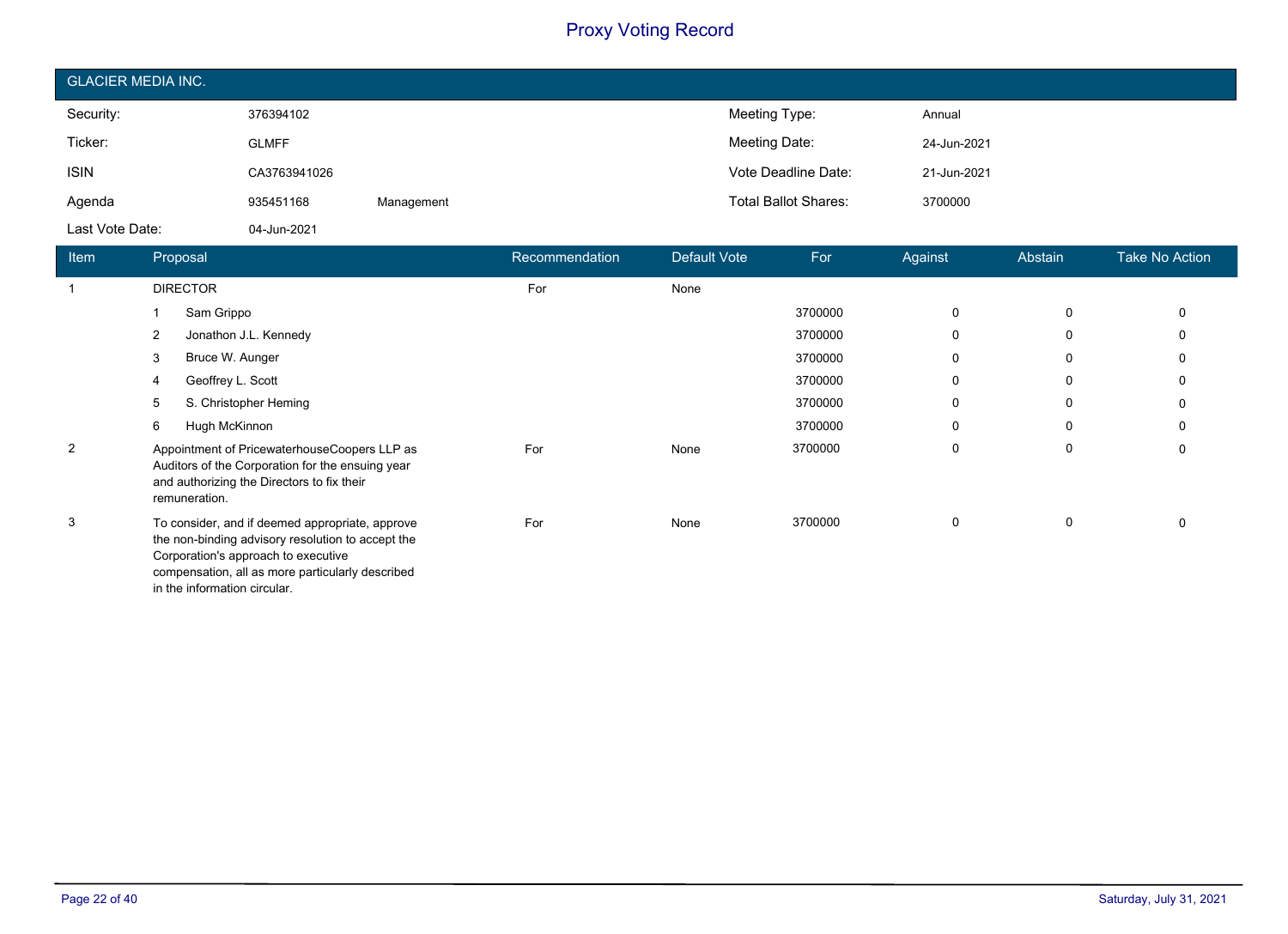| JAGUAR MINING INC. |              |            |                             |                            |  |  |
|--------------------|--------------|------------|-----------------------------|----------------------------|--|--|
| Security:          | 47009M400    |            | Meeting Type:               | Annual and Special Meeting |  |  |
| Ticker:            | <b>JAGGF</b> |            | Meeting Date:               | 30-Jul-2020                |  |  |
| <b>ISIN</b>        | CA47009M4002 |            | Vote Deadline Date:         | 27-Jul-2020                |  |  |
| Agenda             | 935242002    | Management | <b>Total Ballot Shares:</b> | 2000000                    |  |  |
| Last Vote Date:    | 28-Jun-2020  |            |                             |                            |  |  |

| Item | Proposal                                                                                                                                                                                                                                       | Recommendation | Default Vote | For     | Against      | Abstain | <b>Take No Action</b> |
|------|------------------------------------------------------------------------------------------------------------------------------------------------------------------------------------------------------------------------------------------------|----------------|--------------|---------|--------------|---------|-----------------------|
|      | <b>DIRECTOR</b>                                                                                                                                                                                                                                | For            | None         |         |              |         |                       |
|      | William J. Kennedy                                                                                                                                                                                                                             |                |              | 2000000 | 0            | 0       |                       |
|      | <b>Benjamin Guenther</b><br>2                                                                                                                                                                                                                  |                |              | 2000000 | 0            | 0       |                       |
|      | Luis Ricardo Miraglia<br>3                                                                                                                                                                                                                     |                |              | 2000000 | 0            | 0       |                       |
|      | Thomas Weng<br>4                                                                                                                                                                                                                               |                |              | 2000000 | $\Omega$     | 0       |                       |
|      | John Ellis<br>5                                                                                                                                                                                                                                |                |              | 2000000 | $\Omega$     | 0       |                       |
|      | Shastri Ramnath<br>6                                                                                                                                                                                                                           |                |              | 2000000 | $\mathbf{0}$ | 0       |                       |
| 2    | Appointment of KPMG LLP, Chartered<br>Accountants as Auditor of the Corporation for the<br>ensuing year and authorizing the Directors to fix<br>their remuneration.                                                                            | For            | None         | 2000000 | 0            | 0       |                       |
| 3    | To ratify and approve an amendment to the<br>Corporation's deferred share unit plan to increase<br>the maximum number of common shares<br>reserved for issuance from treasury under such<br>deferred share unit plan, as more particularly set | For            | None         | 2000000 | 0            | 0       |                       |

out in the accompanying Information Circular.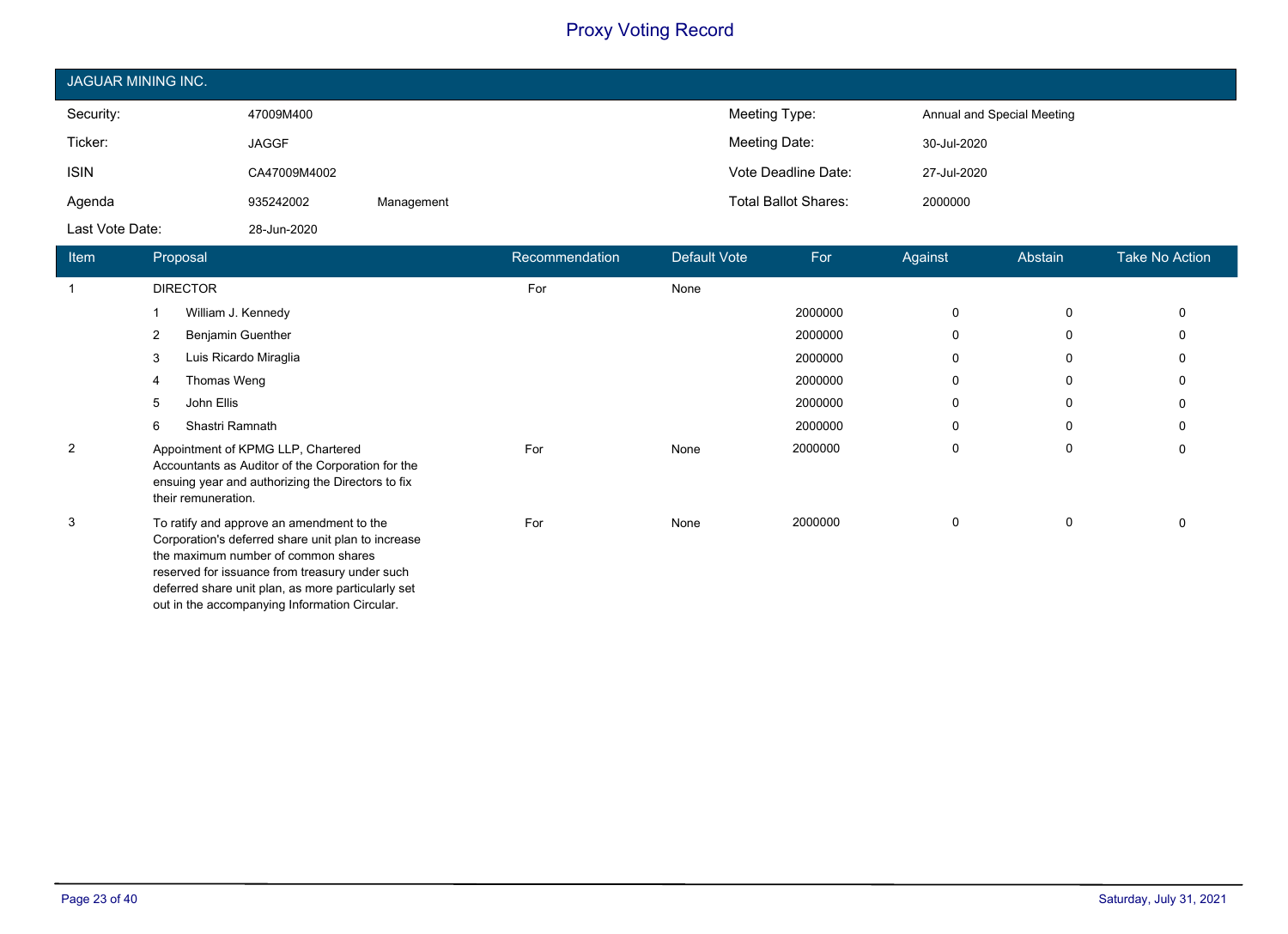| JAGUAR MINING INC. |              |            |                             |             |  |  |
|--------------------|--------------|------------|-----------------------------|-------------|--|--|
| Security:          | 47009M889    |            | Meeting Type:               | Annual      |  |  |
| Ticker:            | <b>JAGGF</b> |            | Meeting Date:               | 01-Jun-2021 |  |  |
| <b>ISIN</b>        | CA47009M8896 |            | Vote Deadline Date:         | 27-May-2021 |  |  |
| Agenda             | 935421886    | Management | <b>Total Ballot Shares:</b> | 150000      |  |  |
| Last Vote Date:    | 01-May-2021  |            |                             |             |  |  |

| <b>Item</b>    | Proposal                                                                                                                                                            | Recommendation | Default Vote | For    | Against | Abstain | <b>Take No Action</b> |
|----------------|---------------------------------------------------------------------------------------------------------------------------------------------------------------------|----------------|--------------|--------|---------|---------|-----------------------|
|                | <b>DIRECTOR</b>                                                                                                                                                     | For            | None         |        |         |         |                       |
|                | William J. Kennedy                                                                                                                                                  |                |              | 150000 | 0       | 0       | 0                     |
|                | <b>Benjamin Guenther</b><br>2                                                                                                                                       |                |              | 150000 | 0       | 0       | 0                     |
|                | Luis Ricardo Miraglia<br>3                                                                                                                                          |                |              | 150000 | 0       | 0       | 0                     |
|                | Thomas Weng<br>4                                                                                                                                                    |                |              | 150000 | 0       | 0       | 0                     |
|                | John Ellis<br>5                                                                                                                                                     |                |              | 150000 | 0       | 0       | 0                     |
|                | Shastri Ramnath<br>6                                                                                                                                                |                |              | 150000 | 0       | 0       | 0                     |
| $\overline{2}$ | Appointment of KPMG LLP, Chartered<br>Accountants as Auditor of the Corporation for the<br>ensuing year and authorizing the Directors to fix<br>their remuneration. | For            | None         | 150000 | 0       | 0       | 0                     |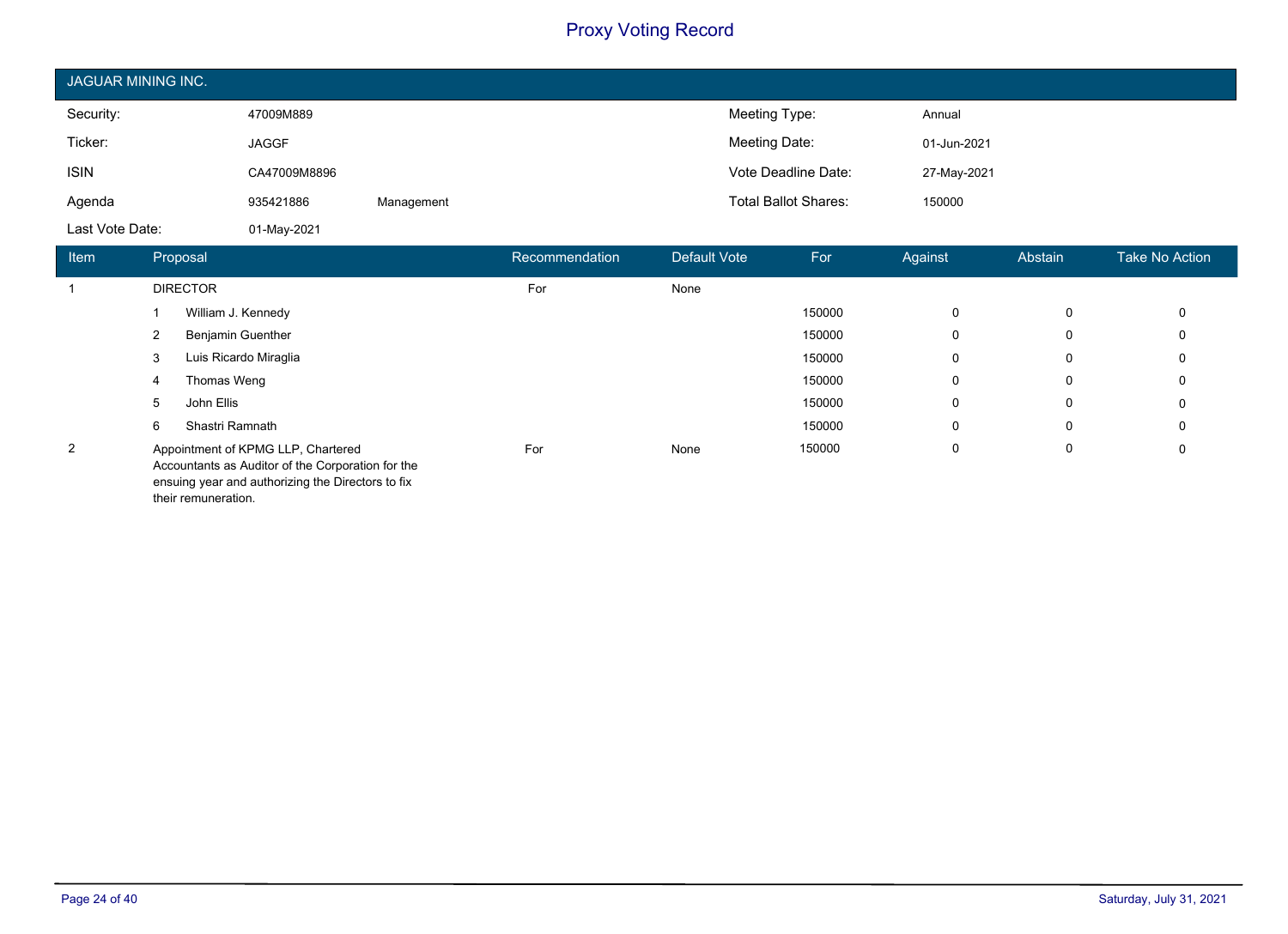| JEFFERIES FINANCIAL GROUP INC. |              |            |                             |             |  |  |
|--------------------------------|--------------|------------|-----------------------------|-------------|--|--|
| Security:                      | 47233W109    |            | Meeting Type:               | Annual      |  |  |
| Ticker:                        | JEF          |            | Meeting Date:               | 25-Mar-2021 |  |  |
| <b>ISIN</b>                    | US47233W1099 |            | Vote Deadline Date:         | 24-Mar-2021 |  |  |
| Agenda                         | 935333699    | Management | <b>Total Ballot Shares:</b> | 107500      |  |  |
| Last Vote Date:                | 17-Feb-2021  |            |                             |             |  |  |

| Item           | Proposal                                                                                                 | Recommendation | <b>Default Vote</b> | For    | Against      | Abstain | <b>Take No Action</b> |
|----------------|----------------------------------------------------------------------------------------------------------|----------------|---------------------|--------|--------------|---------|-----------------------|
|                | Election of Director: Linda L. Adamany                                                                   | For            | None                | 107500 | 0            | 0       | $\Omega$              |
| $\overline{2}$ | Election of Director: Barry J. Alperin                                                                   | For            | None                | 107500 | 0            | 0       |                       |
| 3              | Election of Director: Robert D. Beyer                                                                    | For            | None                | 107500 | $\mathbf{0}$ | 0       |                       |
| 4              | Election of Director: Francisco L. Borges                                                                | For            | None                | 107500 | 0            | 0       |                       |
| 5              | Election of Director: Brian P. Friedman                                                                  | For            | None                | 107500 | 0            | 0       |                       |
| 6              | Election of Director: MaryAnne Gilmartin                                                                 | For            | None                | 107500 | $\mathbf{0}$ | 0       |                       |
| 7              | Election of Director: Richard B. Handler                                                                 | For            | None                | 107500 | 0            | 0       |                       |
| 8              | Election of Director: Jacob M. Katz                                                                      | For            | None                | 107500 | 0            | 0       |                       |
| 9              | Election of Director: Michael T. O'Kane                                                                  | For            | None                | 107500 | $\mathbf{0}$ | 0       | 0                     |
| 10             | Election of Director: Joseph S. Steinberg                                                                | For            | None                | 107500 | $\mathbf{0}$ | 0       |                       |
| 11             | Approve named executive officer compensation<br>on an advisory basis.                                    | For            | None                | 107500 | 0            | 0       |                       |
| 12             | Approval of Jefferies' New Equity Compensation<br>Plan.                                                  | For            | None                | 107500 | 0            | 0       |                       |
| 13             | Ratify Deloitte & Touche LLP as independent<br>auditors for the fiscal year-ending November 30,<br>2021. | For            | None                | 107500 | 0            | 0       | <sup>0</sup>          |

Т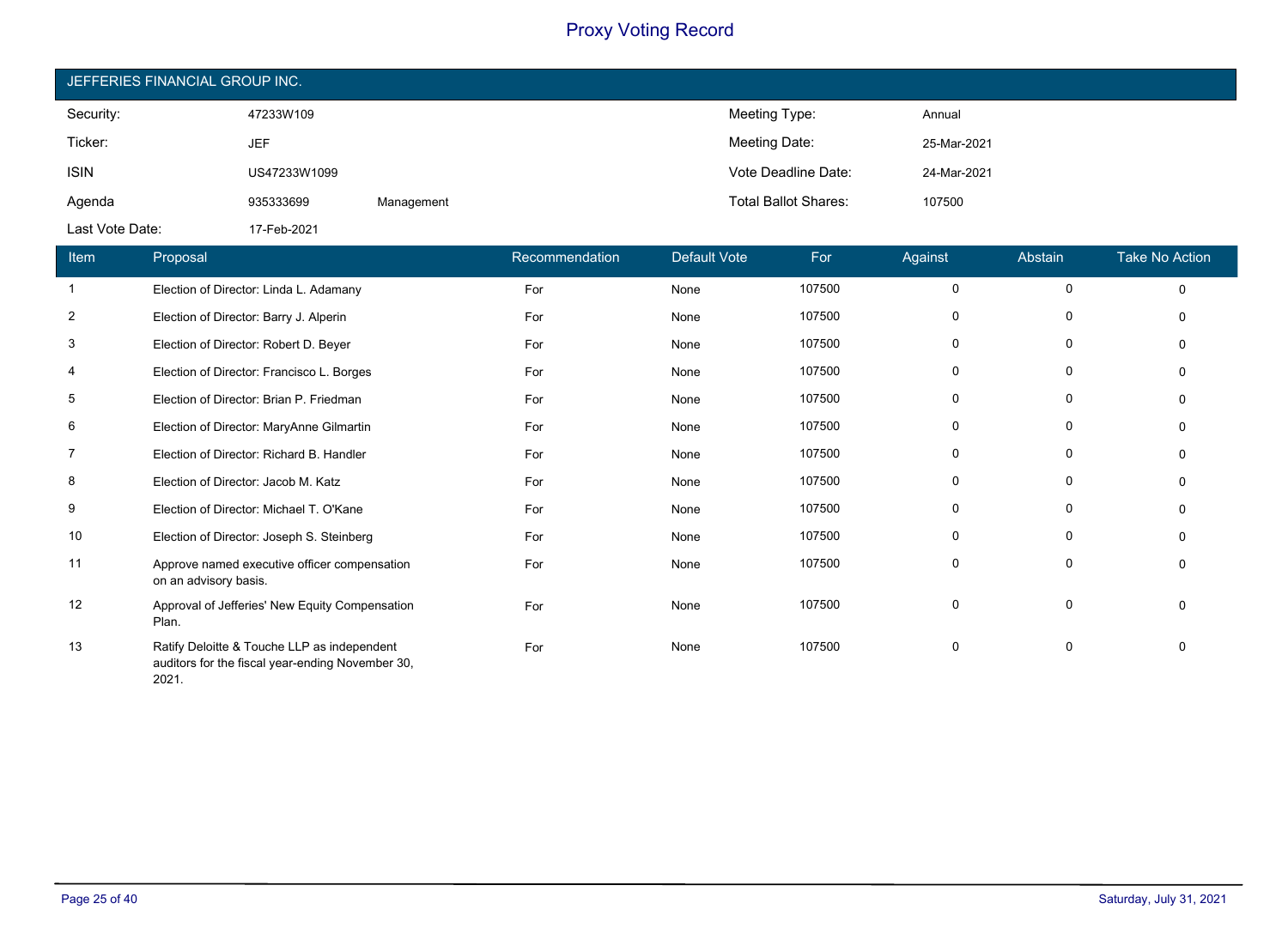| KNIGHT THERAPEUTICS INC. |              |            |                             |             |  |  |
|--------------------------|--------------|------------|-----------------------------|-------------|--|--|
| Security:                | 499053106    |            | Meeting Type:               | Annual      |  |  |
| Ticker:                  | <b>KHTRF</b> |            | Meeting Date:               | 13-May-2021 |  |  |
| <b>ISIN</b>              | CA4990531069 |            | Vote Deadline Date:         | 10-May-2021 |  |  |
| Agenda                   | 935413132    | Management | <b>Total Ballot Shares:</b> | 250000      |  |  |
| Last Vote Date:          | 01-May-2021  |            |                             |             |  |  |

| Item           | Proposal                                                                                                                                                                                                                                                                                                  | Recommendation | <b>Default Vote</b> | For    | Against     | Abstain | <b>Take No Action</b> |
|----------------|-----------------------------------------------------------------------------------------------------------------------------------------------------------------------------------------------------------------------------------------------------------------------------------------------------------|----------------|---------------------|--------|-------------|---------|-----------------------|
| $\mathbf{1}$   | <b>DIRECTOR</b>                                                                                                                                                                                                                                                                                           | For            | None                |        |             |         |                       |
|                | James C. Gale                                                                                                                                                                                                                                                                                             |                |                     | 250000 | 0           | 0       | 0                     |
|                | Jonathan Ross Goodman<br>2                                                                                                                                                                                                                                                                                |                |                     | 250000 | $\mathbf 0$ | 0       | 0                     |
|                | Samira Sakhia<br>3                                                                                                                                                                                                                                                                                        |                |                     | 250000 | 0           | 0       | U                     |
|                | Robert N. Lande                                                                                                                                                                                                                                                                                           |                |                     | 250000 | $\mathbf 0$ | 0       | 0                     |
|                | Michael J. Tremblay<br>5                                                                                                                                                                                                                                                                                  |                |                     | 250000 | 0           | 0       | 0                     |
|                | Nicolás Sujoy<br>6                                                                                                                                                                                                                                                                                        |                |                     | 250000 | 0           | 0       | 0                     |
|                | Janice Murray                                                                                                                                                                                                                                                                                             |                |                     | 250000 | 0           | 0       | 0                     |
| $\overline{2}$ | To re-appoint Ernst & Young LLP as auditors of<br>the Corporation and to authorize the Board of<br>Directors of the Corporation to fix the auditors'<br>remuneration.                                                                                                                                     | For            | None                | 250000 | 0           | 0       | 0                     |
| 3              | To consider, and if deemed advisable, pass with<br>or without modification, an ordinary resolution<br>approving the adoption of an Omnibus Equity<br>Incentive Plan as more particularly described in<br>the information Circular.                                                                        | For            | None                | 250000 | $\mathbf 0$ | 0       | 0                     |
| 4              | To consider, and if deemed advisable, pass with<br>or without modification, an ordinary resolution<br>approving the extension of an aggregate of<br>1,339,720 options granted to certain executive<br>officers, directors and employees of the<br>Corporation for an additional period of three<br>years. | For            | None                | 250000 | 0           | 0       | $\mathbf{0}$          |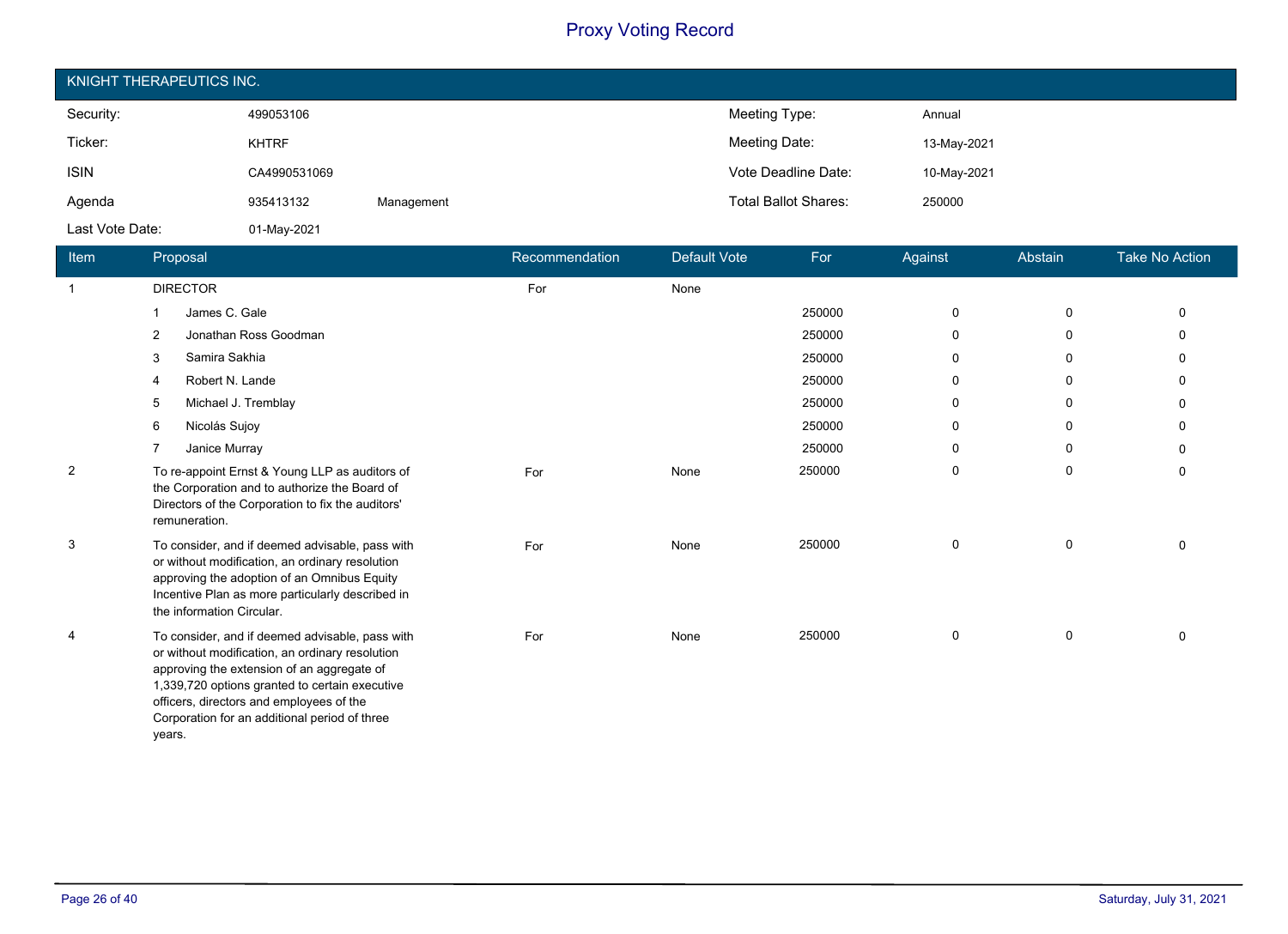| LEUCROTTA EXPLORATION INC. |              |            |                             |                            |  |  |
|----------------------------|--------------|------------|-----------------------------|----------------------------|--|--|
| Security:                  | 52728X208    |            | Meeting Type:               | Annual and Special Meeting |  |  |
| Ticker:                    | <b>LCRTF</b> |            | Meeting Date:               | 25-Aug-2020                |  |  |
| <b>ISIN</b>                | CA52728X2086 |            | Vote Deadline Date:         | 20-Aug-2020                |  |  |
| Agenda                     | 935255453    | Management | <b>Total Ballot Shares:</b> | 1000000                    |  |  |
| Last Vote Date:            | 06-Aug-2020  |            |                             |                            |  |  |

| Item           | Proposal                                                                                                                                                                                                                                                                          | Recommendation | Default Vote | For     | Against      | Abstain | Take No Action |
|----------------|-----------------------------------------------------------------------------------------------------------------------------------------------------------------------------------------------------------------------------------------------------------------------------------|----------------|--------------|---------|--------------|---------|----------------|
| -1             | Fixing the number of directors of the Corporation<br>to be elected at the Meeting for the ensuing year<br>at eight (8).                                                                                                                                                           | For            | None         | 1000000 | 0            | 0       | 0              |
| $\overline{2}$ | <b>DIRECTOR</b>                                                                                                                                                                                                                                                                   | For            | None         |         |              |         |                |
|                | Robert Zakresky                                                                                                                                                                                                                                                                   |                |              | 1000000 | $\mathbf{0}$ | 0       |                |
|                | Donald Cowie<br>2                                                                                                                                                                                                                                                                 |                |              | 1000000 | 0            | 0       | U              |
|                | Daryl H. Gilbert<br>3                                                                                                                                                                                                                                                             |                |              | 1000000 | $\mathbf{0}$ | 0       | 0              |
|                | <b>Brian Krausert</b><br>4                                                                                                                                                                                                                                                        |                |              | 1000000 | 0            | 0       | 0              |
|                | Tom Medvedic<br>5                                                                                                                                                                                                                                                                 |                |              | 1000000 | 0            | 0       | U              |
|                | Kelvin Johnston<br>6                                                                                                                                                                                                                                                              |                |              | 1000000 | 0            | 0       | 0              |
|                | <b>William Lancaster</b>                                                                                                                                                                                                                                                          |                |              | 1000000 | 0            | 0       | U              |
|                | Josef Vejvoda<br>8                                                                                                                                                                                                                                                                |                |              | 1000000 | $\mathbf{0}$ | 0       | 0              |
| 3              | Appointing KPMG LLP, Chartered Accountants,<br>as the auditors of the Corporation for the ensuing<br>year and authorizing the board of directors to fix<br>their remuneration.                                                                                                    | For            | None         | 1000000 | $\mathbf{0}$ | 0       | 0              |
| $\overline{4}$ | To consider and, if thought fit, to pass a<br>resolution, the full text of which is set forth in the<br>Information Circular, to approve the amended and<br>restated stock option plan for the Corporation, all<br>as more particularly set forth in the Information<br>Circular. | For            | None         | 1000000 | $\Omega$     | 0       | <sup>0</sup>   |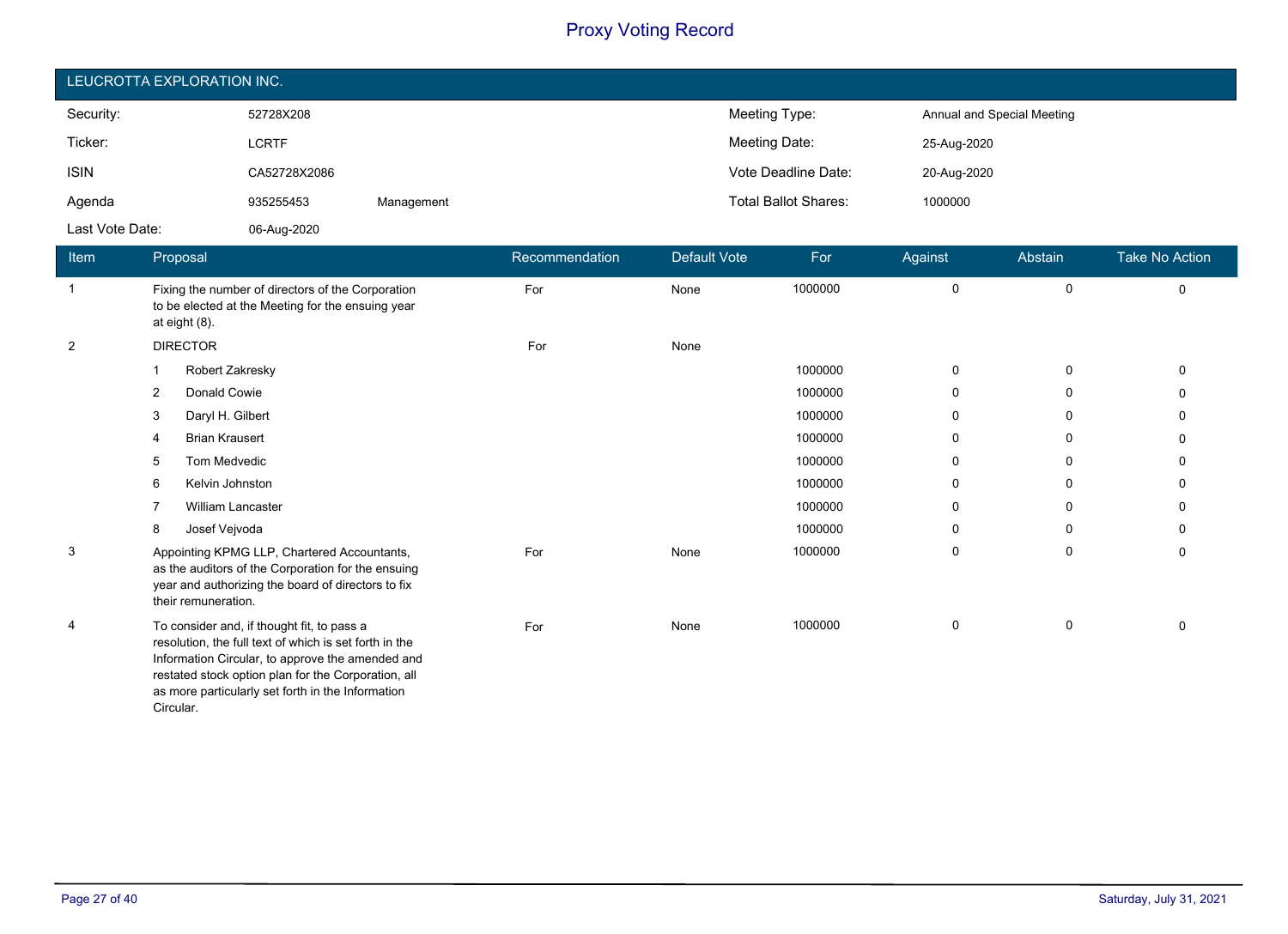| <b>Item</b> | Proposal                                                                                                                                                                                                                                                                                                                                                                                                                                                                                                              | Recommendation | Default Vote | For     | Against | Abstain | Take No Action |
|-------------|-----------------------------------------------------------------------------------------------------------------------------------------------------------------------------------------------------------------------------------------------------------------------------------------------------------------------------------------------------------------------------------------------------------------------------------------------------------------------------------------------------------------------|----------------|--------------|---------|---------|---------|----------------|
|             | To consider and, if thought fit, to pass, with or<br>without variation, an ordinary resolution of<br>disinterested shareholders of the Corporation<br>approving the removal of the Corporation's<br>undertaking to restrict the issuance of stock<br>options to certain directors, officers, insiders,<br>consultants and other employees of the<br>Corporation in accordance with the Corporation's<br>amended and restated stock option plan, all as<br>more particularly set forth in the Information<br>Circular. | For            | None         | 1000000 | 0       | 0       |                |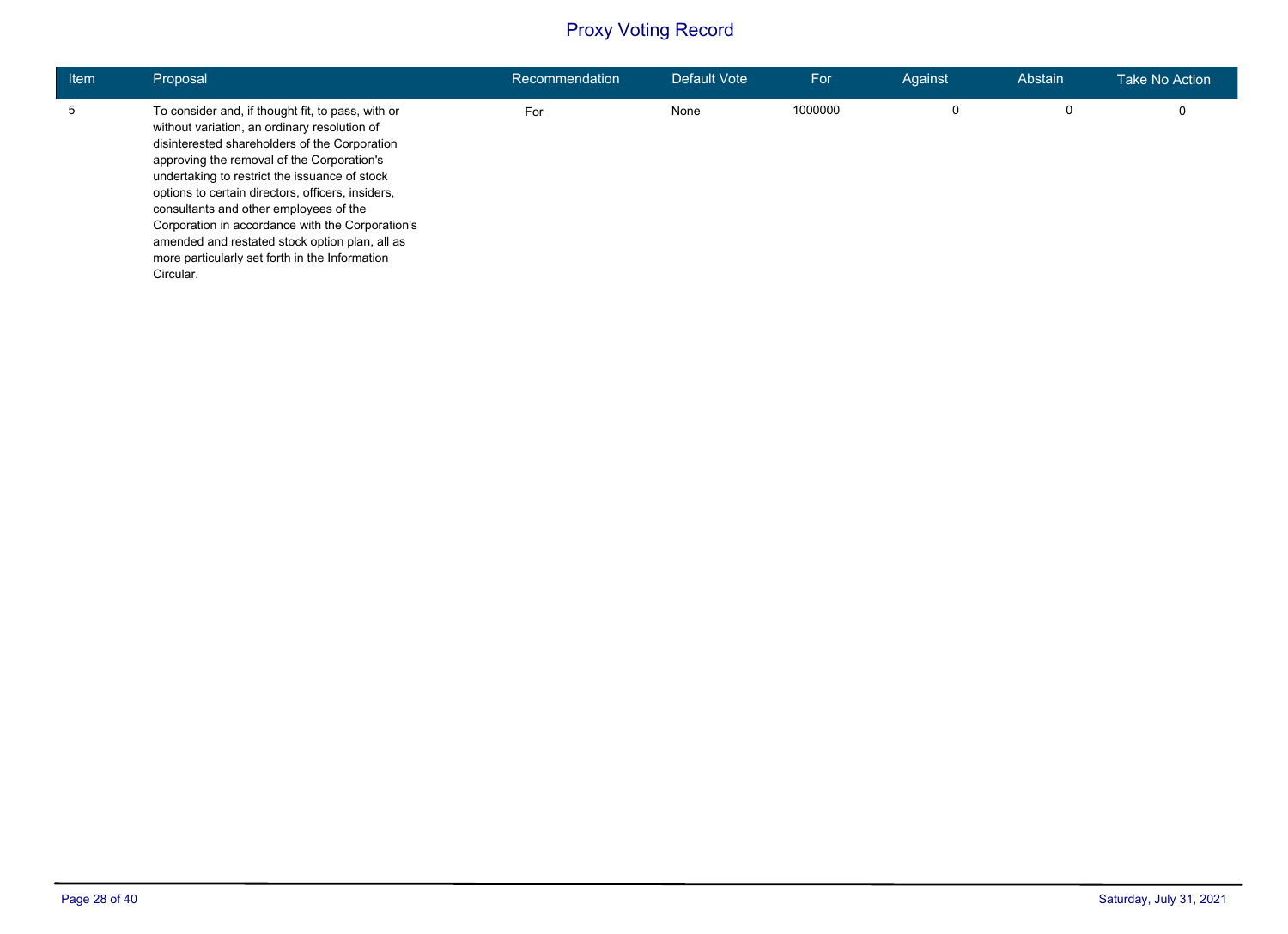| MAXIM POWER CORP. |              |            |                             |             |  |  |  |
|-------------------|--------------|------------|-----------------------------|-------------|--|--|--|
| Security:         | 57773Y209    |            | Meeting Type:               | Annual      |  |  |  |
| Ticker:           | <b>MXGFF</b> |            | Meeting Date:               | 27-May-2021 |  |  |  |
| <b>ISIN</b>       | CA57773Y2096 |            | Vote Deadline Date:         | 24-May-2021 |  |  |  |
| Agenda            | 935425024    | Management | <b>Total Ballot Shares:</b> | 1382300     |  |  |  |
| Last Vote Date:   | 05-May-2021  |            |                             |             |  |  |  |

| Item           | Proposal                                                                                                                                              | Recommendation | Default Vote | For     | Against     | Abstain     | <b>Take No Action</b> |
|----------------|-------------------------------------------------------------------------------------------------------------------------------------------------------|----------------|--------------|---------|-------------|-------------|-----------------------|
|                | To set the number of directors of the Corporation<br>at six (6) members.                                                                              | For            | None         | 1382300 | 0           | 0           | $\mathbf 0$           |
| $\overline{2}$ | <b>DIRECTOR</b>                                                                                                                                       | For            | None         |         |             |             |                       |
|                | Wiley D. Auch                                                                                                                                         |                |              | 1382300 | $\mathbf 0$ | $\mathbf 0$ | $\Omega$              |
|                | M. Bruce Chernoff<br>$\overline{2}$                                                                                                                   |                |              | 1382300 | $\mathbf 0$ | 0           | 0                     |
|                | Michael Mayder<br>3                                                                                                                                   |                |              | 1382300 | $\mathbf 0$ | 0           | 0                     |
|                | Johann Polz<br>4                                                                                                                                      |                |              | 1382300 | $\mathbf 0$ | 0           | $\Omega$              |
|                | <b>Brad Wall</b><br>5                                                                                                                                 |                |              | 1382300 | 0           | 0           | 0                     |
|                | W. Brett Wilson<br>6                                                                                                                                  |                |              | 1382300 | 0           | 0           | $\mathbf{0}$          |
| 3              | To appoint KPMG LLP, Chartered Accountants,<br>as auditors of the Corporation at such<br>remuneration as shall be fixed by the Board of<br>Directors. | For            | None         | 1382300 | 0           | 0           | 0                     |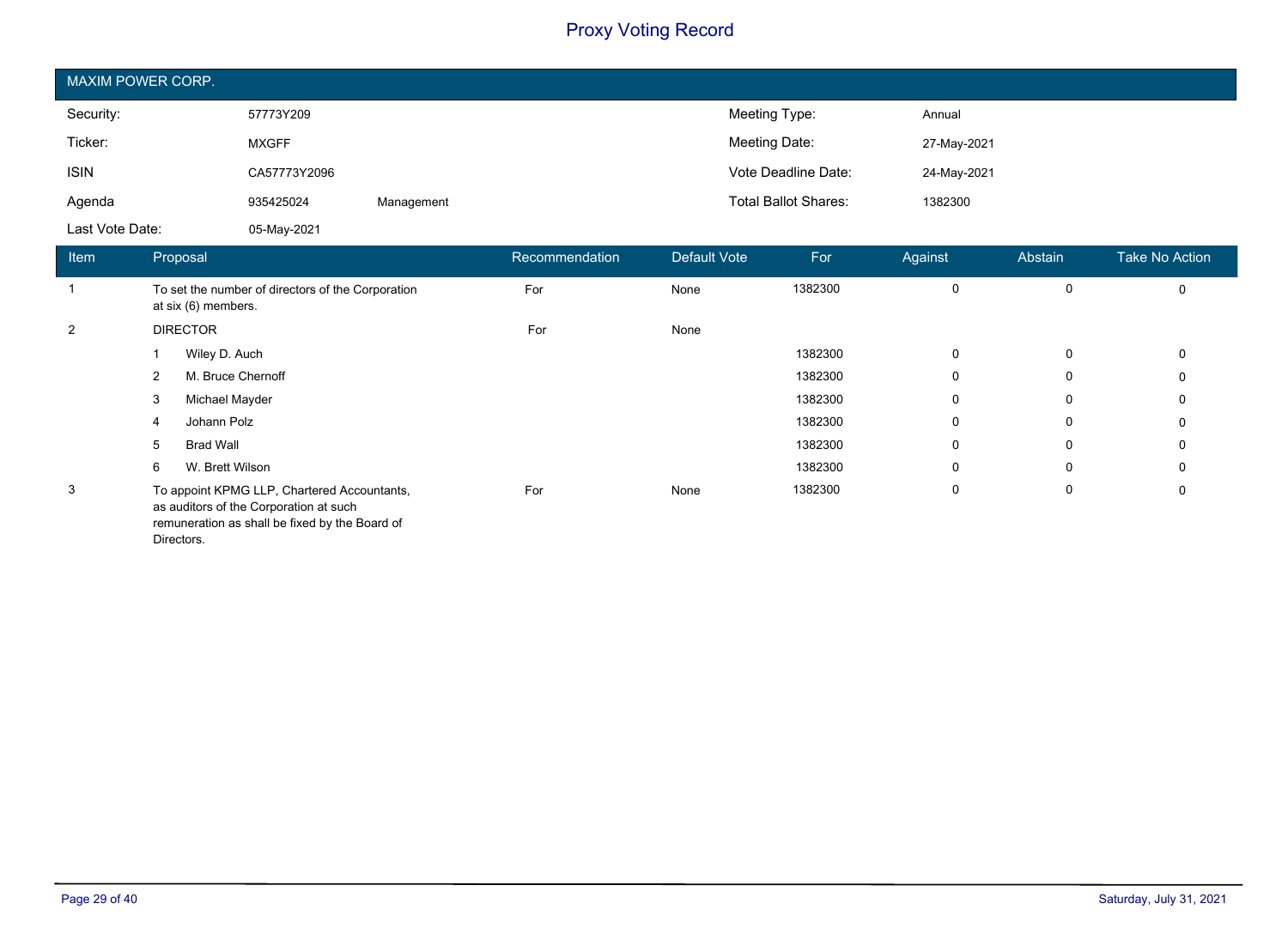| PRAIRIESKY ROYALTY LTD. |              |            |                             |             |  |  |  |  |
|-------------------------|--------------|------------|-----------------------------|-------------|--|--|--|--|
| Security:               | 739721108    |            | Meeting Type:               | Annual      |  |  |  |  |
| Ticker:                 | <b>PREKF</b> |            | Meeting Date:               | 20-Apr-2021 |  |  |  |  |
| <b>ISIN</b>             | CA7397211086 |            | Vote Deadline Date:         | 15-Apr-2021 |  |  |  |  |
| Agenda                  | 935354376    | Management | <b>Total Ballot Shares:</b> | 100000      |  |  |  |  |
| Last Vote Date:         | 06-Apr-2021  |            |                             |             |  |  |  |  |

| Item           | Proposal                                                                                                                                                                                                                                                                       | Recommendation | <b>Default Vote</b> | For    | Against     | Abstain     | <b>Take No Action</b> |
|----------------|--------------------------------------------------------------------------------------------------------------------------------------------------------------------------------------------------------------------------------------------------------------------------------|----------------|---------------------|--------|-------------|-------------|-----------------------|
| $\mathbf{1}$   | <b>DIRECTOR</b>                                                                                                                                                                                                                                                                | For            | None                |        |             |             |                       |
|                | James M. Estey                                                                                                                                                                                                                                                                 |                |                     | 100000 | 0           | $\mathbf 0$ | $\Omega$              |
|                | P. Jane Gavan<br>2                                                                                                                                                                                                                                                             |                |                     | 100000 | $\mathbf 0$ | $\mathbf 0$ | $\Omega$              |
|                | Margaret A. McKenzie<br>3                                                                                                                                                                                                                                                      |                |                     | 100000 | $\mathbf 0$ | 0           | $\Omega$              |
|                | Andrew M. Phillips                                                                                                                                                                                                                                                             |                |                     | 100000 | $\mathbf 0$ | 0           | 0                     |
|                | Robert E. Robotti<br>5                                                                                                                                                                                                                                                         |                |                     | 100000 | $\mathbf 0$ | 0           | 0                     |
|                | Myron M. Stadnyk<br>6                                                                                                                                                                                                                                                          |                |                     | 100000 | $\mathbf 0$ | 0           | $\Omega$              |
|                | Sheldon B. Steeves                                                                                                                                                                                                                                                             |                |                     | 100000 | 0           | 0           | 0                     |
|                | Grant A. Zawalsky<br>8                                                                                                                                                                                                                                                         |                |                     | 100000 | $\mathbf 0$ | 0           | 0                     |
| $\overline{2}$ | Appointment of KPMG LLP, Chartered<br>Professional Accountants, as auditors of the<br>Company, to hold office until the next annual<br>meeting of shareholders and authorizing the<br>directors to fix their remuneration.                                                     | For            | None                | 100000 | $\Omega$    | $\mathbf 0$ | 0                     |
| 3              | To consider a non-binding advisory resolution, the<br>full text of which is set forth in the information<br>circular and proxy statement of the Company<br>dated March 3, 2021 (the "Information Circular"),<br>approving the Company's approach to executive<br>compensation. | For            | None                | 100000 | $\mathbf 0$ | $\mathbf 0$ | $\Omega$              |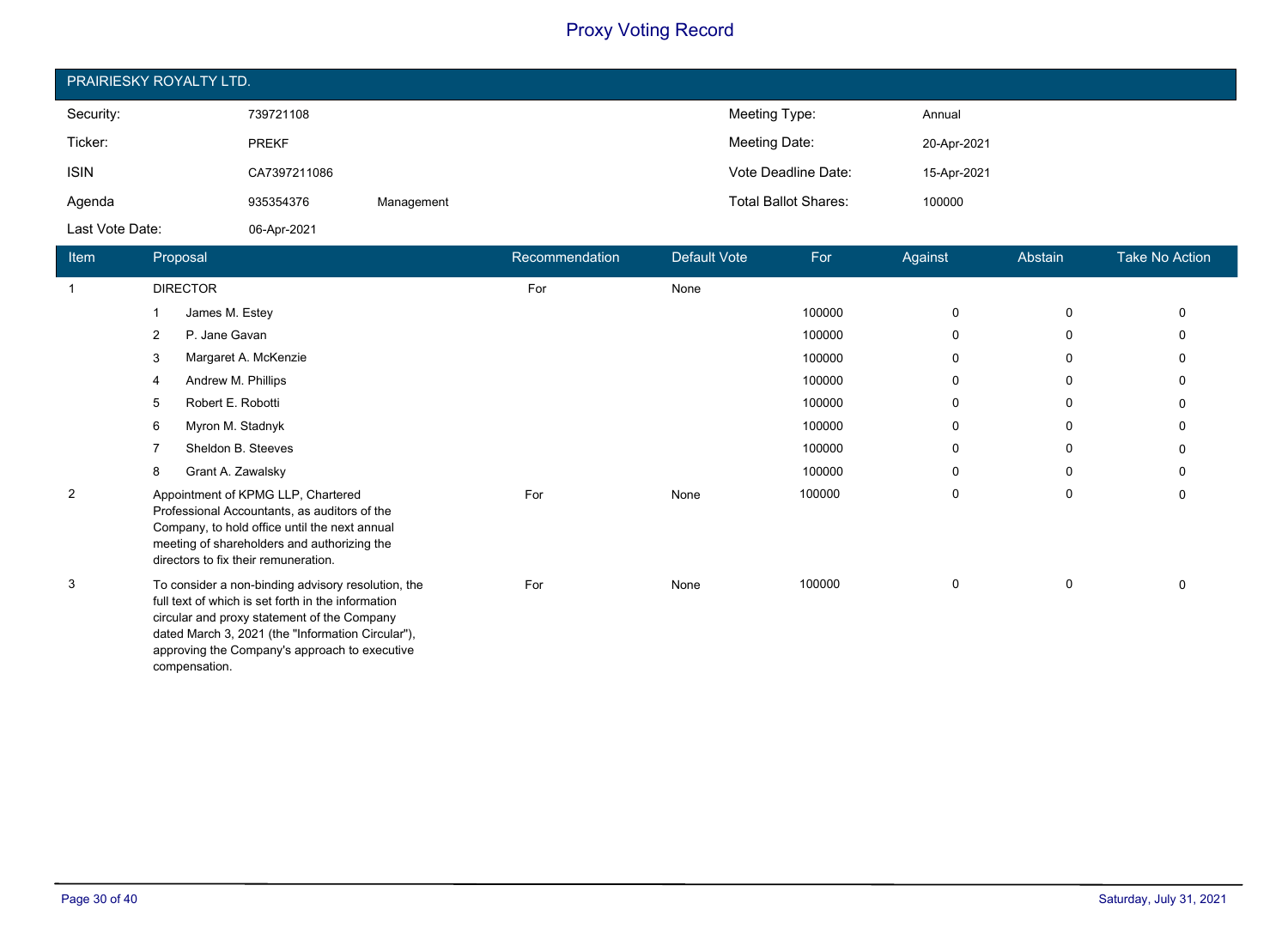| SIMON PROPERTY GROUP, INC. |              |            |                             |             |  |  |  |  |
|----------------------------|--------------|------------|-----------------------------|-------------|--|--|--|--|
| Security:                  | 828806109    |            | Meeting Type:               | Annual      |  |  |  |  |
| Ticker:                    | <b>SPG</b>   |            | Meeting Date:               | 12-May-2021 |  |  |  |  |
| <b>ISIN</b>                | US8288061091 |            | Vote Deadline Date:         | 11-May-2021 |  |  |  |  |
| Agenda                     | 935360608    | Management | <b>Total Ballot Shares:</b> | 750         |  |  |  |  |
| Last Vote Date:            | 31-Mar-2021  |            |                             |             |  |  |  |  |

| Item           | Proposal                                                                                               | Recommendation | <b>Default Vote</b> | For | Against     | Abstain      | <b>Take No Action</b> |
|----------------|--------------------------------------------------------------------------------------------------------|----------------|---------------------|-----|-------------|--------------|-----------------------|
|                | Election of Director: Glyn F. Aeppel                                                                   | For            | None                | 750 | 0           | $\mathbf 0$  | $\Omega$              |
| 2              | Election of Director: Larry C. Glasscock                                                               | For            | None                | 750 | 0           | 0            | $\Omega$              |
| 3              | Election of Director: Karen N. Horn, Ph.D.                                                             | For            | None                | 750 | 0           | 0            | $\Omega$              |
| $\overline{4}$ | Election of Director: Allan Hubbard                                                                    | For            | None                | 750 | 0           | 0            | $\Omega$              |
| 5              | Election of Director: Reuben S. Leibowitz                                                              | For            | None                | 750 | 0           | 0            | $\Omega$              |
| 6              | Election of Director: Gary M. Rodkin                                                                   | For            | None                | 750 | 0           | 0            | $\Omega$              |
| $\overline{7}$ | Election of Director: Stefan M. Selig                                                                  | For            | None                | 750 | $\mathbf 0$ | $\mathbf 0$  | $\Omega$              |
| 8              | Election of Director: Daniel C. Smith, Ph.D.                                                           | For            | None                | 750 | 0           | 0            | $\Omega$              |
| 9              | Election of Director: J. Albert Smith, Jr.                                                             | For            | None                | 750 | 0           | 0            | $\Omega$              |
| 10             | Election of Director: Marta R. Stewart                                                                 | For            | None                | 750 | 0           | $\mathbf{0}$ | $\Omega$              |
| 11             | An Advisory Vote to Approve the Compensation<br>of our Named Executive Officers.                       | For            | None                | 750 | 0           | 0            | 0                     |
| 12             | Ratification of Ernst & Young LLP as our<br>Independent Registered Public Accounting Firm<br>for 2021. | For            | None                | 750 | $\mathbf 0$ | 0            | $\Omega$              |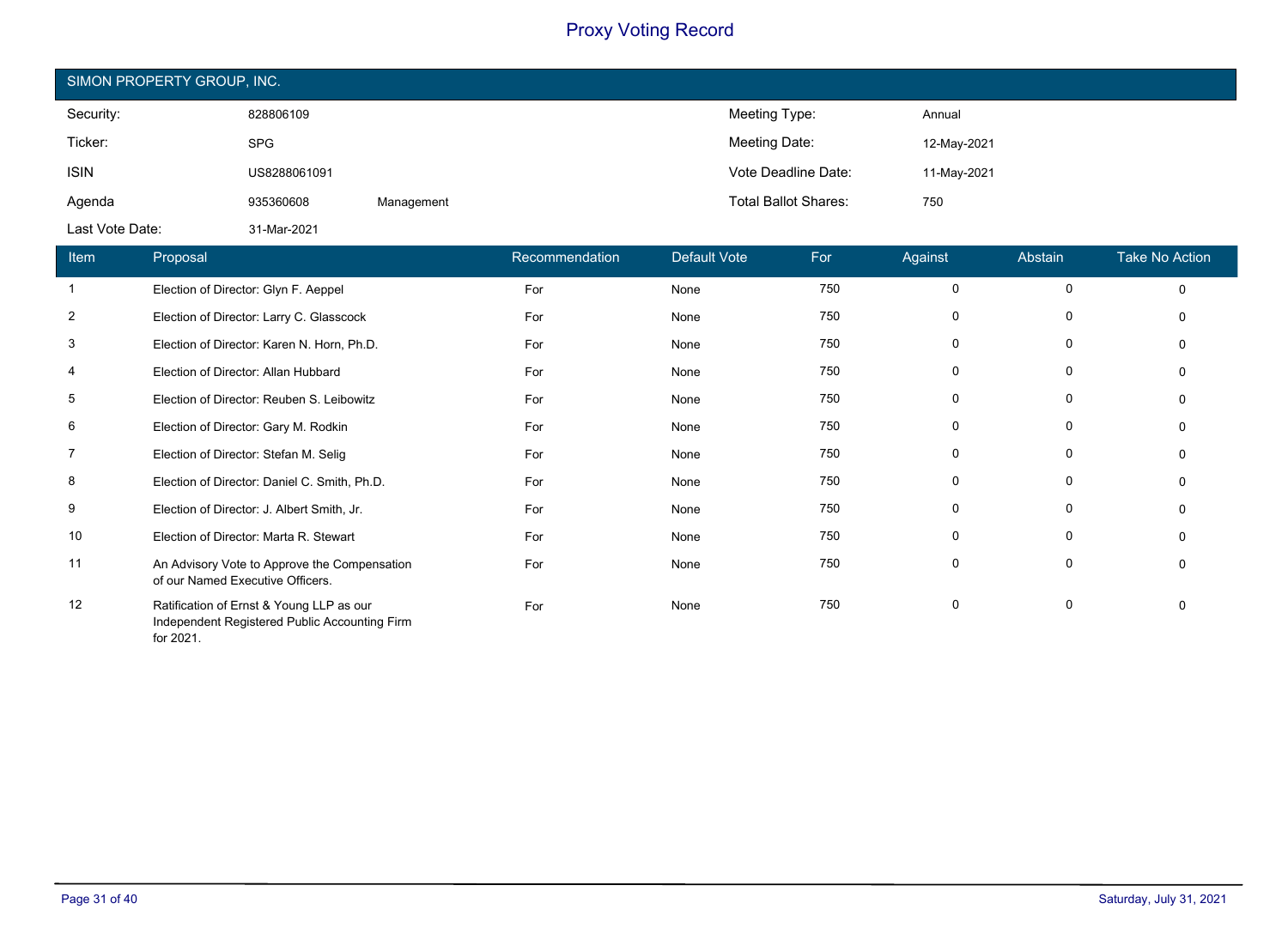| <b>SUNCOR ENERGY INC.</b> |              |            |                             |             |  |  |  |
|---------------------------|--------------|------------|-----------------------------|-------------|--|--|--|
| Security:                 | 867224107    |            | Meeting Type:               | Annual      |  |  |  |
| Ticker:                   | SU           |            | Meeting Date:               | 04-May-2021 |  |  |  |
| <b>ISIN</b>               | CA8672241079 |            | Vote Deadline Date:         | 29-Apr-2021 |  |  |  |
| Agenda                    | 935356154    | Management | <b>Total Ballot Shares:</b> | 10000       |  |  |  |
| Last Vote Date:           | 31-Mar-2021  |            |                             |             |  |  |  |

| <b>Item</b>    | Proposal                                                                                                                                                                                                            | Recommendation | Default Vote | For   | Against | Abstain      | <b>Take No Action</b> |
|----------------|---------------------------------------------------------------------------------------------------------------------------------------------------------------------------------------------------------------------|----------------|--------------|-------|---------|--------------|-----------------------|
| $\overline{1}$ | <b>DIRECTOR</b>                                                                                                                                                                                                     | For            | None         |       |         |              |                       |
|                | Patricia M. Bedient                                                                                                                                                                                                 |                |              | 10000 | 0       | 0            | $\Omega$              |
|                | John D. Gass<br>$\overline{2}$                                                                                                                                                                                      |                |              | 10000 | 0       | 0            | n                     |
|                | Russell K. Girling<br>3                                                                                                                                                                                             |                |              | 10000 | 0       | 0            | n                     |
|                | Jean Paul Gladu<br>4                                                                                                                                                                                                |                |              | 10000 | 0       | 0            | $\Omega$              |
|                | Dennis M. Houston<br>5                                                                                                                                                                                              |                |              | 10000 | 0       | $\Omega$     | ∩                     |
|                | Mark S. Little<br>6                                                                                                                                                                                                 |                |              | 10000 | 0       | 0            | n                     |
|                | Brian P. MacDonald                                                                                                                                                                                                  |                |              | 10000 | 0       | 0            | $\Omega$              |
|                | Maureen McCaw<br>8                                                                                                                                                                                                  |                |              | 10000 | 0       | 0            | <sup>0</sup>          |
|                | Lorraine Mitchelmore<br>9                                                                                                                                                                                           |                |              | 10000 | 0       | $\mathbf{0}$ | n                     |
|                | Eira M. Thomas<br>10                                                                                                                                                                                                |                |              | 10000 | 0       | 0            | $\Omega$              |
|                | Michael M. Wilson<br>11                                                                                                                                                                                             |                |              | 10000 | 0       | 0            | $\Omega$              |
| $\overline{2}$ | Appointment of KPMG LLP as auditor of Suncor<br>Energy Inc. for the ensuing year.                                                                                                                                   | For            | None         | 10000 | 0       | 0            | $\Omega$              |
| 3              | To consider and, if deemed fit, approve an<br>amendment to the Suncor Energy Inc. Stock<br>Option Plan to increase the number of common<br>shares reserved for issuance thereunder by<br>15,000,000 common shares.  | For            | None         | 10000 | 0       | 0            | $\Omega$              |
| 4              | To consider and, if deemed fit, approve an<br>advisory resolution on Suncor's approach to<br>executive compensation disclosed in the<br>Management Proxy Circular of Suncor Energy<br>Inc. dated February 24, 2021. | For            | None         | 10000 | 0       | 0            | $\Omega$              |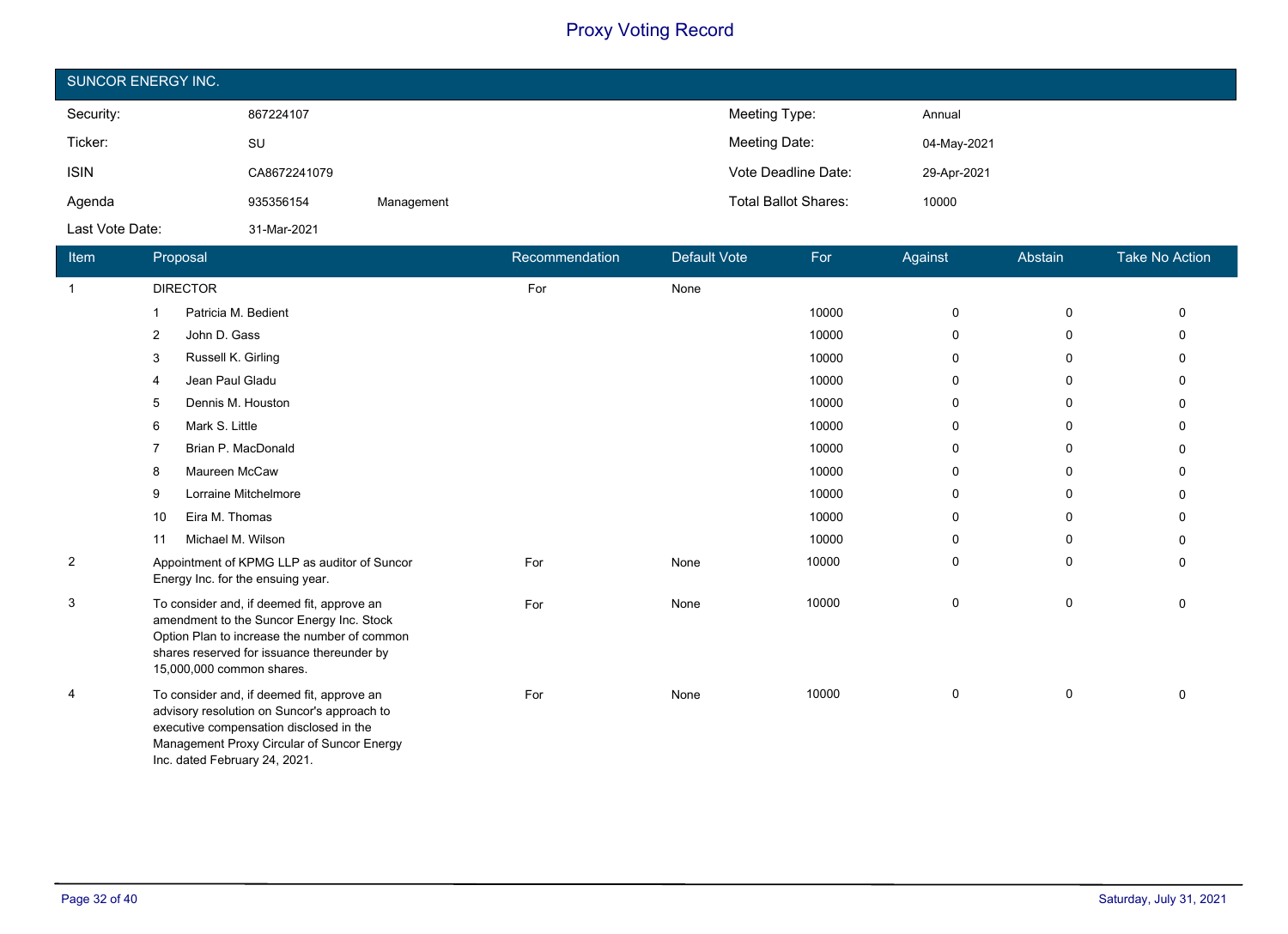| THE CALDWELL PARTNERS INTERNATIONAL INC. |              |            |                             |             |  |  |  |  |
|------------------------------------------|--------------|------------|-----------------------------|-------------|--|--|--|--|
| Security:                                | 12913L203    |            | Meeting Type:               | Annual      |  |  |  |  |
| Ticker:                                  | <b>CWLPF</b> |            | Meeting Date:               | 22-Feb-2021 |  |  |  |  |
| <b>ISIN</b>                              | CA12913L2030 |            | Vote Deadline Date:         | 17-Feb-2021 |  |  |  |  |
| Agenda                                   | 935329549    | Management | <b>Total Ballot Shares:</b> | 600000      |  |  |  |  |
| Last Vote Date:                          | 27-Jan-2021  |            |                             |             |  |  |  |  |

| Item           | Proposal                                                                                       | Recommendation | Default Vote | For    | Against | Abstain | Take No Action |
|----------------|------------------------------------------------------------------------------------------------|----------------|--------------|--------|---------|---------|----------------|
|                | <b>DIRECTOR</b>                                                                                | For            | None         |        |         |         |                |
|                | Paul R. Daoust                                                                                 |                |              | 600000 | 0       | 0       | 0              |
|                | Darcy D. Morris<br>2                                                                           |                |              | 600000 | 0       | 0       | 0              |
|                | John N. Wallace<br>3                                                                           |                |              | 600000 | 0       | 0       | 0              |
|                | Kathryn A. Welsh<br>4                                                                          |                |              | 600000 | 0       | 0       | 0              |
|                | Elias Vamvakas<br>5                                                                            |                |              | 600000 | 0       | 0       | 0              |
|                | John Young<br>6                                                                                |                |              | 600000 | 0       | 0       | 0              |
|                | David Windley                                                                                  |                |              | 600000 | 0       | 0       | 0              |
| $\overline{2}$ | Appointment of KPMG LLP as Auditors of the<br>Corporation for the ensuing year and authorizing | For            | None         | 600000 | 0       | 0       | 0              |

the Directors to fix their remuneration.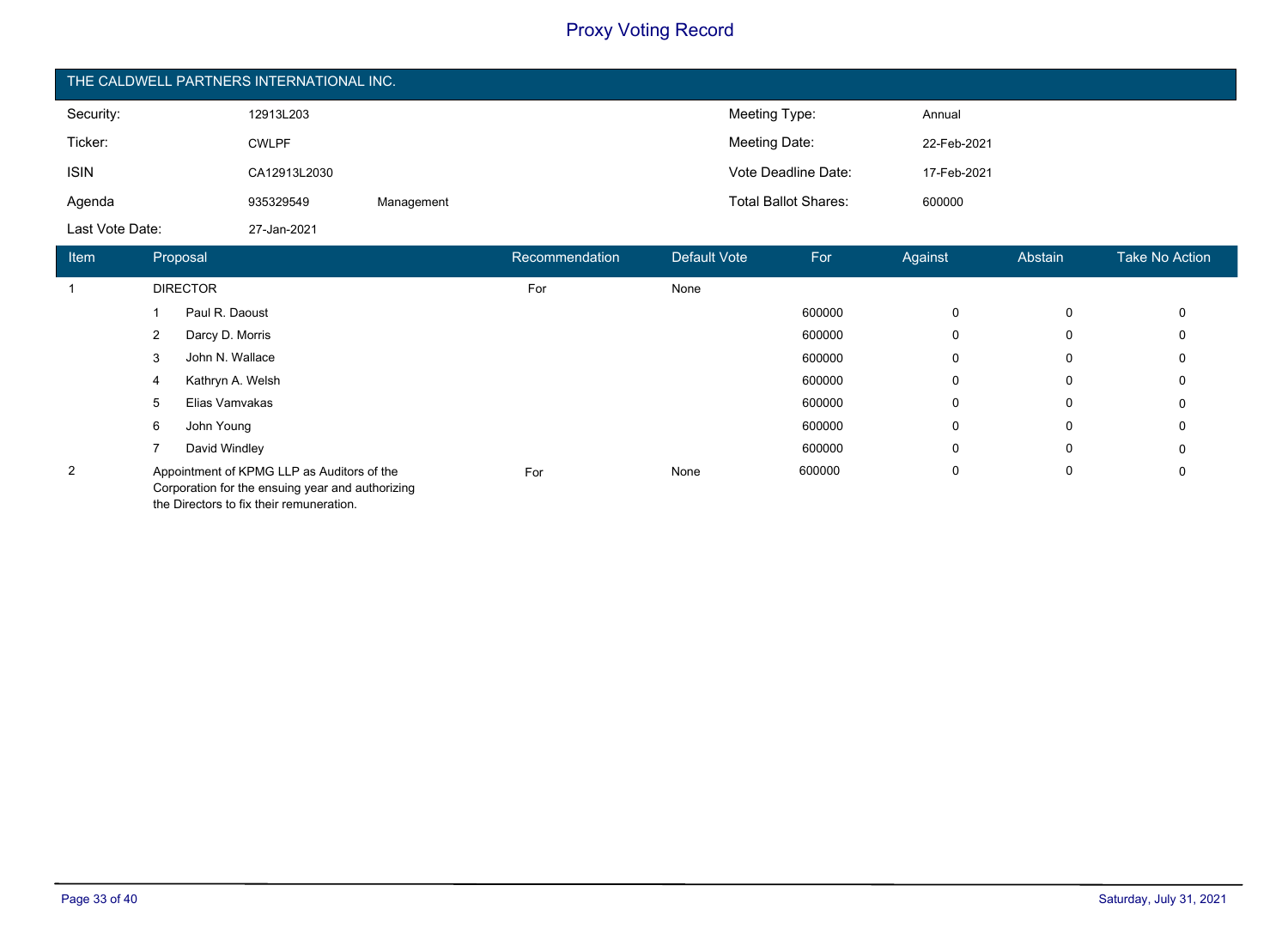| THE HOWARD HUGHES CORPORATION |              |            |                             |             |  |  |
|-------------------------------|--------------|------------|-----------------------------|-------------|--|--|
| Security:                     | 44267D107    |            | Meeting Type:               | Annual      |  |  |
| Ticker:                       | <b>HHC</b>   |            | Meeting Date:               | 27-May-2021 |  |  |
| <b>ISIN</b>                   | US44267D1072 |            | Vote Deadline Date:         | 26-May-2021 |  |  |
| Agenda                        | 935391843    | Management | <b>Total Ballot Shares:</b> | 11500       |  |  |
| Last Vote Date:               | 16-Apr-2021  |            |                             |             |  |  |

| Item           | <b>Proposal</b>                                                                                                           | Recommendation | Default Vote | For   | Against | Abstain     | <b>Take No Action</b> |
|----------------|---------------------------------------------------------------------------------------------------------------------------|----------------|--------------|-------|---------|-------------|-----------------------|
| $\mathbf 1$    | Election of Director: William Ackman                                                                                      | For            | None         | 11500 | 0       | $\mathbf 0$ | $\mathbf 0$           |
| $\overline{2}$ | Election of Director: Adam Flatto                                                                                         | For            | None         | 11500 | 0       | 0           | $\mathbf{0}$          |
| 3              | Election of Director: Jeffrey Furber                                                                                      | For            | None         | 11500 | 0       | 0           | $\Omega$              |
| 4              | Election of Director: Beth Kaplan                                                                                         | For            | None         | 11500 | 0       | 0           | 0                     |
| 5              | Election of Director: Allen Model                                                                                         | For            | None         | 11500 | 0       | 0           | $\Omega$              |
| 6              | Election of Director: David O'Reilly                                                                                      | For            | None         | 11500 | 0       | 0           | 0                     |
| $\overline{7}$ | Election of Director: R. Scot Sellers                                                                                     | For            | None         | 11500 | 0       | 0           | $\Omega$              |
| 8              | Election of Director: Steven Shepsman                                                                                     | For            | None         | 11500 | 0       | 0           | $\Omega$              |
| 9              | Election of Director: Mary Ann Tighe                                                                                      | For            | None         | 11500 | 0       | 0           | $\Omega$              |
| 10             | Election of Director: Anthony Williams                                                                                    | For            | None         | 11500 | 0       | 0           | $\Omega$              |
| 11             | Advisory vote to approve executive compensation<br>(Say-on-Pay).                                                          | For            | None         | 11500 | 0       | 0           | $\Omega$              |
| 12             | Ratification of the appointment of Ernst & Young<br>LLP as our independent registered public<br>accounting firm for 2021. | For            | None         | 11500 | 0       | 0           | $\Omega$              |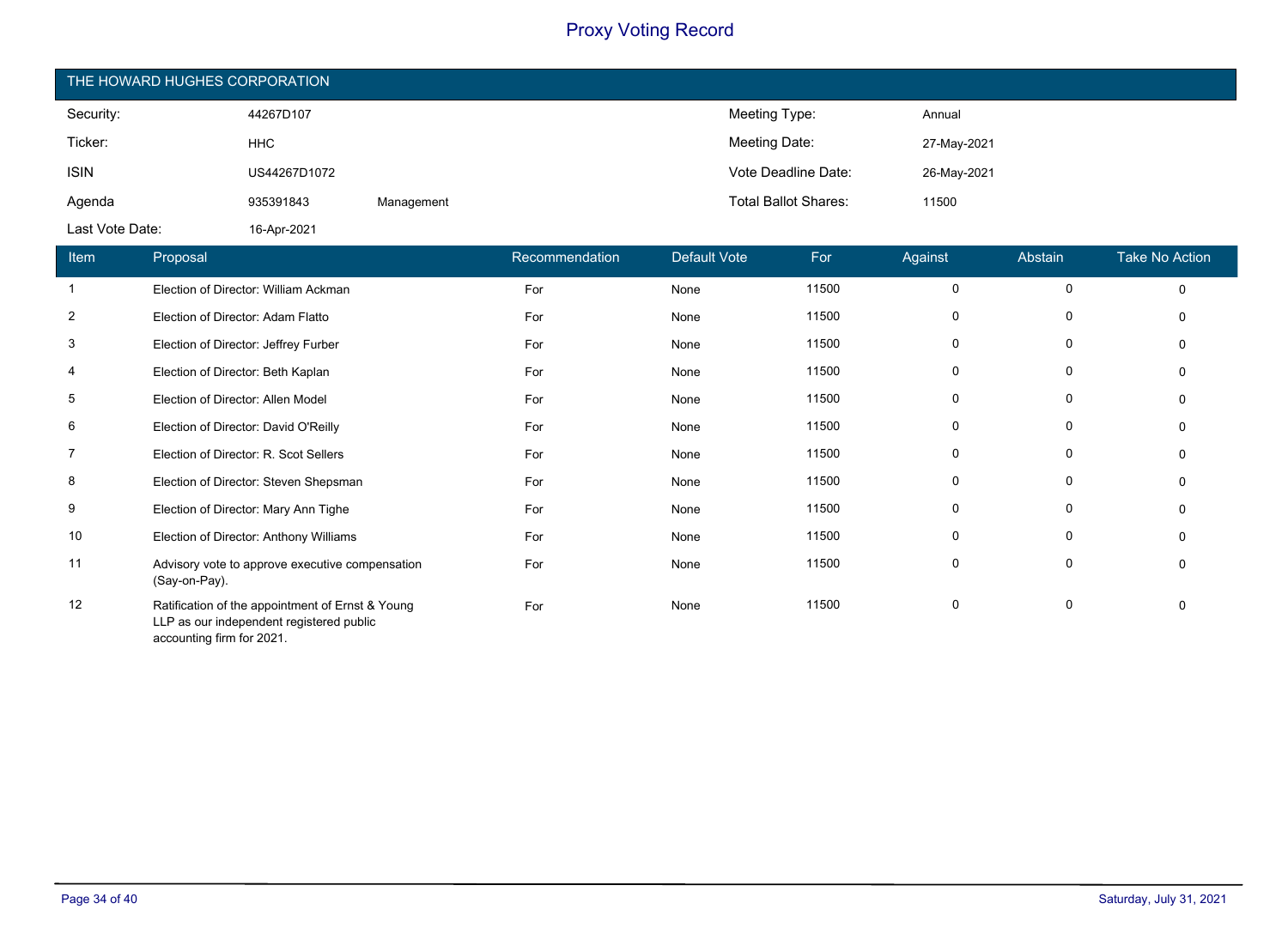| THE ST. JOE COMPANY |              |            |                             |             |  |  |
|---------------------|--------------|------------|-----------------------------|-------------|--|--|
| Security:           | 790148100    |            | Meeting Type:               | Annual      |  |  |
| Ticker:             | JOE          |            | Meeting Date:               | 18-May-2021 |  |  |
| <b>ISIN</b>         | US7901481009 |            | Vote Deadline Date:         | 17-May-2021 |  |  |
| Agenda              | 935382705    | Management | <b>Total Ballot Shares:</b> | 2000        |  |  |
| Last Vote Date:     | 16-Apr-2021  |            |                             |             |  |  |

| Item           | Proposal                                                                                                                                                          | Recommendation | <b>Default Vote</b> | For  | Against  | Abstain  | <b>Take No Action</b> |
|----------------|-------------------------------------------------------------------------------------------------------------------------------------------------------------------|----------------|---------------------|------|----------|----------|-----------------------|
|                | Election of Director for a one-year term of expiring<br>at the 2022 Annual Meeting: Cesar L. Alvarez                                                              | For            | None                | 2000 | $\Omega$ | $\Omega$ | $\Omega$              |
| 2              | Election of Director for a one-year term of expiring<br>at the 2022 Annual Meeting: Bruce R. Berkowitz                                                            | For            | None                | 2000 | $\Omega$ | 0        |                       |
| 3              | Election of Director for a one-year term of expiring<br>at the 2022 Annual Meeting: Howard S. Frank                                                               | For            | None                | 2000 | $\Omega$ | 0        |                       |
| $\overline{4}$ | Election of Director for a one-year term of expiring<br>at the 2022 Annual Meeting: Jorge L. Gonzalez                                                             | For            | None                | 2000 | $\Omega$ | $\Omega$ |                       |
| 5              | Election of Director for a one-year term of expiring<br>at the 2022 Annual Meeting: Thomas P. Murphy,<br>Jr.                                                      | For            | None                | 2000 |          | $\Omega$ |                       |
| 6              | Ratification of the appointment of Grant Thornton<br>LLP as our independent registered public<br>accounting firm for our fiscal year ending<br>December 31, 2021. | For            | None                | 2000 | $\Omega$ | 0        |                       |
| $\overline{7}$ | Approval, on an advisory basis, of the<br>compensation of our named executive officers.                                                                           | For            | None                | 2000 |          |          |                       |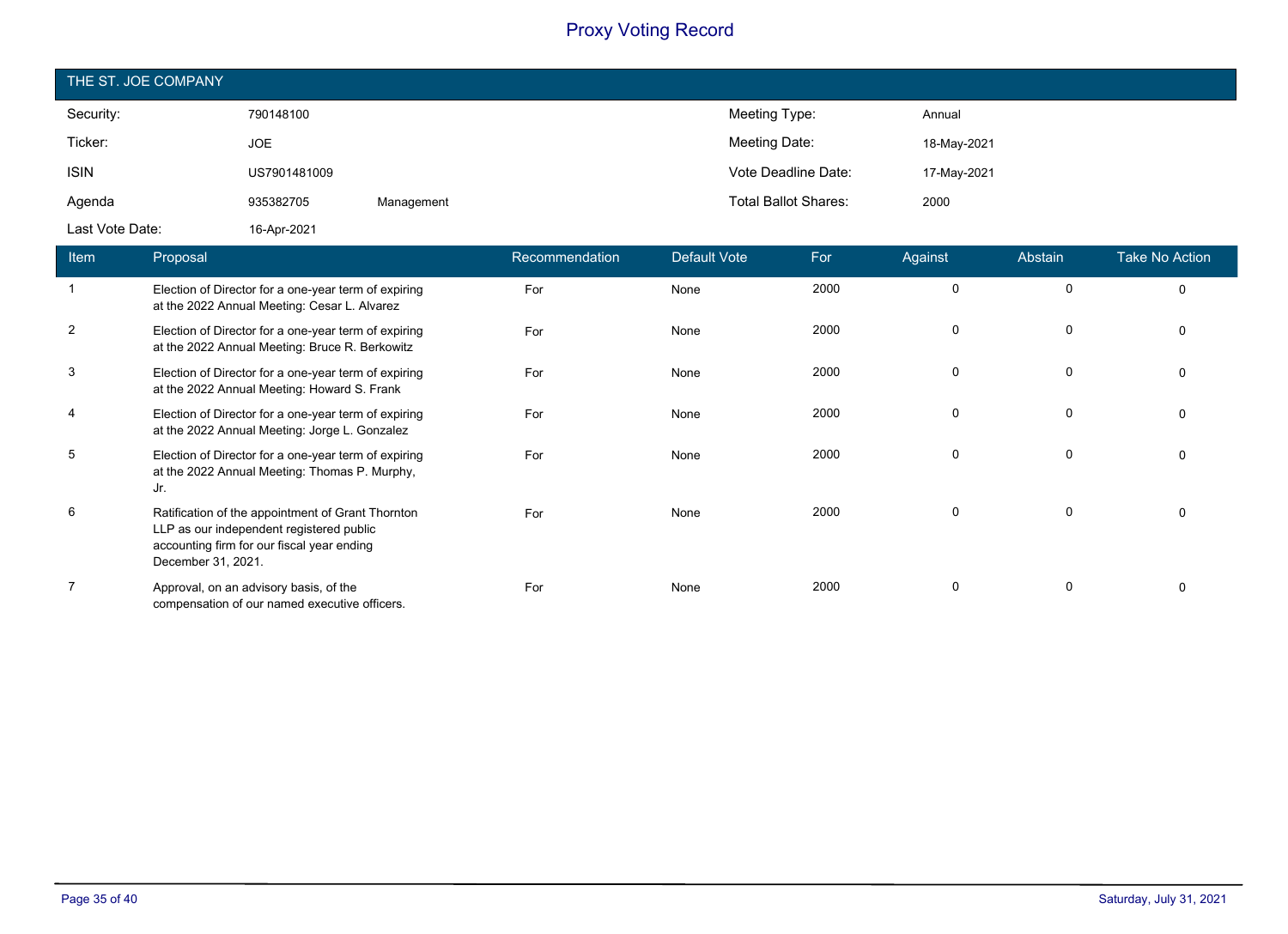| THE WALT DISNEY COMPANY |              |            |                             |             |  |  |
|-------------------------|--------------|------------|-----------------------------|-------------|--|--|
| Security:               | 254687106    |            | Meeting Type:               | Annual      |  |  |
| Ticker:                 | <b>DIS</b>   |            | Meeting Date:               | 09-Mar-2021 |  |  |
| <b>ISIN</b>             | US2546871060 |            | Vote Deadline Date:         | 08-Mar-2021 |  |  |
| Agenda                  | 935328206    | Management | <b>Total Ballot Shares:</b> | 400         |  |  |
| Last Vote Date:         | 26-Jan-2021  |            |                             |             |  |  |

| Item           | Proposal                                                                                                                                | Recommendation | Default Vote | For         | Against     | Abstain     | <b>Take No Action</b> |
|----------------|-----------------------------------------------------------------------------------------------------------------------------------------|----------------|--------------|-------------|-------------|-------------|-----------------------|
| $\mathbf{1}$   | Election of Director: Susan E. Arnold                                                                                                   | For            | None         | 400         | $\mathbf 0$ | 0           | $\Omega$              |
| $\overline{c}$ | Election of Director: Mary T. Barra                                                                                                     | For            | None         | 400         | 0           | 0           | $\Omega$              |
| 3              | Election of Director: Safra A. Catz                                                                                                     | For            | None         | 400         | 0           | 0           | $\Omega$              |
| 4              | Election of Director: Robert A. Chapek                                                                                                  | For            | None         | 400         | 0           | 0           | O                     |
| 5              | Election of Director: Francis A. deSouza                                                                                                | For            | None         | 400         | 0           | 0           | $\Omega$              |
| 6              | Election of Director: Michael B.G. Froman                                                                                               | For            | None         | 400         | 0           | 0           | $\Omega$              |
| 7              | Election of Director: Robert A. Iger                                                                                                    | For            | None         | 400         | 0           | 0           | $\Omega$              |
| 8              | Election of Director: Maria Elena Lagomasino                                                                                            | For            | None         | 400         | 0           | 0           | O                     |
| 9              | Election of Director: Mark G. Parker                                                                                                    | For            | None         | 400         | $\mathbf 0$ | 0           | $\Omega$              |
| 10             | Election of Director: Derica W. Rice                                                                                                    | For            | None         | 400         | 0           | 0           | $\Omega$              |
| 11             | To ratify the appointment of<br>PricewaterhouseCoopers LLP as the Company's<br>registered public accountants for fiscal 2021.           | For            | None         | 400         | $\mathbf 0$ | 0           | $\Omega$              |
| 12             | To approve the advisory resolution on executive<br>compensation.                                                                        | For            | None         | 400         | 0           | 0           | $\Omega$              |
| 13             | Shareholder proposal requesting an annual report<br>disclosing information regarding the Company's<br>lobbying policies and activities. | Against        | None         | $\mathbf 0$ | 400         | $\mathbf 0$ | $\Omega$              |
| 14             | Shareholder proposal requesting non-<br>management employees on director nominee<br>candidate lists.                                    | Against        | None         | 0           | 400         | 0           | $\Omega$              |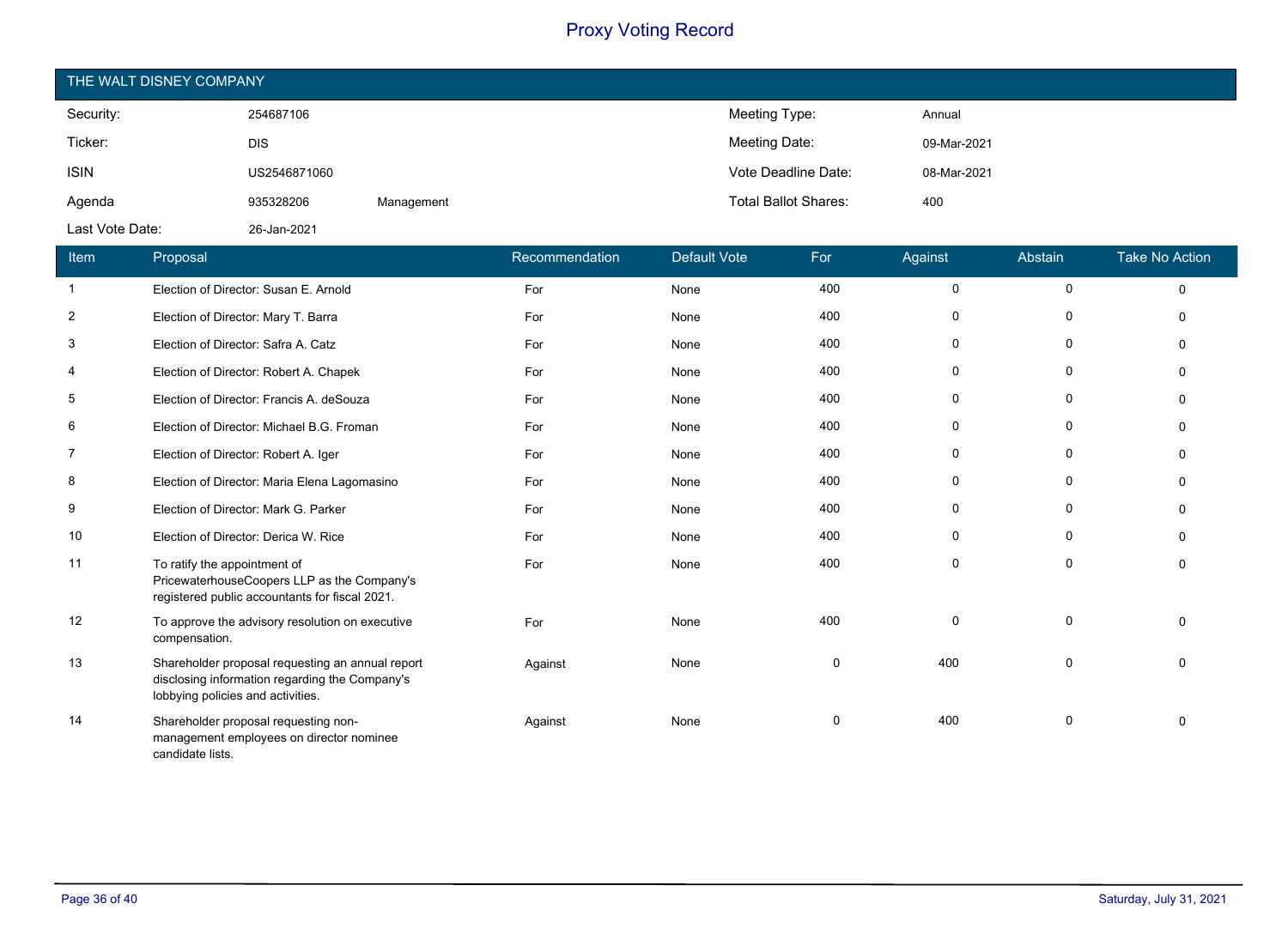| TORC OIL & GAS LTD. |              |            |                             |             |
|---------------------|--------------|------------|-----------------------------|-------------|
| Security:           | 890895303    |            | Meeting Type:               | Special     |
| Ticker:             | <b>VREYF</b> |            | Meeting Date:               | 18-Feb-2021 |
| <b>ISIN</b>         | CA8908953034 |            | Vote Deadline Date:         | 12-Feb-2021 |
| Agenda              | 935325541    | Management | <b>Total Ballot Shares:</b> | 500000      |
| Last Vote Date:     | 26-Jan-2021  |            |                             |             |

| <b>Item</b> | Proposal                                                                                                                                                                                                                                                                                                                                                                                                                                                                                                | Recommendation | Default Vote | For    | Against | Abstain | Take No Action |
|-------------|---------------------------------------------------------------------------------------------------------------------------------------------------------------------------------------------------------------------------------------------------------------------------------------------------------------------------------------------------------------------------------------------------------------------------------------------------------------------------------------------------------|----------------|--------------|--------|---------|---------|----------------|
|             | A special resolution, the full text of which is set<br>forth in Appendix A to the joint management<br>information circular of TORC Oil & Gas Ltd.<br>("TORC") and Whitecap Resources Inc.<br>("Whitecap") dated January 5, 2021 (the<br>"Information Circular"), approving a plan of<br>arrangement under section 193 of the Business<br>Corporations Act (Alberta) involving TORC.<br>holders of common shares of TORC and<br>Whitecap, as more particularly described in the<br>Information Circular. | For            | None         | 500000 |         |         | 0              |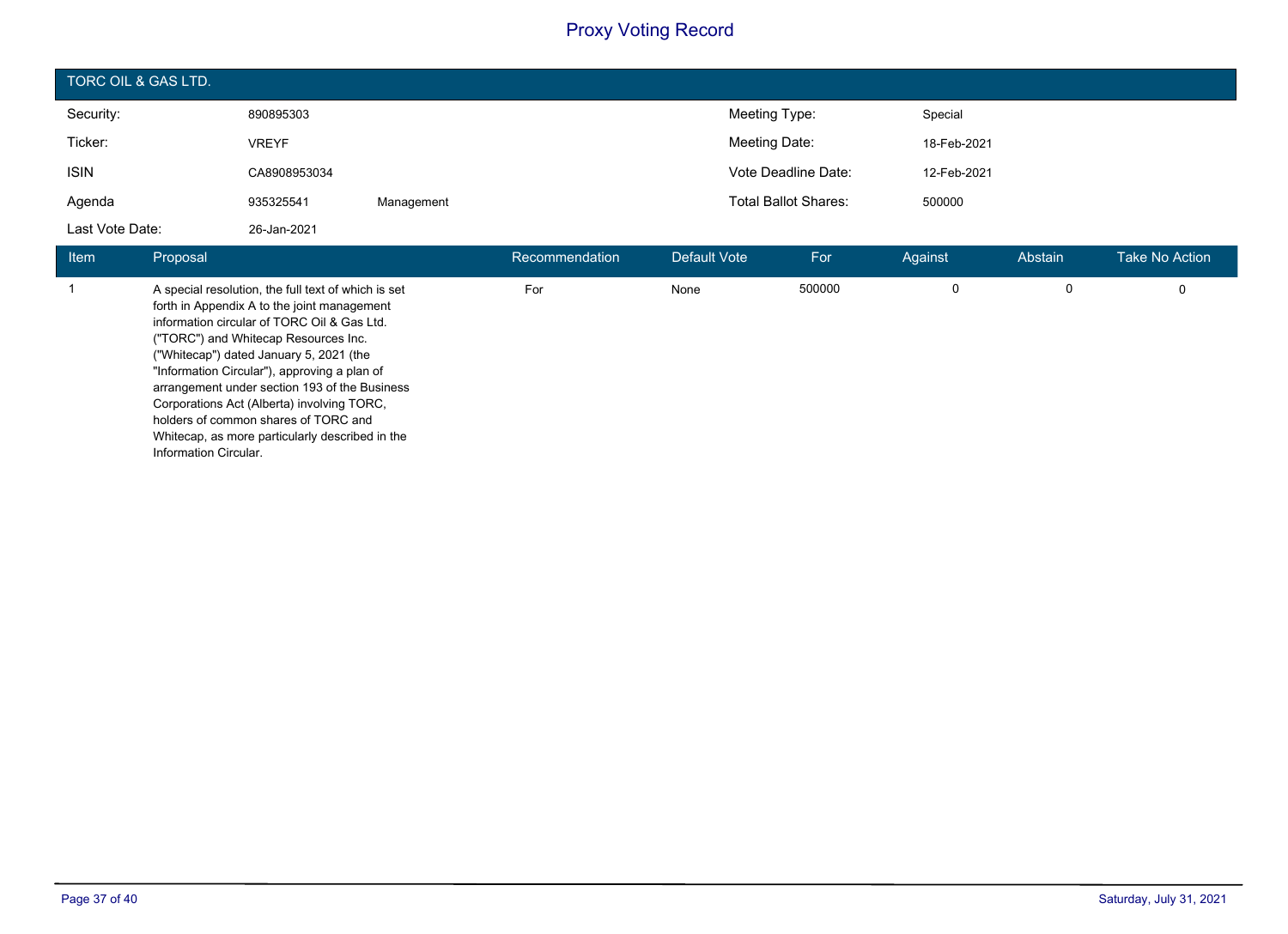| TOURMALINE OIL CORP. |              |            |                             |             |
|----------------------|--------------|------------|-----------------------------|-------------|
| Security:            | 89156V106    |            | Meeting Type:               | Annual      |
| Ticker:              | <b>TRMLF</b> |            | Meeting Date:               | 02-Jun-2021 |
| <b>ISIN</b>          | CA89156V1067 |            | Vote Deadline Date:         | 28-May-2021 |
| Agenda               | 935419704    | Management | <b>Total Ballot Shares:</b> | 135000      |
| Last Vote Date:      | 01-May-2021  |            |                             |             |

| Item           | Proposal                                                                                                                                 | Recommendation | Default Vote | For    | Against  | Abstain | <b>Take No Action</b> |
|----------------|------------------------------------------------------------------------------------------------------------------------------------------|----------------|--------------|--------|----------|---------|-----------------------|
| $\overline{1}$ | <b>DIRECTOR</b>                                                                                                                          | For            | None         |        |          |         |                       |
|                | Michael L. Rose                                                                                                                          |                |              | 135000 | $\Omega$ | 0       |                       |
|                | Brian G. Robinson<br>2                                                                                                                   |                |              | 135000 | 0        | 0       |                       |
|                | Jill T. Angevine<br>3                                                                                                                    |                |              | 135000 | 0        | 0       |                       |
|                | William D. Armstrong<br>4                                                                                                                |                |              | 135000 | 0        | 0       |                       |
|                | Lee A. Baker<br>5                                                                                                                        |                |              | 135000 | 0        | 0       |                       |
|                | John W. Elick<br>6                                                                                                                       |                |              | 135000 | 0        | 0       |                       |
|                | Andrew B. MacDonald                                                                                                                      |                |              | 135000 | 0        | 0       |                       |
|                | Lucy M. Miller<br>8                                                                                                                      |                |              | 135000 | $\Omega$ | 0       |                       |
|                | Janet L. Weiss<br>9                                                                                                                      |                |              | 135000 | 0        | 0       | 0                     |
|                | Ronald C. Wigham<br>10                                                                                                                   |                |              | 135000 | 0        | 0       |                       |
| $\overline{2}$ | The re-appointment of KPMG LLP, Chartered<br>Professional Accountants, as auditor of<br>Tourmaline for the ensuing year and to authorize | For            | None         | 135000 | 0        | 0       | 0                     |

the directors of the Company to fix their

remuneration as such.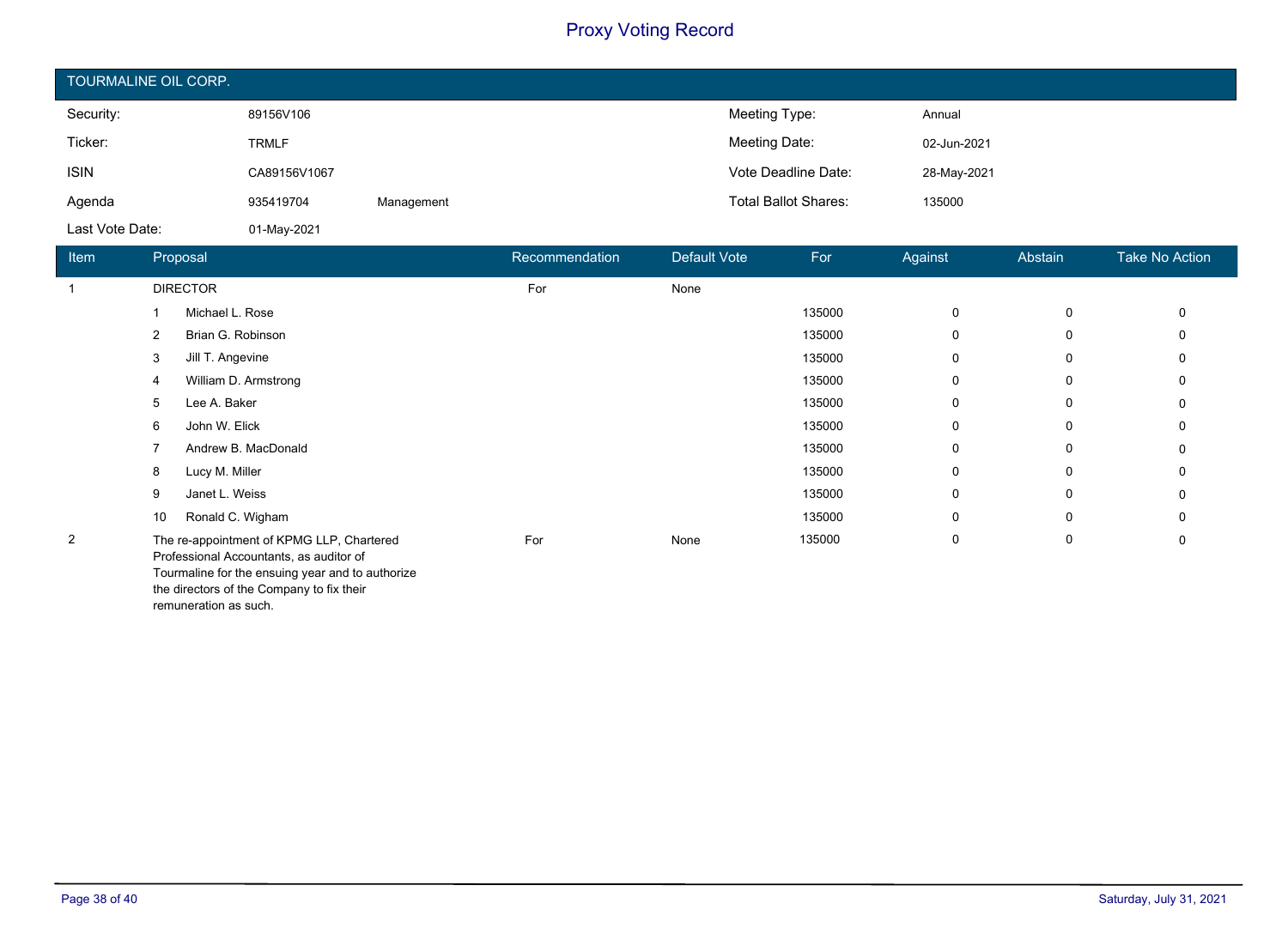| WHITECAP RESOURCES INC. |              |            |                             |                            |  |  |
|-------------------------|--------------|------------|-----------------------------|----------------------------|--|--|
| Security:               | 96467A200    |            | Meeting Type:               | Annual and Special Meeting |  |  |
| Ticker:                 | <b>SPGYF</b> |            | Meeting Date:               | 21-Apr-2021                |  |  |
| <b>ISIN</b>             | CA96467A2002 |            | Vote Deadline Date:         | 16-Apr-2021                |  |  |
| Agenda                  | 935354491    | Management | <b>Total Ballot Shares:</b> | 285000                     |  |  |
| Last Vote Date:         | 06-Apr-2021  |            |                             |                            |  |  |

| Item           | Proposal                                                                                                                                                                                                                                                                                                                                                                                 | Recommendation | Default Vote | For    | Against     | Abstain     | <b>Take No Action</b> |
|----------------|------------------------------------------------------------------------------------------------------------------------------------------------------------------------------------------------------------------------------------------------------------------------------------------------------------------------------------------------------------------------------------------|----------------|--------------|--------|-------------|-------------|-----------------------|
| $\mathbf{1}$   | To fix the number of directors to be elected at the<br>Meeting at ten (10) members.                                                                                                                                                                                                                                                                                                      | For            | None         | 285000 | $\mathbf 0$ | $\mathbf 0$ | 0                     |
| $\overline{2}$ | <b>DIRECTOR</b>                                                                                                                                                                                                                                                                                                                                                                          | For            | None         |        |             |             |                       |
|                | Mary-Jo Case<br>1                                                                                                                                                                                                                                                                                                                                                                        |                |              | 285000 | $\mathbf 0$ | $\mathbf 0$ | $\Omega$              |
|                | Heather J. Culbert<br>$\overline{2}$                                                                                                                                                                                                                                                                                                                                                     |                |              | 285000 | 0           | $\Omega$    | U                     |
|                | 3<br>Grant B. Fagerheim                                                                                                                                                                                                                                                                                                                                                                  |                |              | 285000 | $\mathbf 0$ | $\Omega$    | ŋ                     |
|                | Gregory S. Fletcher<br>4                                                                                                                                                                                                                                                                                                                                                                 |                |              | 285000 | 0           | $\Omega$    | $\Omega$              |
|                | Daryl H. Gilbert<br>5                                                                                                                                                                                                                                                                                                                                                                    |                |              | 285000 | 0           | 0           | 0                     |
|                | Glenn A. McNamara<br>6                                                                                                                                                                                                                                                                                                                                                                   |                |              | 285000 | 0           | $\Omega$    | 0                     |
|                | Stephen C. Nikiforuk<br>7                                                                                                                                                                                                                                                                                                                                                                |                |              | 285000 | 0           | 0           | 0                     |
|                | Kenneth S. Stickland<br>8                                                                                                                                                                                                                                                                                                                                                                |                |              | 285000 | $\mathbf 0$ | $\Omega$    | 0                     |
|                | Bradley J. Wall<br>9                                                                                                                                                                                                                                                                                                                                                                     |                |              | 285000 | 0           | 0           | $\Omega$              |
|                | Grant A. Zawalsky<br>10                                                                                                                                                                                                                                                                                                                                                                  |                |              | 285000 | 0           | 0           | 0                     |
| 3              | To appoint PricewaterhouseCoopers LLP as<br>auditors of Whitecap for the current financial year<br>and to authorize the directors to fix the<br>remuneration of the auditors.                                                                                                                                                                                                            | For            | None         | 285000 | $\mathbf 0$ | 0           | 0                     |
| 4              | To pass a special resolution, the full text of which<br>is set forth in the management information circular<br>of Whitecap dated March 5, 2021 (the "Circular")<br>approving an amendment to the Articles of<br>Whitecap to change the rights, privileges,<br>restrictions and conditions of the preferred shares<br>of Whitecap, all as more particularly described in<br>the Circular. | For            | None         | 285000 | 0           | 0           | 0                     |
| 5              | To consider a non-binding advisory resolution on<br>Whitecap's approach to executive compensation.                                                                                                                                                                                                                                                                                       | For            | None         | 285000 | 0           | 0           | $\Omega$              |